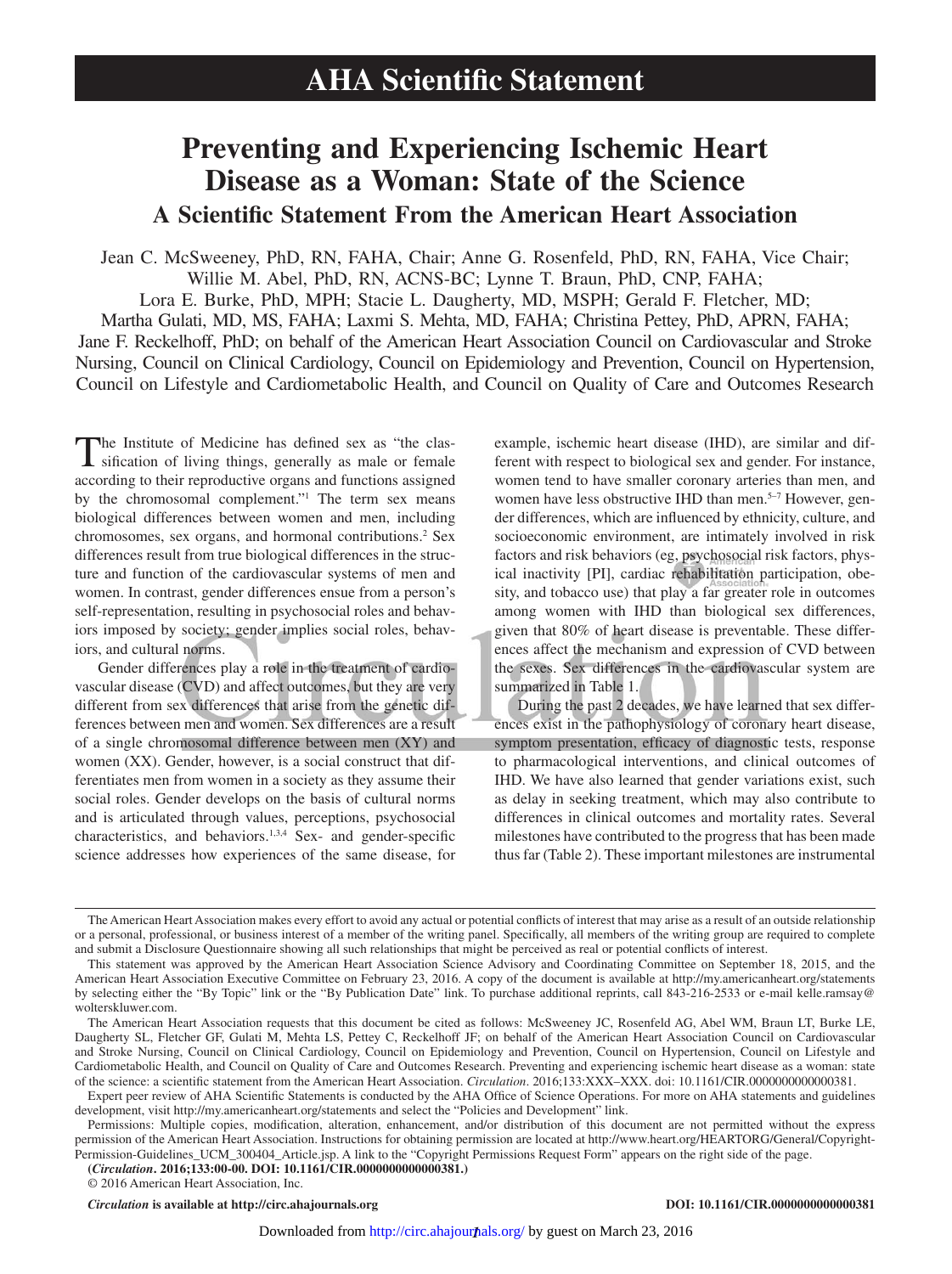#### **Table 1. Sex-Related Differences in the Cardiovascular System**

| Parameter                                                   | <b>Manifestations</b>                                                                                                                                                                                           |  |  |  |  |
|-------------------------------------------------------------|-----------------------------------------------------------------------------------------------------------------------------------------------------------------------------------------------------------------|--|--|--|--|
| Anatomy                                                     | Dimensions that are smaller in women<br>(adjust for age and race): left ventricular<br>mass, ventricular wall thickness, left atrial<br>dimension, left ventricular end-diastolic<br>dimension, and vessel size |  |  |  |  |
| Hormonal influences                                         | Estrogen and progesterone are most<br>influential in women; testosterone is<br>predominant in men                                                                                                               |  |  |  |  |
|                                                             | Menstruation can affect hematologic and<br>electrocardiographic indexes                                                                                                                                         |  |  |  |  |
| Cardiovascular function                                     | Stroke volume is women is 10% less                                                                                                                                                                              |  |  |  |  |
|                                                             | Pulse rate in women is 3-5 bpm faster                                                                                                                                                                           |  |  |  |  |
|                                                             | Ejection fraction is higher in women                                                                                                                                                                            |  |  |  |  |
| Physiology                                                  | Women have reduced sympathetic and<br>enhanced parasympathetic activity                                                                                                                                         |  |  |  |  |
|                                                             | Women have lower plasma concentrations of<br>norepinephrine                                                                                                                                                     |  |  |  |  |
| Cardiovascular<br>adaptations                               | In response to stress, women experience an<br>increased pulse rate, resulting in increased<br>cardiac output; men have increased vascular<br>resistance, resulting in increased BP                              |  |  |  |  |
|                                                             | Women are more sensitive to altitude or body<br>positioning changes and experience more<br>orthostatic hypotension and syncope                                                                                  |  |  |  |  |
| Hematologic indexes                                         | Women have a lower number of circulating<br>red blood cells per unit volume of plasma<br>(resulting in a lower hematocrit)                                                                                      |  |  |  |  |
|                                                             | Because of a lower hemoglobin, women have<br>a lower oxygen-carrying capacity; this is<br>balanced by women having a lower oxygen<br>consumption                                                                |  |  |  |  |
| Electrocardiographic<br>and electrophysiological<br>indexes | Women on average have a longer corrected<br>QT interval and a shorter sinus node recovery<br>time                                                                                                               |  |  |  |  |
|                                                             | Drug-induced torsades de pointes is more<br>common in women                                                                                                                                                     |  |  |  |  |
|                                                             | Sudden cardiac death and atrial fibrillation<br>are less common in women                                                                                                                                        |  |  |  |  |

BP indicates blood pressure. Reprinted with permission from Finks S. Cardiovascular Disease in Women. In Richardson M, Chant C, Cheng JWM, et al, eds. Pharmacotherapy Self-Assessment Program, ed 7 (PSAP-VII). Book 1 (Cardiology). Lenexa, KS: American College of Clinical Pharmacy, 2010;182.<sup>8</sup> Copyright © 2010, American College of Clinical Pharmacy.

in laying the foundation for evidence-based interventions to decrease the IHD burden in women to promote their cardiovascular health. However, this knowledge has accumulated slowly and often in isolation, resulting in women continuing to experience difficulty in receiving a diagnosis of IHD and timely appropriate treatment. This document presents a thorough compilation of the most current research related to IHD in women. Importantly, it focuses on studies that document women's experiences and influential factors that affect their receiving a correct diagnosis and timely treatment for IHD. In this article, IHD is inclusive of coronary heart disease.

#### **Table 2. Milestones in Sex and Gender Differences in Research**

| 1985 | Public Health Service Task Force on Women's Health was<br>established. Recommendations for a greater focus on women's<br>health issues led to guidelines for inclusion of women in NIH-<br>funded extramural research (http://www.ncbi.nlm.nih.gov/pmc/<br>articles/PMC1424718/).                                                                                             |
|------|-------------------------------------------------------------------------------------------------------------------------------------------------------------------------------------------------------------------------------------------------------------------------------------------------------------------------------------------------------------------------------|
| 1990 | The NIH created the Office of Research on Women's Health<br>to ensure that women's health issues were appropriately<br>addressed and that women were represented in NIH-supported<br>research (http://orwh.od.nih.gov/about/AMIssion.asp).                                                                                                                                    |
| 1993 | The NIH Revitalization Act included a Clinical Equity Provision<br>to confirm that treatment effectiveness for women is not<br>merely extrapolated from studies in men but instead is based<br>on research in women (http://orwh.od.nih.gov/about/pdf/NIH-<br>Revitalization-Act-1993.pdf).                                                                                   |
| 2001 | The Institute of Medicine report "Exploring the Biological<br>Contributions to Human Health: Does Sex Matter?" states<br>that sex is a key biological variable that must be considered<br>when designing and analyzing both basic and clinical research<br>(http://www.iom.edu/Reports/2001/Exploring-the-Biological-<br>Contributions-to-Human-Health-Does-Sex-Matter.aspx). |

NIH indicates National Institutes of Health.

# **Methods**

Writing group members were nominated by the committee chair and co-chair on the basis of their previous work in relevant topic areas and were approved by the American Heart Association (AHA) Cardiovascular and Stroke Nursing Council's Leadership Committee and the AHA's Manuscript Oversight Committee. The writers searched PubMed and Medline searches using the search terms listed in Table 3. We searched primarily literature from 2000 to 2015 but included earlier seminal studies as appropriate. All members of the writing group had the opportunity to comment on and approved the final version of this document. The document underwent extensive external peer review and approval by the AHA Science Advisory and Coordinating Committee.

#### **Table 3. Search Terms**

| 1. Chest pain OR myocardial infarction OR angina OR myocardial<br>ischemia OR heart attack OR heart infarction OR heart muscle ischemia<br>OR ischemic heart disease OR cardiovascular disease OR coronary<br>heart disease OR coronary artery disease OR acute coronary syndrome |
|-----------------------------------------------------------------------------------------------------------------------------------------------------------------------------------------------------------------------------------------------------------------------------------|
| 2. Women OR woman OR gender OR sex OR sex factors OR female<br>OR sex difference                                                                                                                                                                                                  |
| 3. Time-to-treatment OR delay OR delayed OR time OR early diagnosis<br>OR emergency medical services OR delayed diagnosis OR patient<br>acceptance of health care OR therapy delay                                                                                                |
| 4. Ethnic groups OR ethnicity OR racial OR race                                                                                                                                                                                                                                   |
|                                                                                                                                                                                                                                                                                   |
| 5. Risk factors OR smoking OR hypertension OR diabetes mellitus                                                                                                                                                                                                                   |
| 6. Behavior OR risk self-assessment OR cardiac risk awareness<br>OR risk awareness OR awareness OR perception OR understanding<br>OR symptom recognition OR symptom interpretation OR psychosocial                                                                                |
| 7. Bias OR stereotyping OR prejudice OR gender attitudes OR disparities                                                                                                                                                                                                           |
| 8. Outcomes                                                                                                                                                                                                                                                                       |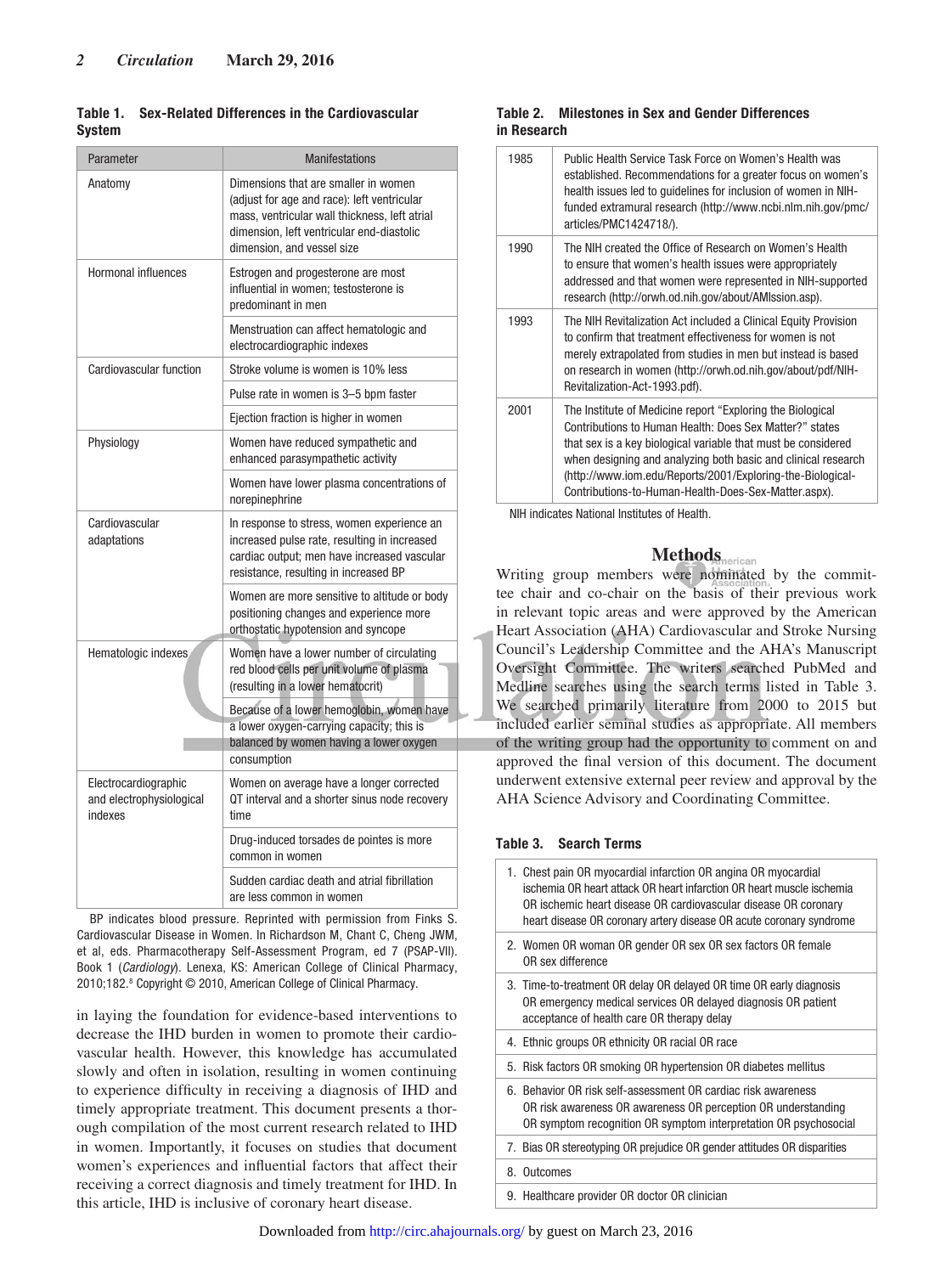# **Scope of the Problem: Epidemiology of IHD in Women**

The epidemiology of IHD is multifactorial and includes the contribution of risk factors such as age, race, genomics, ethnicity, culture, social, lifestyle, and environmental influences that may negatively affect the disease process. These factors may behave singly or interact multiplicatively to influence IHD. Pooled data from cohort studies support that women have substantially worse outcomes than men after acute IHD events, including greater levels of disability.<sup>9,10</sup> Thus, diagnosing and treating IHD in women are costly and contribute to escalating healthcare expenditures.

# **Age**

IHD is vast, affecting ≈15.5 million Americans ≥20 years of age, with a lower prevalence rate for women (5.0%) compared with men  $(7.6\%)$ .<sup>11</sup> However, after 45 years of age for men and 55 years of age for women, the risk for IHD increases similarly in both groups. Although it has been assumed that premenopausal women (usually before 55 years of age) possess cardioprotective effects of estrogen, surprisingly, hormone replacement therapy (HRT) has not been shown to be effective in protecting against IHD in postmenopausal women and in fact may be harmful. $12$ 

The life expectancy for women is greater than that of men, contributing to an increased aged female population with greater IHD risk.<sup>13</sup> However, it is particularly worrisome that the IHD death rate in younger women 35 to 44 years of age continues to increase, while it is decreasing in their male counterparts.<sup>11,14,15</sup> Although risk factors such as obesity, diabetes mellitus, hypertension, smoking, and metabolic syndrome in younger women are thought to be the primary culprit in these troubling IHD trends, lack of recognition of prodromal symptoms and failure to assess for IHD in these younger women may contribute to this disturbing trend.14

#### **Race**

Race is construed as a biological factor determined by genetics. However, science indicates that race is best described as social rather than biological because there is more variation of genes within than between races. Genetically, the DNA sequence in all people is 99.9% identical, making race indistinguishable.<sup>16–18</sup> However, despite scientific evidence, a social stratum exists that distinguishes groups of people according to phenotypic characteristics (eg, skin color, body shape, and hair texture) that imposes social concerns.<sup>18</sup>

Interestingly, racial/ethnic variations in IHD exist in the United States, and black women have higher prevalence rates (7.0%) of IHD compared with Hispanic (5.9%) and white (4.6%) women. The same trend is noted with myocardial infarction (2.2%, 1.7%, and 1.8%, respectively) and angina  $(5.0\%, 3.8\%, \text{ and } 2.9\%)$ .<sup>15</sup> The AHA statistical data for Asian and American Indian/Alaska Native women either are not listed or did not meet the standards of reliability.11 According to the Centers for Disease Control and Prevention,<sup>19</sup> the leading cause of death for black (23.4%) and white (22.9%) women is IHD, whereas IHD is considered the second leading cause of death for Hispanic (20.5%), Asian/Pacific Islander (20.8%), and American Indian/Alaska Native (16.9%) women. Cancer is regarded as the leading cause of death for Hispanic, Asian/Pacific Islander, and American Indian/Alaska Native women. However, when Asian subgroups (Asian Indian, Chinese, Filipino, Japanese, Korean, Vietnamese) are further delineated, IHD is the leading cause of death for Asian Indian and Filipino women.20 A plausible explanation for higher death rates in these racial/ethnic groups is that these women have more risk factors for CVD.

#### **Genomics**

Although there is no genetic basis for racial classification, there may be genetic and genomic influences that place some women at increased risk of developing IHD.<sup>21,22</sup> A more detailed review of genetic and genomic concepts in CVD is found in an AHA scientific statement.23 IHD is considered a complex, multifactorial disease because it is influenced by multiple genes and the environment. With multifactorial diseases, a woman may inherit ≥1 alleles that put her at increased risk, but environmental factors also influence disease development and progression. Environmental factors can influence the development or prevention of multifactorial disease even in the presence or absence of genetic risk factors, depending on the health behaviors of the individual. In other words, a woman may inherit ≥1 alleles that increase susceptibility to IHD, but if she is never exposed to environmental risk factors such as a high-fat diet or sedentary lifestyle, she may never develop IHD. Therefore, inheriting alleles that place a woman at increased risk does not mean that she is destined to develop a multifactorial disease. Interventions, even for women at great risk of developing IHD and associated complications, may prevent disease and prolong years and quality of life. Women with increased susceptibility to IHD as a result of genetic or environmental risk factors should receive education on how to reduce their risk.

# **Ethnicity and Culture**

Identification with an ethnic group often implies shared cultural traditions. Although ethnicity is frequently associated with culture, the 2 terms are distinct. Ethnicity refers to ancestry and a person's country of origin or place of parental or ancestor birth<sup>24</sup> and is used to distinguish racial groups.<sup>16</sup> On the other hand, culture denotes a learned pattern of behavior in which beliefs, values, norms, and practices are shared from 1 generation to the next and influence thoughts and actions of a particular group.<sup>16</sup>

Women are influenced by their ethnicity and cultural background and thus are not considered to be a homogeneous group. A woman's ethnic or culture background creates complex norms and expectations that affect all aspects of life, including marital status, childbearing, caregiving roles, food preparation, educational level, job choices, wage rates, health beliefs/practices, amount of political power, and degree of social influence.25 Therefore, healthcare providers must be prepared to address the influence of ethnicity and culture on women's health and well-being. The striking differences in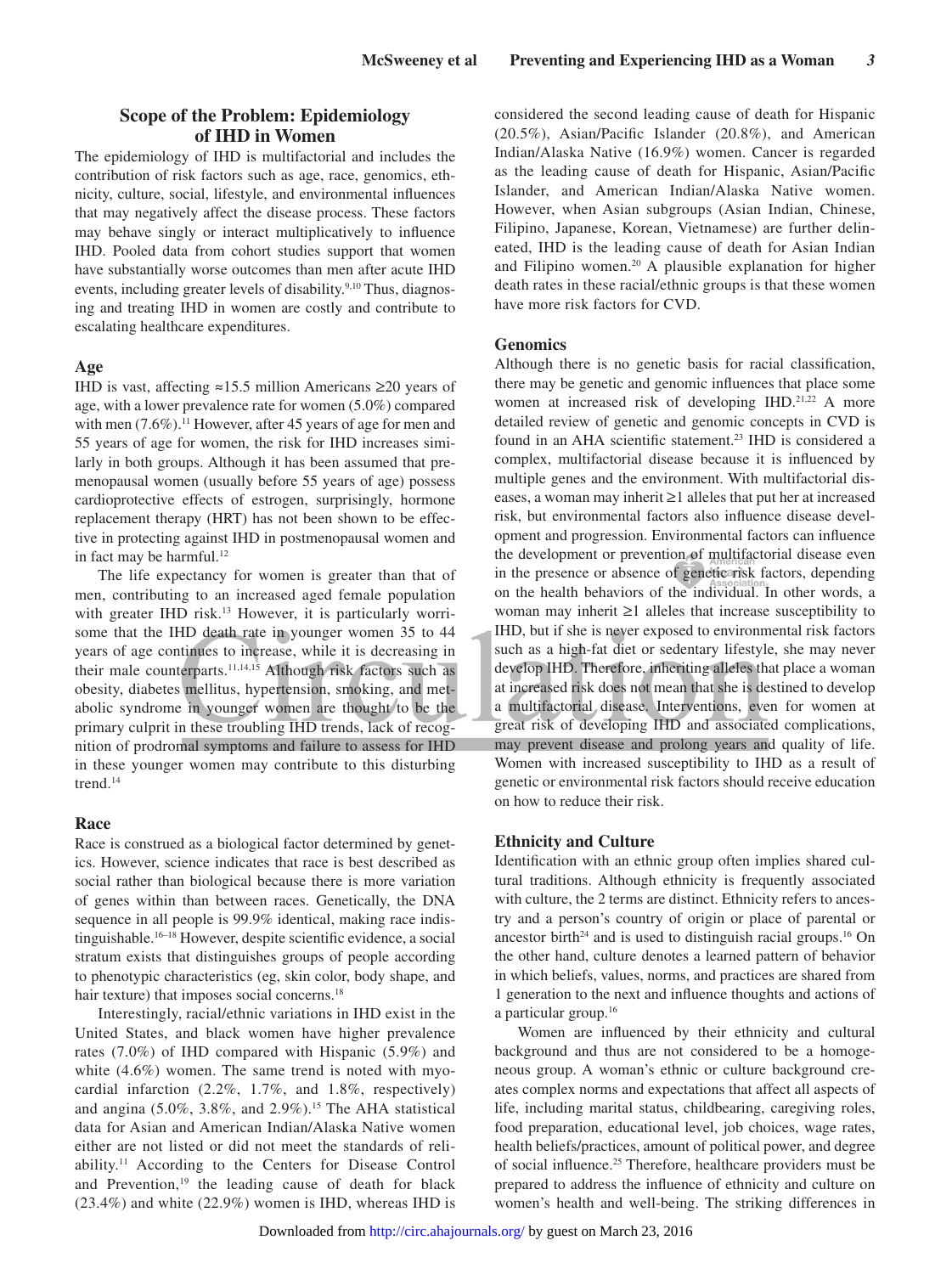IHD prevalence rates in which black women have the highest prevalence rates compared with Hispanic and White women<sup>11</sup> are evidence that ethnicity and culture identify groups of women who are known to suffer a disproportionate burden of IHD and CVD.

# **Social and Environmental Influences**

Social and physical environments have been implicated as major determinants of cardiovascular health. Certain social and physical environments tend to promote a cause-andeffect chain of events that contribute to developing CVD, including IHD.<sup>26</sup> Social conditions that affect cardiovascular health may include health behaviors (eg, smoking and alcohol use), lack of social support, low educational levels, low income, menial jobs, and racial discrimination.26 Physical environments that may contribute to poor cardiovascular health include low-income neighborhoods, substandard housing, high-level noise pollution, living by high-traffic freeways and other sources of air pollution, $27$ food deserts (fast food restaurants and convenience stores with limited access to supermarkets and full-service grocery stores), crime-ridden neighborhoods, and lack of access to quality health services. Moreover, women are more likely to live in these undesirable neighborhoods, especially minority women.<sup>26</sup> In the Well-Integrated Screening and Evaluation for Women Across the Nation (WISEWOMAN) study,28 the authors noted how community characteristics (eg, racial segregation, community-level education, income characteristics, employment opportunities, and neighborhood safety) influenced CVD risk behaviors in different racial/ethnic groups. Blacks displayed the most CVD risk, whereas Hispanic and Alaska Native women displayed the least. Interestingly, some racial/ethnic disparities in CVD risk factors were explained by differences in individual and community characteristics, but other disparities persisted even after controlling for these factors. Thus, the impact of social and environment influences on women's health deserves further attention.

# **Outcomes: Rates of Repeat Acute Myocardial Infarctions, Rehospitalization, Disability, and Mortality**

Although the annual death rate from IHD between 2000 and 2010 declined 39.2%,<sup>15</sup> disparities exist and women have notably poorer outcomes than men after the initial IHD presentation. Pooled data from the National Heart, Lung, and Blood Institute–sponsored cohort studies (1986–2007) indicate substantial disparities between men and women: 1 year after acute myocardial infarction (AMI), 19% of men and 26% of women ≥45 years of age will die. Within 5 years after a first AMI, 36% of men and 47% of women will die. Higher in-hospital mortality rates have also been reported for women with stable angina and acute coronary syndrome (ACS) compared with men.9,10 This disparity in deaths after a first AMI preferentially affects older women because women tend to present with IHD at older ages, but as stated earlier, IHD death rates in younger women continue to escalate.<sup>11</sup> Clearly, these startling disparities must be addressed.

Additionally, women have more complications after having a first AMI such as increased bleeding risk after a first AMI treated with percutaneous coronary intervention (2.4% versus 1.2% for men).<sup>29</sup> At 45 to 64 years of age, 15% of men and 22% of women have a recurrent AMI or fatal cardiovascular event within 5 years. Furthermore, 8% of men and 18% of women develop heart failure within 5 years of a first AMI. As women and men age, the rates of a subsequent AMI and heart failure equalize.<sup>15</sup>

Sex differences also exist with ACS symptoms. A greater proportion of women than men with anginal symptoms and ACS have nonobstructive IHD<sup>30</sup>; however, more women than men have adverse outcomes. Women with nonobstructive IHD and stable angina have greater major adverse event rates than men with nonobstructive IHD (adjusted hazard ratio, 2.43, 95% confidence interval [CI], 1.08–5.49).<sup>31</sup> Furthermore, data from the Women's Ischemia Syndrome Evaluation (WISE) study showed 5-year annualized event rates for cardiovascular events of 16% and 7.9% in symptomatic women with nonobstructive IHD and normal coronary arteries, respectively.<sup>32</sup> Adverse outcomes continue over the long term for women in the WISE cohort with cardiovascular death or AMI at 10 years in 6.7%, 12.8%, and 25.9% of women with no, nonobstructive, and obstructive IHD (*P<*0.0001), respectively<sup>5</sup>. American

Women with suspected ACS are less likely to be diagnosed with ACS, which has often been attributed to atypical symptoms and less reliable ECG findings.<sup>33</sup> However, a recent investigation reported that the use of a high-sensitivity troponin assay with sex-specific cutoffs increased diagnostic accuracy for women. In a study of 1126 patients with ACS (46% women), the high-sensitivity troponin I assay increased the diagnosis of AMI in women (from 11% to 22%; *P*<0.001) but had a minimal effect in men (from 19% to 21%; *P*=0.002) compared with contemporary assays with a single diagnostic threshold.33,34 Additional studies are needed to determine whether the use of a high-sensitivity troponin I assay with sex-specific diagnostic thresholds will improve outcomes for women with ACS.

Finally, women with documented IHD and those who have experienced an AMI have poorer self-reported health-related quality of life and depression compared with men.<sup>35-37</sup> In the WISE study, depression, symptom severity, and history of depression treatment were associated with a greater risk of mortality and hospitalization.38

#### **Costs**

The estimated direct and indirect cost for IHD in 2010 was \$108.9 billion and is projected to more than double by 2030.39 Investigators from the WISE study estimated the average lifetime cost for women with nonobstructive IHD at \$767 288 (95% CI, 708 480–826 097).40 The estimated cost ranged from \$1 001 493 to \$1 051 302 for women with 1-vessel to 3-vessel IHD (*P*=0.0003). The volume of repeat catheterizations or hospitalizations for angina in 1 year was almost 2-fold higher in women with nonobstructive versus 1-vessel IHD (*P*<0.0001). Interestingly, women with nonobstructive or 1-vessel IHD required more drug treatment  $(P<0.0001).$ <sup>40</sup>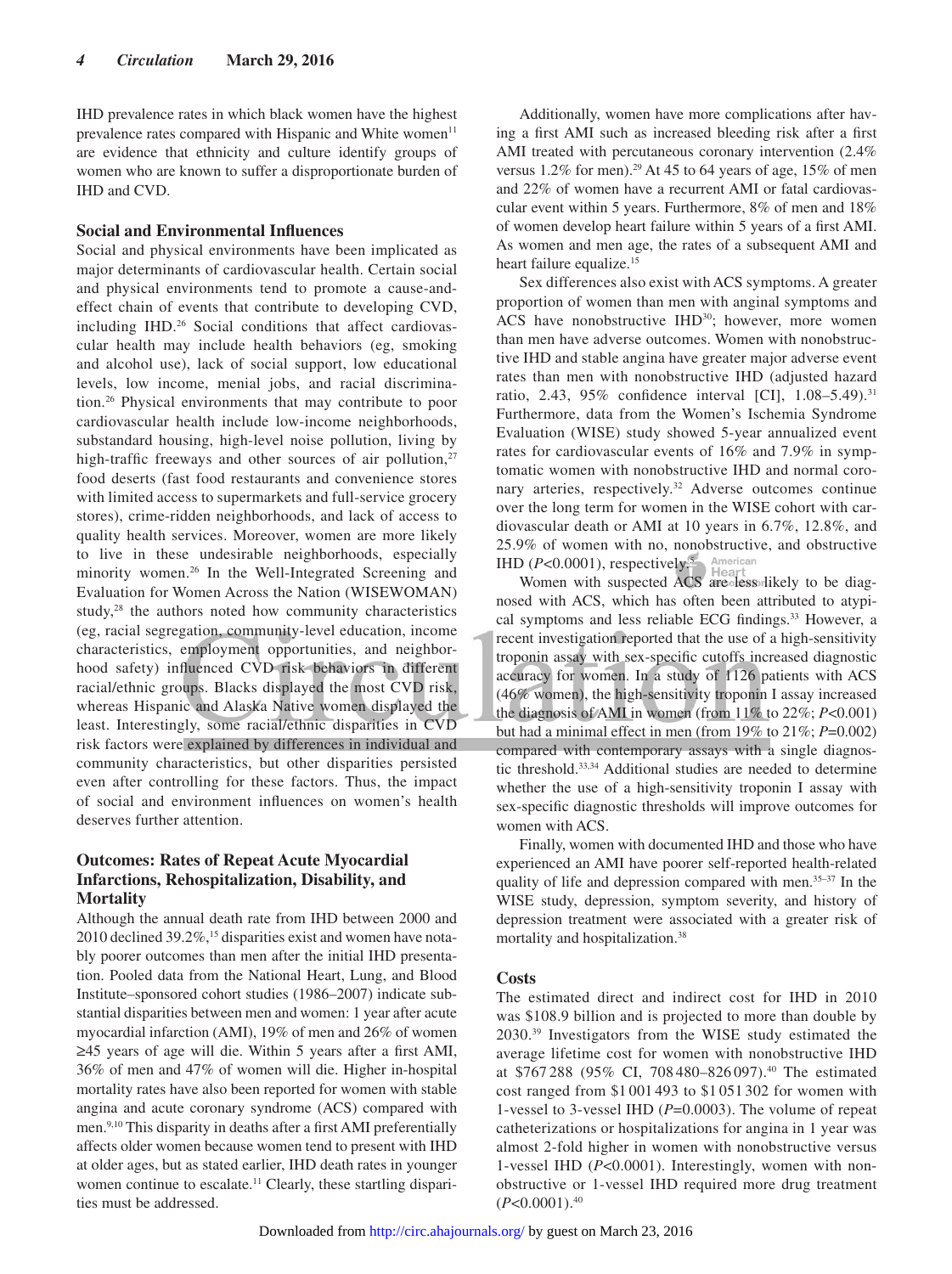# **Trends in Public Awareness**

In response to women's increasing mortality rates, the AHA has conducted a series of surveys to ascertain awareness of CVD by American women.41 The first survey, conducted in 1997, revealed that only 30% of women recognized that CVD was the leading cause of death for women.<sup>42</sup> Despite aggressive campaigns such as Go Red for Women to raise women's awareness, a repeat survey in 2012 indicated that only 56% of white women currently recognized CVD as the leading cause of death, with even lower recognition in black and Hispanic women.41 Until a greater number of women are aware of IHD as the leading cause of death in women, it will remain difficult to convince women to undertake necessary behavior changes to prevent the development of IHD. Although almost half of women in 2012 consider themselves very well or well informed about heart disease in women, they had difficulty identifying symptoms of IHD. Notably, chest pain was less frequently cited as a warning sign of a heart attack in 2012 compared with 1997 (56% versus 67%); however, awareness of less typical signs of a heart attack remained very low (fatigue, 10%; nausea, 18%; shortness of breath,  $38\%$ ).<sup>41</sup> Awareness of calling 9-1-1 if experiencing symptoms of a heart attack was also low  $(65\%)$ .<sup>41</sup>

#### **How Women Experience IHD**

## **Risk Factors**

Increasing age is a significant risk factor for the development of IHD in both men and women. Women are typically 10 years older than men when their heart disease is diagnosed. Epidemiological studies suggest that the increased prevalence of IHD risk factors with aging explains up to 50% of the agerelated increased risk of IHD in women.<sup>43</sup> By midlife,  $>80\%$  of women have ≥1 traditional cardiac risk factors.44 Traditional risk factors for IHD in women are similar to those in men and include obesity, dyslipidemia, diabetes mellitus, older age, hypertension, inactivity, family history, and smoking.<sup>45</sup> It is important to note that IHD risk factors are commonly seen in conjunction with one another and that the rate of IHD in women increases with the number of these traditional risk factors.46–48 Among women 18 to 39 years of age, those with no IHD risk factors had 88% lower rates of cardiovascular mortality over an average of 31 years of follow-up compared with women of a similar age with  $\geq 2$  risk factors.<sup>47</sup> Prevention of major cardiovascular risk factors in female individuals must occur at an early age, preferably early childhood, to significantly affect these trends. Because 80% of IHD is preventable, risk factor modification is an essential component of preventing IHD in women.

Although the overall number of risk factors is prognostic in both sexes, the prevalence and outcomes associated with individual risk factors differ in women and men.<sup>46,49-52</sup> Furthermore, the use of traditional risk factors alone has been criticized for underestimating IHD risk in women, particularly among women with subclinical disease.<sup>44,53,54</sup> Given this concern, several novel risk factors have been identified that may improve risk estimation and IHD detection in women.46 The following is a brief review of both the traditional and novel IHD risk factors for women.

#### *Women's Psychosocial Risks*

As noted previously, women lag behind men in the manifestation and presentation of IHD. There are several other gender differences, for example the higher prevalence among women of some psychosocial states such as depression, which itself is a major risk factor for IHD and is twice as common in women compared with men.<sup>55</sup> Low and colleagues<sup>56</sup> conducted a review of the literature on psychosocial risk and protective factors for IHD among women. Results of the review revealed that depression is a reasonably consistent predictor of IHD among women, both incident and recurrent IHD events. Although anxiety was associated with increased IHD risk among healthy women, a longitudinal study conducted by Stewart and colleagues<sup>57</sup> found that anxiety was not associated with the common carotid artery intima-media thickness for women or men. Two studies<sup>58,59</sup> reported that hostility was a significant predictor of increased risk for IHD events among women.

Stress is frequently thought to be associated with IHD. Low et al<sup>56</sup> identified 11 studies that examined stress that was based on the conventional measure of perceived high demand and low control and suggested that this measure may be less important for women compared with men. What may be more important is the exposure to psychological stress in both the work and home settings. Lack of social relationships in women with existing IHD<sup>60,61</sup> is associated with an increased risk for IHD mortality and recurrent events; specifically, loneliness has been shown to be associated with increased IHD incident risk.<sup>62</sup> In summary, the empirical literature suggests that for primary and secondary IHD prevention, positive reciprocal social relationships may be important for women, and from a negative perspective, psychological stress in the interpersonal domains may create an important risk for IHD among women.<sup>56</sup> Few studies have focused on positive states or traits.<sup>63,64</sup> The Women's Health Initiative (WHI)<sup>63</sup> found that an optimistic disposition was associated with reduced risk, whereas the National Health and Nutrition Examination Survey (NHANES)<sup>64</sup> reported that emotional control and vitality and positive well-being were associated with lower coronary heart disease risk.

### *Obesity, Metabolic Syndrome, Diabetes Mellitus, and Dyslipidemia*

The increased incidence of obesity has been recognized for the past 20 years as an epidemic in all industrialized countries and is associated with increased CVD risk.<sup>65</sup> The incidence of obesity is greatest in the middle of the United States, with 24 states having a prevalence of >30%.<sup>66</sup> CVD prevalence and mortality are the highest in these same states.<sup>67</sup> With no other risk factors for CVD, Cerhan and colleagues<sup>68</sup> reported that waist circumference was associated with greater risk of mortality than any other variable.

Women are particularly at risk for CVD and especially IHD if they are obese. The incidence of obesity may be as high as 40% in postmenopausal women.<sup>69</sup> There are also ethnic differences in the incidence of obesity in the United States. For example, in 2007 to 2008, 33% of non-Hispanic white women were obese, whereas 49.6% of non-Hispanic black women were obese.<sup>69,70</sup> Obesity increases after surgical menopause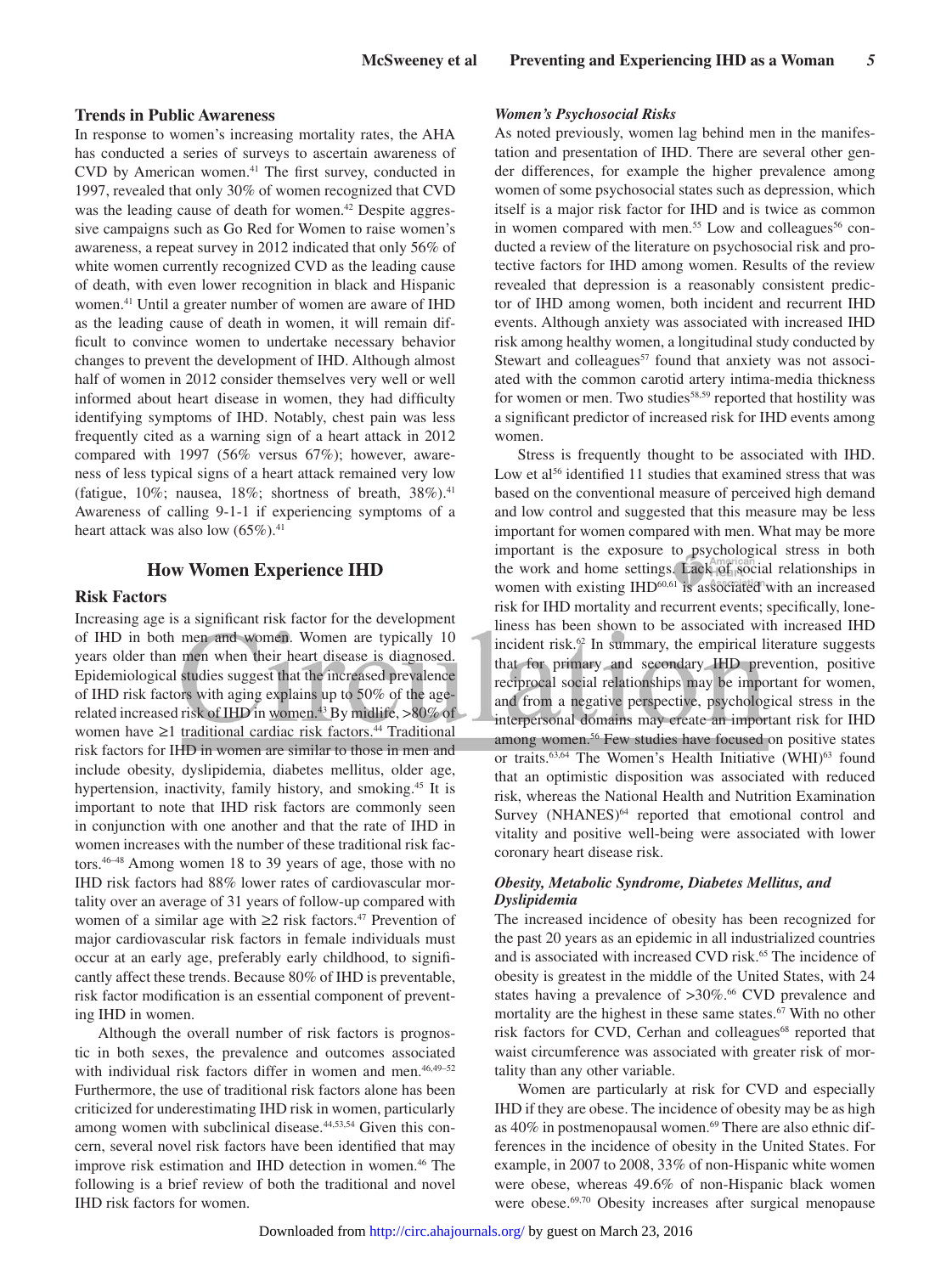and is increased in women who start HRT within 12 months of amenorrhea.71 There is also evidence that even if women do not gain additional weight after menopause, there is a redistribution of body fat, favoring an increase in abdominal fat waist circumference gain rather than lower-hip weight gain. 72 This is significant because weight that accumulates in the abdominal area is associated with a higher incidence of CVD than weight that is accumulated in the lower body.<sup>73</sup>

Obesity (particularly central obesity) is 1 component of the cluster of features known as the metabolic syndrome, which also includes insulin resistance or type 2 diabetes mellitus, dyslipidemia, and hypertension.<sup>69,70</sup> Women with metabolic syndrome have an increased prevalence of subclinical atherosclerotic disease and higher all-cause and cardiovascular mortality compared with women without metabolic syndrome.<sup>46,74–76</sup> Horvei and colleagues<sup>77</sup> reported that waistto-hip ratios and waist-to-height ratios had the greatest risk for AMI in women who participated in the Tromsø Study (1994–1995) and were evaluated up to 2011. In another study in patients with IHD and hypertension, the majority of obese individuals were women (67.1%), and they had a higher prevalence of diabetes mellitus, dyslipidemia, left ventricular hypertrophy, and heart failure than normal-weight women.<sup>78</sup> In addition, hypertension was controlled in only <35% of obese individuals compared with 52% of normal-weight individuals, and diabetes mellitus was controlled in only 18% of obese individuals compared with 43% of normal-weight individuals. The investigators concluded that chronic IHD worsens as body mass index increases.

Currently, it is unknown whether body weight alone or the combination of obesity and parameters of the metabolic syndrome increases the risk of CHD.79,80 In the Louisiana State University Hospital–based Longitudinal Study with 7414 subjects (2926 men and 4488 women), there was a positive correlation between body mass index at baseline and increased risk of IHD in individuals with type 2 diabetes mellitus at followup for both men ( $P_{\text{trend}}$ <0.001) and women ( $P_{\text{trend}}$ <0.001).<sup>80</sup> In contrast, comparison of data from the Framingham Offspring, Atherosclerosis Risk in Communities, and Cardiovascular Health cohorts, assessed for ≥8 years, indicated that abdominal obesity alone was not significantly associated with increased risk of CVD.73 However, inclusion of 1 or 2 components of metabolic syndrome plus type 2 diabetes mellitus did significantly increase the odds ratio of developing CVD and IHD in both men and women.

Women with diabetes mellitus have a >6-times higher risk of dying of CHD compared with women without diabetes mellitus.<sup>81</sup> Numerous studies suggest that diabetes mellitus conveys a higher risk for cardiovascular mortality in women compared with men.82–90 Even women with type 1 diabetes mellitus have been shown to have a 40% excess risk of fatal and nonfatal cardiovascular events compared with men with type 1 diabetes mellitus.<sup>91</sup> The increased risk from diabetes mellitus may be partially related to the greater burden of cardiovascular risk factors seen in women compared with men, differences in their pathophysiology, and lower rates of recognition, treatment, and control of diabetes mellitus in women compared with men.<sup>83,85–88,92</sup> Although mortality rates among diabetic women and men have been declining in recent years, the magnitude of decline has been greater in men than in women.93 Therefore, continued research is needed to better understand how to improve cardiovascular outcomes among diabetic women.

Dyslipidemia is a significant risk factor for IHD in women and men.49,94–97 High total cholesterol, high low-density lipoprotein, high triglycerides, and low high-density lipoprotein all have been shown to be associated with increased cardiovascular risk in women.98,99 All major international guidelines on the treatment of dyslipidemia recommend similar approaches to the management of dyslipidemia in both men and women.<sup>94-96</sup> High triglycerides have been shown to be a stronger predictor of IHD risk in women compared with men, although whether this relationship is related to the ratio of triglycerides to highdensity lipoprotein is debated.<sup>99,100</sup> Reiner and colleagues<sup>97</sup> assessed individuals who had IHD and reported that the majority of both men and women had elevated total cholesterol, especially low-density lipoprotein cholesterol, and 37% had reduced levels of high-density lipoprotein. Data from the 14-year follow-up of the Nurse's Health Study showed a significantly increased risk for nonfatal AMI and IHD among women with higher intake of saturated dietary fat.<sup>101</sup> Despite a similar recommended approach to the treatment of dyslipidemia, many studies have shown that women are less likely to be prescribed lipid-lowering therapies or to achieve recommended cholesterol goals when treated compared with the outcomes for men.102–107 Clearly, the lack of following treatment guidelines and failure to obtain recommended treatment goals contribute to women's poorer outcomes. This disparate treatment enhances the perception of bias in treating women with known cardiac risk factors or IHD.

# *Physical Inactivity*

PI negatively affects several modifiable major risk factors for IHD in both sexes. PI in women is often associated with obese and overweight states, hypertension, diabetes mellitus, and certain abnormal blood lipids. Overall, older women, who are more at risk for IHD, tend to be more physically inactive than men. Many older women lack experience in team activities and group exercise, contributing to their PI.108 However, this is changing as more baby boomers age and participate in group activities such as water aerobics, yoga, and Pilates. The National Institute on Aging has excellent step-by-step instructional material to encourage safe activity in the older population, *Your Everyday Guide from the National Institute on Aging, Exercise and Physical Activity*. 107a Silver Sneakers and other local programs are increasing opportunities for both older men and women to participate in physical activity. However, despite these educational materials tailored to older adults and increasing opportunities for age-related group exercise activities, women continue to have higher rates of PI than men (33.2% compared to 29.9%), perhaps because health professionals are not encouraging them to increase activity.109,110 Unfortunately, high-risk minority women have the highest rate of PI.<sup>109</sup>

Research on the effectiveness of cardiac rehabilitation has consistently concluded that it is beneficial to all IHD patients in reducing cardiovascular risk factors after the occurrence of a cardiac event.110–115 Some of these benefits are improved exercise capacity, improvement in lipids, reduction in body mass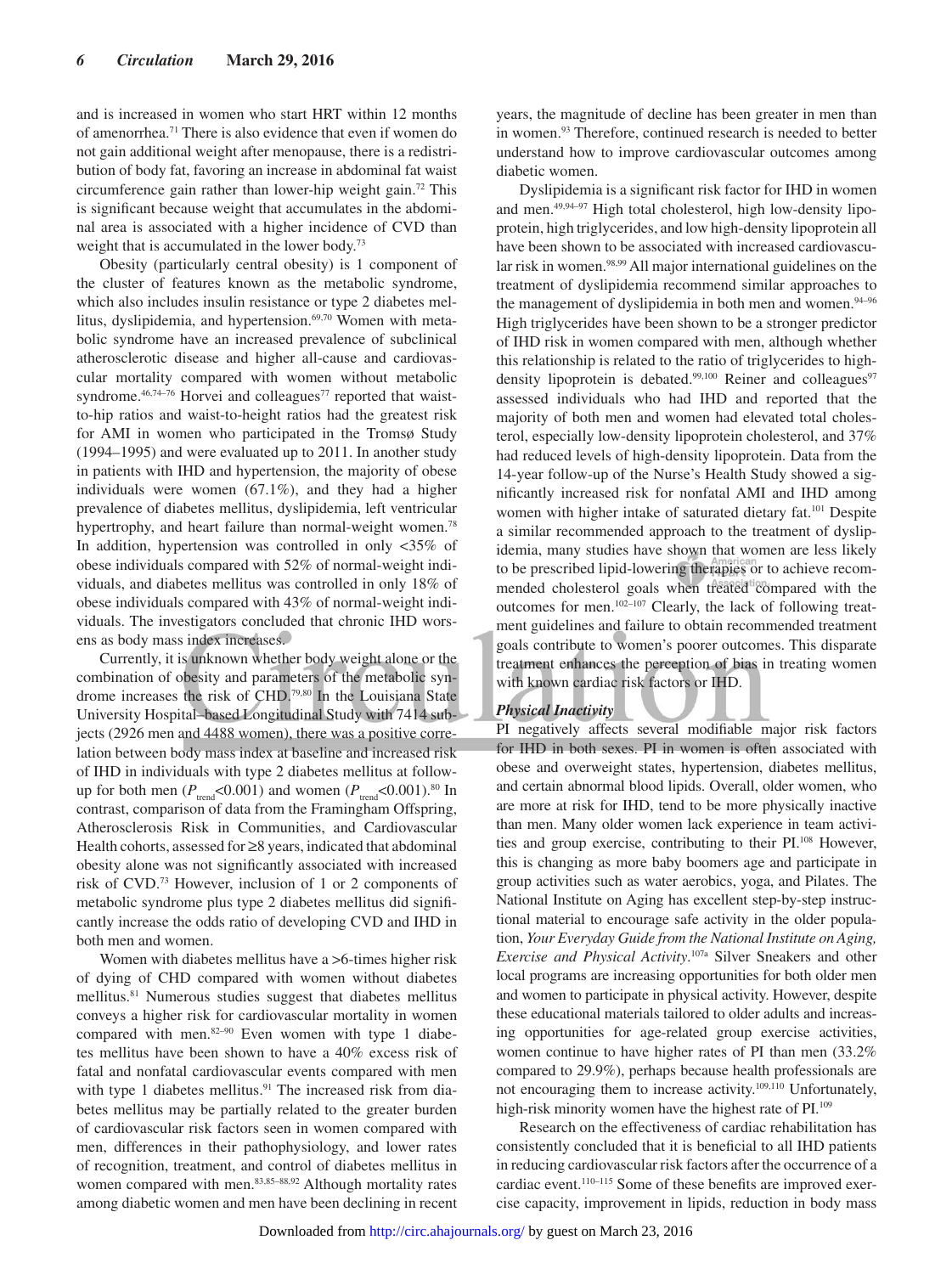index, reduction in morbidity and mortality, and improved psychological factors.111,113–116 Historically, referral rates by healthcare providers to cardiac rehabilitation have been low for both sexes but substantially lower in women  $(\leq 50\%)$ .<sup>110</sup> Additionally, current referral rates remain severely suboptimal, with a greater disparity in referrals for women compared with men (31.1% versus 42.2%; *P*<0.0001),<sup>112</sup> with the lowest referral rates in minority women.110,112–114

If women are fortunate enough to be referred to cardiac rehabilitation, they do not fare as well as men. They typically have very low attendance rates, particularly minority women.<sup>110-115</sup> They report difficulty completing the recommended program because of their social roles of caretaker or single-parent head-of-household employment responsibilities.110–115 Other barriers that may account for the disparity among women and minorities related to cardiac rehabilitation attendance and completion include lack of awareness among women about their IHD risk, low education level, psychological stress, financial barriers, language barriers, cultural differences, geographic inaccessibility, lack of transportation, physical deconditioning, and lack of significant social support system.110–113,115

Completion rates for women are significantly lower than for their male counterparts (50.1% versus 60.4%; *P*<0.0001), and minorities have decreased completion rates compared with whites.<sup>112,113</sup> In a study that compared younger women  $\leq$ 55 years of age (n=65) with older women  $>$ 55 years of age (n=187) enrolled in cardiac rehabilitation, data indicated that women who did not complete cardiac rehabilitation were significantly younger with more risk factors for IHD and increased levels of anxiety and depression.<sup>115</sup>

Another potential contributing factor for younger women is that when premenopausal women exercise, differences in pain perception may exist with regard to the effects of the menstrual cycle.<sup>117</sup> In addition, among women with angina, ischemia may be induced more easily in the early follicular phase (a low-estrogen state). Pain exacerbated by exercise in women with IHD may frighten them if they do not understand how pain may be affected by the menstrual cycle and may contribute to lower completion rates in younger women. There are other sex differences in exercise dynamics: Peak heart rate decreases more gradually in women than men, and exercise maximal heart rate is often different.<sup>117</sup>

Although there are mixed results in terms of who benefits the most from completion of cardiac rehabilitation, all studies conclude that women benefit from attendance, regardless of age. For instance, a study found that women (n=6374) who complete cardiac rehabilitation experienced the highest reduction in mortality (hazard ratio, 0.36; 95% CI, 0.28–0.45) with a relative benefit higher than men (n=19 584; hazard ratio, 0.51; 95% CI, 0.46, 0.56).112 Another study demonstrated that although blacks (n=169) significantly benefited from cardiac rehabilitation, they did not benefit to the same degree as their white counterparts  $(n=927)$ .<sup>114</sup> That study also concluded that women and diabetic patients had the least improvement after completing cardiac rehabilitation, but their improvements were significant.<sup>114</sup> Therefore, women with known IHD, regardless of age or race, benefit from referral to and completion of a cardiac rehabilitation program. Interventions need to be developed that address the social constraints that prevent many women from benefitting from cardiac rehabilitation.

#### *Tobacco Use*

Cigarette smoking remains the leading cause of preventable death in the United States.45,118–121 In the United States, it is estimated that  $\approx$ 17% of adult women currently smoke cigarettes.<sup>118</sup> Smoking is a potent risk factor for women in that it imparts a 25% greater risk of IHD than in male smokers, independently of smoking intensity or other cardiovascular risk factors.<sup>49,122,123</sup> In all age groups, women who smoke have a significantly higher risk of IHD events (fatal and nonfatal) compared with women who do not smoke.<sup>124</sup> The largest difference in risk for IHD events between smokers and nonsmokers was seen in young women or those 40 to 49 years of age; however, the absolute rate of IHD events was significantly higher in older women  $(\geq 60$  years old) who smoked compared with nonsmokers.<sup>124</sup> Women who stop smoking at any age experience an immediate benefit and further longer-term declines in excess risk of IHD to the level of those who never smoked.125–128 Therefore, promoting smoking cessation is vital to discuss with women of all ages to prevent the development of IHD.

#### *Aging and Hypertension*

Systolic blood pressure (BP) is the most important modifiable risk factor contributing to the excess IHD risk that occurs with aging in men and women.<sup>43</sup> Aging in both men and women is characterized by increases in BP, and the prevalence of hypertension in postmenopausal women is higher than in men.<sup>129-132</sup> Hypertension is a major risk factor for CVD in men and women. $129,131$ 

Worldwide, 25% of women are hypertensive, and in the United States, >75% of women >60 years of age are hypertensive.<sup>133,134</sup> The NHANES IV (1999–2002) showed that more women with high BP went undiagnosed compared with men (11.7% versus 9.9%).135 Furthermore, in a study that compared the NHANES III cohort (ending in 1994) with the NHANES IV cohort (ending in 2002), hypertension was less well controlled in women than men who were taking antihypertension medications (14.6% versus  $8.3\%$ ).<sup>135</sup> This finding is similar to the lower number of women receiving optimal treatment and achieving recommended lipid levels. It is possible that sex bias contributes to both of these treatment outcomes.

Nondipping of BP at night is associated with increased target-organ damage in both men and women,<sup>136</sup> but there is evidence that nondipping in women in general is associated with greater target-organ damage than in men<sup>137,138</sup> and that postmenopausal women are more likely than premenopausal women to exhibit nocturnal nondipping of BP.137 Thus, although antihypertensive guidelines are no different for men and women<sup>139</sup> and women are more likely to have their BP measured, hypertension may be less well controlled in women. This suggests that women may not be as aggressively treated for their hypertension as men and that the mechanisms responsible for hypertension in aging women may differ from the mechanisms in men.

#### *Roles of Estradiol and the Consequences of HRT*

Whether the presence of estrogens protects against CVD is controversial. Estradiol has been shown to be cardiovascular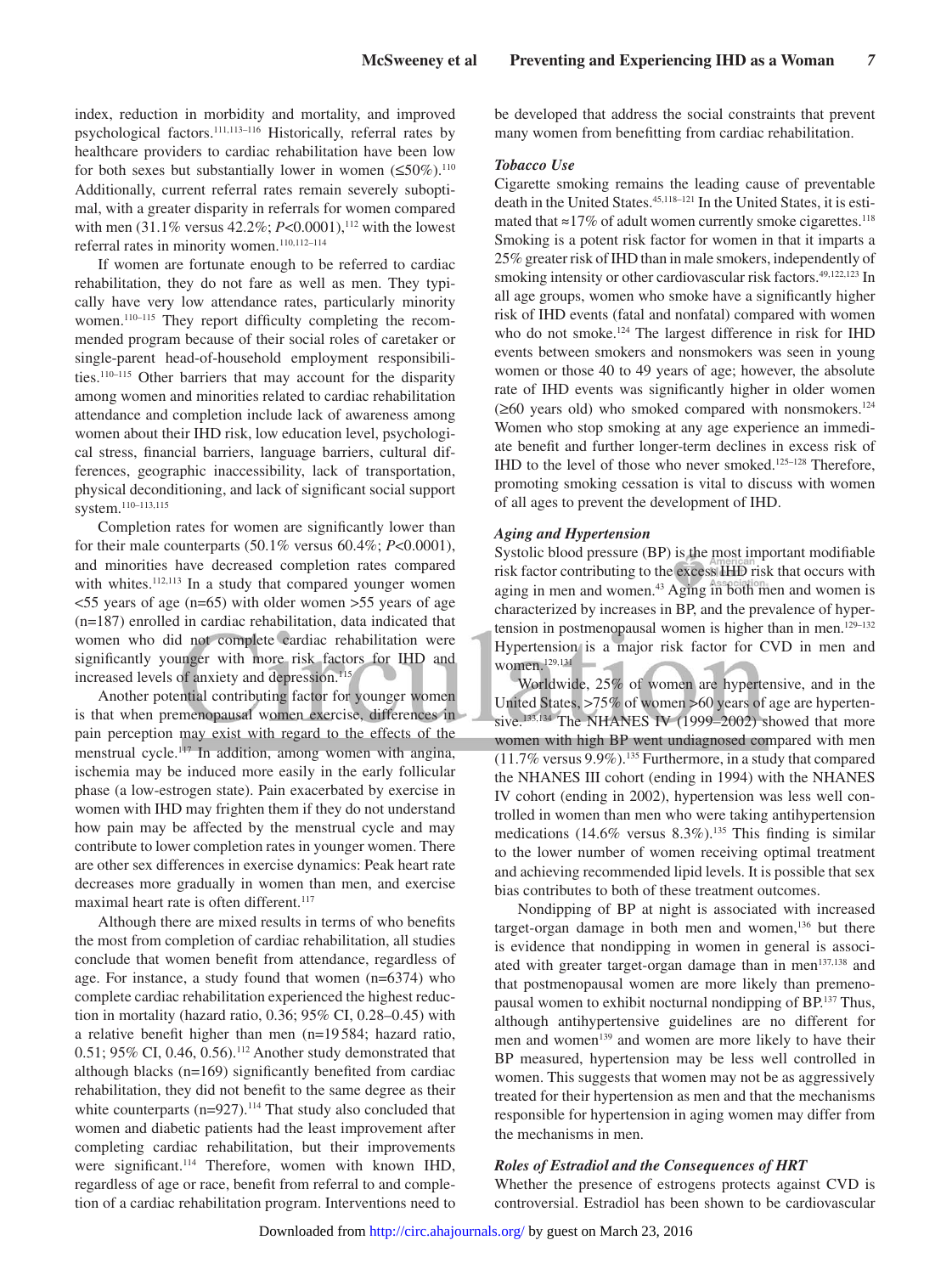protective mainly in experimental settings or when intermediate markers for CVD were used as end points.140,141 Whether the lack of estrogens contributes to CVD in postmenopausal women is also controversial and unknown. Early observational studies suggested an association between the use of HRT such as estradiol and lower cardiovascular risk in postmenopausal women.142,143 However, large clinical trials of the effect of HRT in postmenopausal women have not supported these previous findings. The results of the WHI studies,<sup>144</sup> the Heart and Estrogen/Progestin Replacement Study (HERS) I and HERS II<sup>145,146</sup> trials, have not supported a role for HRT in the primary or secondary prevention of IHD, respectively. It is unknown if the mode of delivery of HRT, the dose of HRT, or the preparation of the HRT itself may play a role in the efficacy. For example, conjugated equine estrogen is a common estrogenic HRT, but because of the source (urine of pregnant mares), there are a significant number of other steroids in the preparation such as androgens. Conjugated equine estrogen was the preparation used in the WHI.<sup>144</sup> Ichikawa and colleagues<sup>147</sup> found that transdermal HRT for 12 and 24 months reduced diastolic and mean BPs in normotensive postmenopausal women. In contrast, Prelevic and colleagues<sup>148</sup> studied healthy postmenopausal women who had taken HRT for at least 5 years and reported either no effect or that BP was in fact higher in some women using HRT. Age at beginning HRT and the length of time after the last menstrual period when HRT is begun may also contribute to the efficacy and the occurrence of adverse effects. For example, postevaluation of women in the WHI study who were younger and randomized to the estrogen-only arm showed that there was a significant reduction in IHD after years 7 to 8.149

The prevalence of hypertension is higher in postmenopausal women, suggesting a possible role of sex hormones. Olszanecka and colleagues<sup>150</sup> measured ambulatory BP in normotensive and hypertensive women 40 to 60 years of age and found that BP was similar in the normotensive and hypertensive groups regardless of the presence or absence of menopause. Unfortunately, to the best of our knowledge, there have been no studies in which ambulatory BP has been measured serially over the perimenopausal transition to correlate and document any BP change with menopausal transition. Thus, whether the presence of estrogens protects young women from hypertension or loss of estrogens promotes coronary disease in postmenopausal women is not clear.

There is evidence that loss of estrogens at any age contributes to endothelial dysfunction, which is common in individuals with hypertension. Reduced endothelial function is more prevalent in postmenopausal women with hypertension, especially nighttime hypertension, compared with normotensive postmenopausal women.<sup>151</sup> Taddei and colleagues<sup>152</sup> reported that in response to acetylcholine, an index of endothelial dysfunction, endothelium-dependent flow-mediated vasodilation (FMD), was attenuated less with aging in hypertensive premenopausal women than men, but after menopause, the FMD response was attenuated to the same extent in both women and men. Attenuated FMD is prognostic of CVD risk factors, including hypertension, in postmenopausal women.<sup>153</sup> Women with premature ovarian failure before 40 years of age also exhibit reduced brachial FMD compared with age-matched cycling

women, but in these women, HRT with conjugated equine estrogen and medroxyprogesterone for 6 months reversed the endothelial dysfunction.154 In contrast, in the Women's Angiographic Vitamin and Estradiol (WAVE) trial, HRT had no beneficial effect on FMD in postmenopausal women.155 The fact that HRT protected against endothelial dysfunction in young postmenopausal women but not in older postmenopausal women supports the contention that aging may change the response to HRT and thus may independently contribute to increases in BP.

Endothelial dysfunction is characterized by reductions in nitric oxide (NO). Estradiol stimulates NO production acutely by increasing intracellular calcium, which activates endothelial NO synthase.156 In addition, estradiol increases NO chronically because it upregulates synthesis of endothelial NO synthase via estrogen response elements that would promote vasodilation and thus reductions in BP.157 Estradiol is a modest antioxidant because it upregulates superoxide dismutase,<sup>158</sup> which removes superoxide, which reduces oxidative stress. Superoxide binds to NO with high affinity and thus renders NO unavailable for vasodilation.<sup>159</sup> Because an intact NO system is necessary for antioxidants to reduce BP, in situations of chronic hypertension when endothelial dysfunction is present and NO levels have been reduced for long periods, estradiol may lose the ability to affect BP. Furthermore, with an estrogen-mediated increase in superoxide dismutase, it is possible that there may be an increase in hydrogen peroxide, also a powerful oxidant that offsets any beneficial effect of removing superoxide.

Reductions in estradiol with menopause could also affect the renin-angiotensin system (RAS). Estradiol downregulates angiotensin type I receptors and angiotensin-converting enzyme,<sup>160,161</sup> thus protecting against activation of the RAS and subsequent vasoconstriction. Reductions in estradiol would therefore tend to promote activation of the RAS. However, in normotensive postmenopausal women, HRT with transdermal 17β-estradiol and oral medroxyprogesterone reduced BP but had no effect on levels or expression of RAS components such as plasma renin activity, angiotensin I or II, aldosterone, or angiotensin-converting enzyme activity.147 In contrast, treatment of postmenopausal women with angiotensin type 1 receptor antagonists improved endothelial dysfunction measured by FMD, whereas calcium channel blockers did not,<sup>162</sup> supporting a role for the RAS in contributing to postmenopausal CVD.

#### *Emerging Risk Factors for CVD*

#### *Inflammatory Markers*

Research shows that there is a correlation between inflammation and IHD.163–166 This correlation may be useful for early diagnosis of IHD because multiple biomarkers can be used to detect inflammation, including high-sensitivity C-reactive protein (hs-CRP), interleukin-1, interleukin-6, and tumor necrosis factor-α. In fact, some of these biomarkers have been used to aid in the diagnosis of IHD.164,166,167 However, some of the biomarkers are not specific for IHD, which may limit their diagnostic usefulness. In addition, the exact mechanism of how biomarkers function is not clear. Therefore, the usefulness of biomarkers alone as screening tools for IHD is controversial.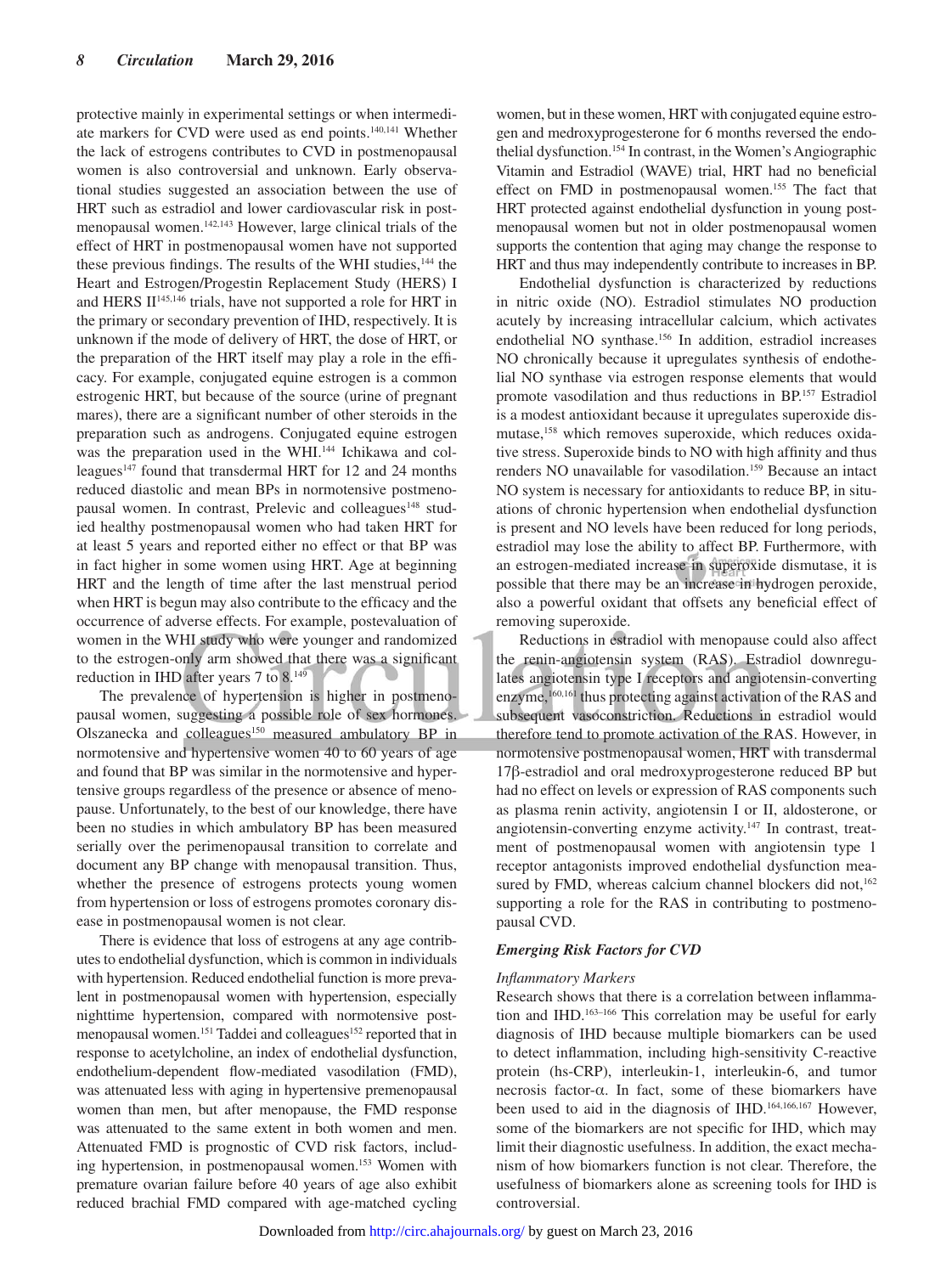Lipoprotein(a)  $[Lp(a)]$  has also been shown to be a risk factor for IHD and other CVDs. For instance, a 15-year prospective study ( $n=826$ ; 52% female) found that  $Lp(a)$  level was associated with the occurrence of CVD. The hazard ratio per 1-SD-higher Lp(a) for women was 1.32 (95% CI, 1.10– 1.58). Interestingly, the addition of  $Lp(a)$  to the Framingham Risk Score and Reynolds Risk Score improved prediction of CVD in this study.168 The exact mechanisms are not known, but the association of  $Lp(a)$  with IHD may be due in part to its proinflammatory properties. Another mechanism may be its low-density lipoprotein component. Clinical utility of Lp(a) is controversial, but the US National Lipid Association and the European Atherosclerosis Society recommend its use in select populations such as those with intermediate or high risk of developing CVD to assist in identifying their risk.<sup>169,170</sup>

hs-CRP is the most commonly studied inflammatory marker for the detection of IHD. However, it is unknown whether it is an independent risk factor for CVD. Data support that it may improve risk detection in women.<sup>163,171,172</sup> In the Women's Health Study, a global risk predication model that included hs-CRP improved cardiovascular risk prediction in women.171 Furthermore, hs-CRP has been shown to be a stronger predictor of cardiovascular events in women than low-density lipoprotein cholesterol.172 For women with metabolic syndrome, hs-CRP may add prognostic information on future cardiac risk. In a study of apparently healthy women, those with metabolic syndrome and hs-CRP levels >3.0 mg/L had almost twice the risk of a future cardiovascular event as those with metabolic syndrome and an hs-CRP <3.0 mg/L.173 Measuring hs-CRP is not recommended in routine risk assessment of women but rather as an option in those with intermediate risk.174 The benefits of assessing hs-CRP or any treatment based on this strategy remain uncertain.

#### *Autoimmune Disease*

Atherosclerosis may be accelerated by the presence of systemic inflammation.175 Rheumatoid arthritis and systemic lupus erythematosus (SLE) are associated with a significantly increased risk for CVD.175 In the "Effectiveness-Based Guidelines for the Prevention of Cardiovascular Disease in Women—2011 Update," systemic autoimmune collagen-vascular disease was listed as a criterion for the status of "at risk."176 Examination of the California Hospital Discharge Database indicated that young women between 18 and 44 years of age with SLE (n=3851) were 2.27 times more likely than their age-matched peers without SLE (n=19 228) to be hospitalized because of AMI, 3.80 times more likely to be hospitalized because of congestive heart failure, and 2.05 times more likely to be hospitalized because of cerebrovascular accident.177 Women in the Framingham Offspring Study 35 to 44 years of age with SLE were an astonishing 50 times more likely to have an AMI than women of the same age without SLE.178 Traditional risk factors such as smoking, family history of premature disease, hypertension, and elevated cholesterol do not completely account for the increased risk of IHD in patients with SLE.

*Preeclampsia and Pregnancy-Associated Hypertension* Women with a history of preeclampsia have a 3.6- to 6.1-fold greater risk of developing hypertension and a 3.1- to 3.7-fold higher risk of developing diabetes mellitus, depending on whether the preeclampsia is mild or severe.<sup>179</sup> Preeclampsia is also a risk factor for future ischemic stroke.<sup>180</sup> One large cohort study in Northern Finland (n=12 055) found that any elevated BP during pregnancy, regardless of type, signaled a greater risk of developing CVD, chronic kidney disease, and diabetes mellitus than in women without elevated BP during pregnancy.<sup>181</sup> A number of meta-analyses have demonstrated that women with a history of preeclampsia have approximately double the risk for subsequent IHD, stroke, and venous thromboembolic events over the 5 to 10 years after the pregnancy.182,183 The "Effectiveness-Based Guidelines for the Prevention of Cardiovascular Disease in Women—2011 Update" lists history of preeclampsia or pregnancy-induced hypertension as a criterion for the status of at risk.<sup>176</sup>

#### *Gestational Diabetes Mellitus*

Unique to women is the IHD risk factor of gestational diabetes mellitus. A history of gestational diabetes mellitus doubles the risk of developing diabetes mellitus in the following 4 months postpartum and remains a lifelong risk factor.<sup>184</sup> Fasting glucose levels ≥121 mg/dL during pregnancy increase the risk for diabetes mellitus in the early puerperium by an astounding 21-fold.185 Studies have also shown at least 1.5 times greater risk of CVD in women with a history of gestational diabetes mellitus compared with women without gestational diabetes mellitus.183 "Effectiveness-Based Guidelines for the Prevention of Cardiovascular Disease in Women—2011 Update" incorporated a history of gestational diabetes mellitus as an at-risk criterion, requiring attention to CVD risk factors and the implementation of therapeutic lifestyle changes in these women throughout their lives.<sup>176</sup> Women must be educated about their ongoing risk imparted by experiencing gestational diabetes mellitus.

#### *Reproductive Hormones*

*Oral Contraceptive Therapy*. The American College of Obstetricians and Gynecologists and the World Health Organization have published guidelines on medical eligibility for contraceptive use.186 For most women who are healthy and free of CVD and cardiovascular risk factors, the use of combination estrogen-progestin oral contraceptives is associated with low relative and absolute risks of developing CVD.<sup>187</sup> However, women who are smokers and >35 years of age, women with uncontrolled hypertension, and women with a history of IHD have an unacceptably high risk associated with oral contraceptive use.187,188

*Postmenopausal Hormone Therapy*. A majority of CVD occurs after menopause in older women, which is associated with an increased burden of risk factors for CVD.189 As stated earlier, it was thought that postmenopausal HRT should reduce the risk of CVD, and initial observational data supported this hypothesis. Nonetheless, randomized trials such as HERS I, HERS II, WHI, and Raloxifene Use for the Heart (RUTH) did not support that HRT or selective estrogen receptor modulators prevented CVD, regardless of use for primary or secondary prevention.144,146,190,191 The AHA "Effectiveness-Based Guidelines for the Prevention of Cardiovascular Disease in Women—2011 Update" states that HRT and selective estrogen receptor modulators should not be used for the primary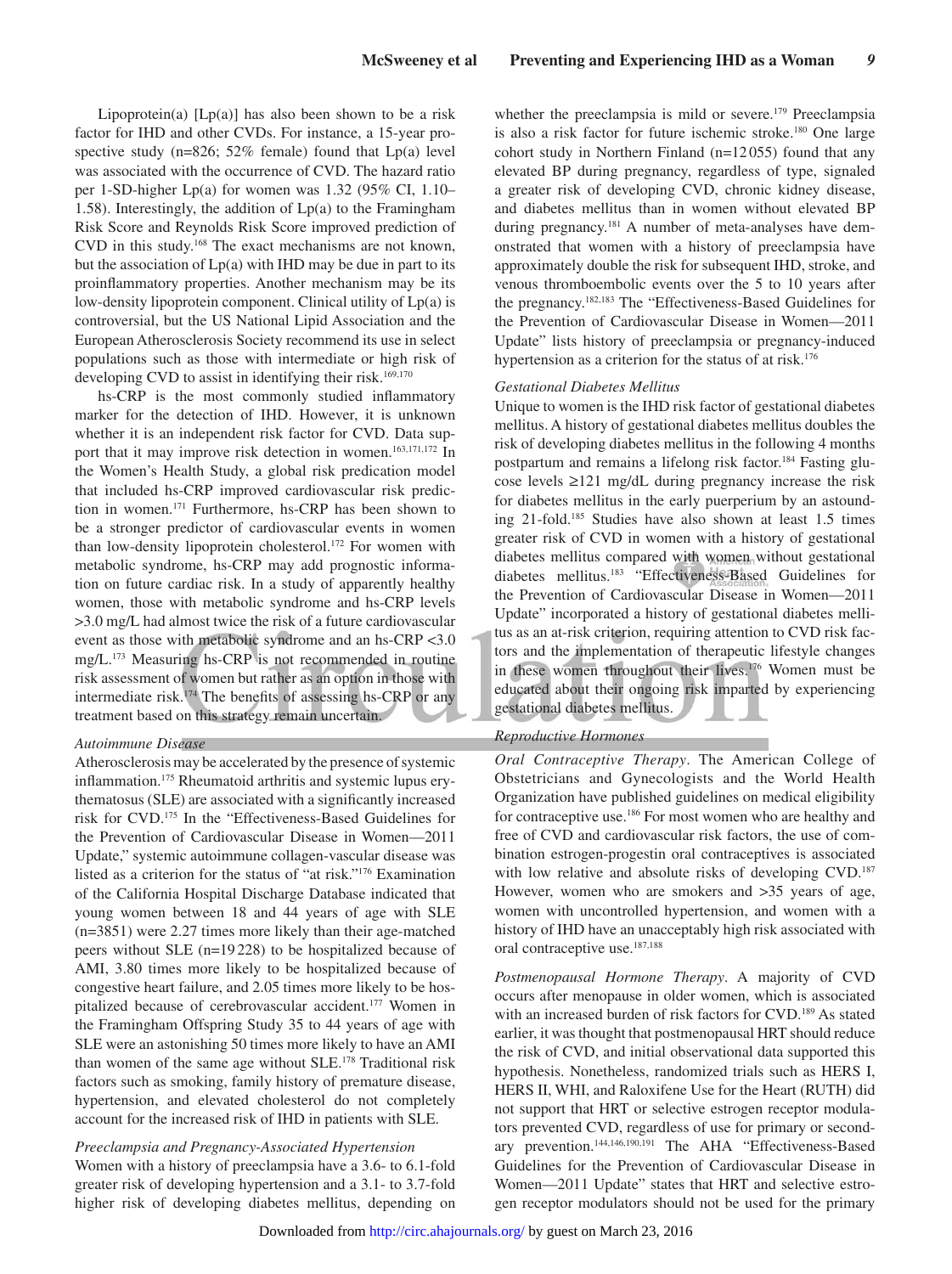or secondary prevention of CVD and are a Class III, Level of Evidence A intervention.176

#### *Polycystic Ovarian Syndrome*

Unique to women, polycystic ovarian syndrome (PCOS) is associated with the development of metabolic syndrome and insulin resistance. A meta-analysis concluded that women with PCOS have an increased prevalence of impaired glucose tolerance, metabolic syndrome, and diabetes mellitus compared with women without PCOS.<sup>192</sup> It remains unclear whether PCOS is an independent risk factor for premature CVD in women, but recent data suggest an elevated risk in women with PCOS that is independent of established risk factors in older postmenopausal women.<sup>193</sup> Furthermore, in the WISE study of postmenopausal women with PCOS, cumulative 5-year CVD event–free survival was 79% for women with PCOS compared with 89% for women without PCOS.<sup>193</sup>

#### *Functional Hypothalamic Amenorrhea*

It is estimated that up to 10% of premenopausal women have documented ovarian dysfunction, with a larger proportion having subclinical hormonal dysfunction that may result in an increased risk of developing CVD. Functional hypothalamic amenorrhea is a cause of a premenopausal ovarian dysfunction and occurs when gonadotropin-releasing hormone increases, thereby increasing luteinizing hormone in a pulse frequency causing both amenorrhea and hypoestrogenemia. Functional hypothalamic amenorrhea can be induced by psychological stressors or a metabolic insult such as caloric restriction or excessive exercise. In a large cohort study, women with menstrual irregularities had a 50% increased risk of nonfatal and fatal IHD compared with women with regular menstrual cycling.194 Data suggest an association between functional hypothalamic amenorrhea and premature coronary atherosclerosis in women undergoing coronary angiography<sup>195</sup> and that the use of oral contraceptive therapy may offer protection.196 These findings suggest that amenorrhea and cycling irregularity may be risk factors for CVD in women, but further research is still needed to understand this association.

# *Breast Cancer Therapy*

As a result of advancements made in breast cancer treatment, there has been improved survival in women with breast cancer, yet these women have an elevated risk of developing CVD.197 Breast cancer therapies (including anthracycline therapies, trastuzumab, and radiation therapy) are associated with various degrees of direct cardiovascular injury, in addition to significant indirect lifestyle changes that also reduce cardiovascular reserve.197 It remains unclear whether it is the presence of breast cancer itself or the specific therapies for treatment of breast cancer that increase the risk for CVD. The risks to the heart can be related to many cardiovascular issues, but radiation therapy seems to have an established association with the development of IHD. Exposure of the heart to ionizing radiation during radiotherapy for breast cancer increases the rate of developing IHD. The risk is directly proportional to the mean dose of radiation to the heart, with an increase in CVD events of 7.4% per 1 Gy of radiation (95% CI, 2.9–14.5; *P*<0.001).<sup>198</sup> The mean radiation dose to the heart in a study of 2168 women who received radiotherapy treatment for breast cancer was 4.9 Gy. The risk of IHD begins within a few years after exposure and appears to continue for at least 20 years after the exposure. As expected, the absolute risk for IHD is highest in those women with preexisting CVD risk factors.<sup>198</sup> This increased risk for IHD may be underappreciated. Nonetheless, this is an increasingly important issue in the management of women surviving breast cancer. Further work is needed to determine the relative and absolute risk of breast cancer and its specific therapies to guide cardiovascular healthcare providers who will increasingly be called on to evaluate and treat these women.

#### *Sleep Apnea*

Although sleep apnea is more prevalent in men than in women, it is a very common issue in women and underrecognized in terms of its impact on CVD. In women, untreated obstructive sleep apnea is associated with an increased risk of hypertension, coronary artery disease, stroke, and atrial fibrillation.<sup>199</sup> Central sleep apnea occurs mainly in patients with heart failure. Regardless of type, sleep apnea is believed to induce severe intermittent hypoxemia and carbon dioxide retention during sleep, with oxygen saturation sometimes dropping to ≤60%, disrupting the normal autonomic and hemodynamic responses to sleep.200 Apnea often occurs repetitively through the night, and toward the end of an apneic episode, BP can reach levels as high as 240/130 mm Hg.<sup>201</sup> This hemodynamic stress occurs simultaneously with severe hypoxemia, hypercapnia, and adrenergic activation, which in turn act to promote CVD. Importantly, untreated sleep apnea in women is associated with 3.5-times greater risk of dying of CVD, yet this risk was reduced to the same degree as in a woman without sleep apnea with appropriate treatment with continuous positive airway pressure.<sup>199</sup>

#### **Assessing Women's IHD Risk**

A gap in racial/ethnic awareness of IHD as the number 1 cause of death in women was noted in 1997 and again in 2012, with white women's awareness (65%) superseding that of black (36%) and Hispanic (34%) women.<sup>41</sup> Although awareness of heart disease has improved over the past 15 years, the gap in awareness is alarming. Clearly, efforts to inform minority women of their risk for developing IHD are insufficient. Further research is needed to determine the most effective ways to reduce this disparity. Because IHD is the leading cause of mortality, morbidity, and disability among women in the United States,<sup>15</sup> it is vital that women have an accurate perception of their risk for IHD. Major causative factors for heart disease are credited to modifiable risk factors (eg, hypertension, dyslipidemia, diabetes mellitus, and smoking). Rarely do cardiac risk factors occur in isolation; rather, there is a synergistic action among several risks factors that exacerbates the disease burden. Therefore, treatment should be holistic and not singly focused on individual risk factors.202

 It is vital that healthcare providers accurately use cardiovascular risk assessment tools and effectively treat cardiac risk using recommended guidelines. It is equally vital that healthcare providers teach all patients about their cardiac risk in simple terms they can understand and provide lifestyle management counseling.<sup>52</sup> In a systematic review, intervention intensity and repetitive presentations improved risk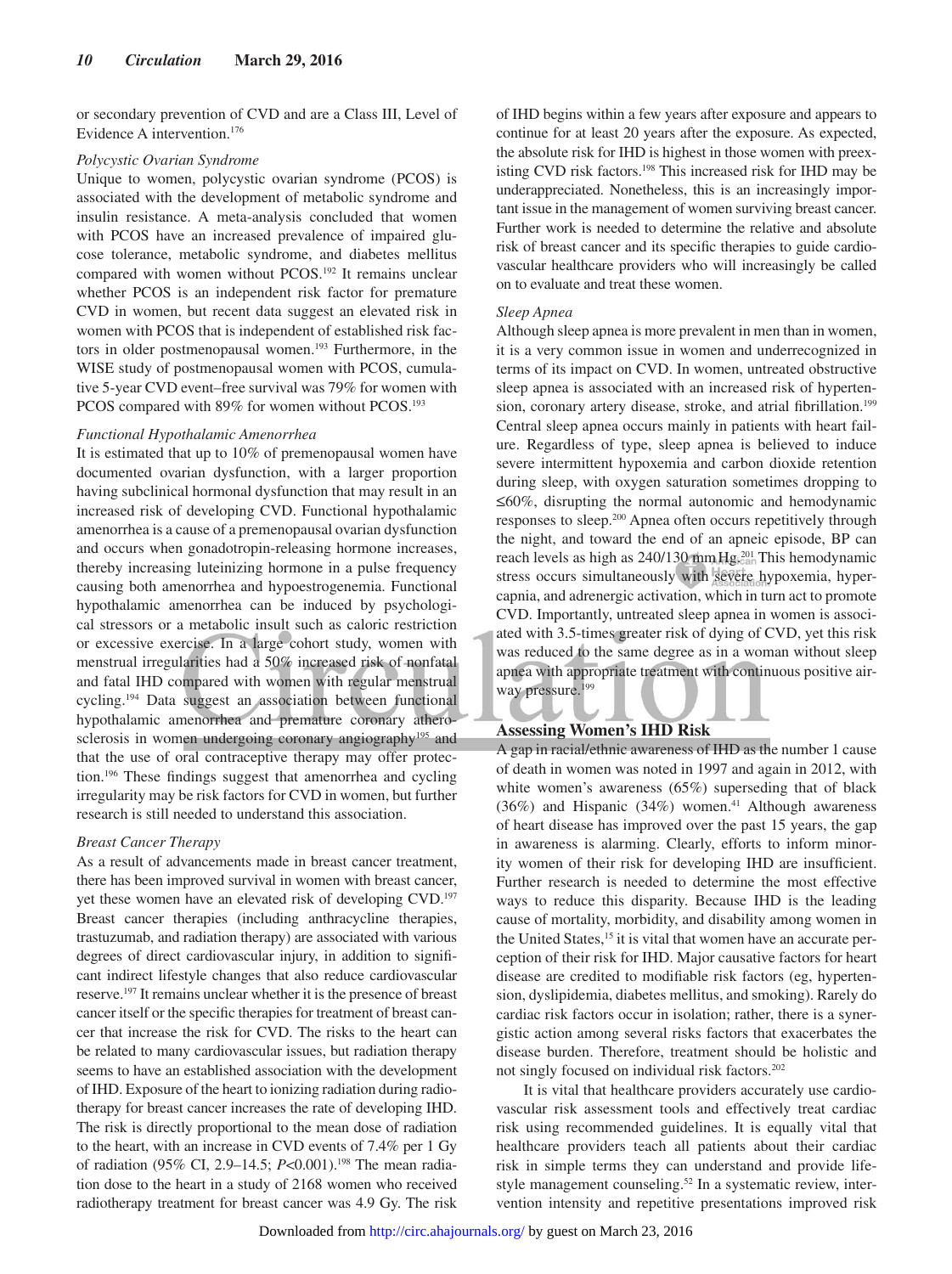perception accuracy and intent to adhere to preventive strategies.203 Whether this intent translated into action is not known. Longitudinal studies that focus on repetitive risk presentation at delivery levels are needed to determine suitable impact on cardiac outcomes.

Even when clinicians suspect IHD, accurately estimating women's risk is challenging. Perhaps the most used risk assessment tool is the Framingham Risk Score, which includes traditional risk factors such as age, sex, BP, tobacco use, and cholesterol levels. However, it does not include family history, pregnancy-related problems such as preeclampsia, and other emerging risk factors discussed earlier in this article. Therefore, it may underestimate IHD risk in women. The Reynolds Risk Score was developed to detect the risk of CVD204 and includes the Framingham components but adds family history, hemoglobin  $A_{1c}$  in diabetics, and 1 inflammatory marker, hs-CRP. Inflammatory markers may be especially important in the detection of IHD in women, who tend to have more microvascular disease than men. A more recent risk score published jointly by the AHA and the American College of Cardiology is the Atherosclerotic Cardiovascular Disease Risk Estimator.<sup>52</sup> This risk score includes age, sex, BP, tobacco use, cholesterol, race, and diabetes mellitus status and was developed with Pooled Cohort Equations from several large cohort studies of white and black men and women. A mobile application is available that includes the risk score and most recent cardiovascular prevention guidelines so that clinicians can easily access this information. These risk scores can aid in decisions about the prevention and treatment of IHD. However, healthcare providers tend to underestimate the risk of IHD in women regardless of the risk assessment used.

Currently, risk assessment tools are available for 5-year, 10-year, or lifetime risk estimate of coronary disease electronically,52,202 and the risk estimate is relevant for vulnerable populations such as women and blacks. However, modifications to current risk assessment tools are needed because most underestimate or overestimate risk for nonwhite racial/ethnic groups.52

#### **The Diagnostic Experience**

Recognizing IHD in women is a long-standing, 2-pronged problem for both women and health professionals. First, women have to recognize symptoms as indicative of potential disease and seek treatment. Second, when they seek treatment, health professionals must recognize symptoms as potential prodromes of heart disease or acute symptoms indicative of impending AMI and respond appropriately.205,206 Although progress is evident on both fronts, too many women continue to have difficulty recognizing symptoms as potentially indicative of heart disease, and many of those who do recognize symptoms and seek medical attention continue to report that providers ignore their concerns or minimize the importance of their symptoms. This in turn undermines women's confidence in their ability to recognize the importance of their symptoms and may deter women from seeking additional health care for prodromal symptoms.207 Prodromal symptoms are defined as symptoms that are new and intermittent before an acute cardiac event and resolve after the event.208 This lack of recognition of symptoms leads to delays in seeking treatment and contributes to women's disability and mortality rates.

#### *Women's Viewpoint*

Early qualitative studies of women's experiences in seeking medical assistance for troubling symptoms of unknown origin, later diagnosed as IHD when women experienced an AMI, began appearing in the literature in the late 1990s.<sup>209</sup> At this time, research on women's IHD symptoms was in its infancy, and women's mortality rates were increasing at alarming rates and eventually surpassed men's rates.15 In recognition of these statistics, a concerted effort was initiated to improve women's IHD outcomes. These early qualitative studies reported that women were often recognizing symptoms as not normal, but they did not attribute them to potential IHD because they thought it was a disease that occurred primarily in men. Additionally, elusive and vague intermittent prodromal symptoms made it difficult for women to recognize these symptoms as indicative of IHD. The AHA embarked on a project, Go Red for Women, to increase women's awareness of heart disease as the number 1 killer of women so that women would suspect it and seek prompt medical attention. However, studies continue to report that many women frequently attribute symptoms to noncardiac reasons, minimize the importance of symptoms, or put meeting social and role responsibilities ahead of their seeking medical attention for themselves.205,207,210 Equally troubling, when women recognize that something is not right and they seek timely medical attention, they often report difficulty receiving a diagnosis and accurate treatment. Unfortunately, this is not just a problem in the United States. Similar experiences have been reported by women in a variety of studies conducted worldwide, making this a universal problem.207,210–213

Two recently published, small, qualitative studies<sup>207,210</sup> (n=10 and 20) conducted in different countries reported similar accounts of women's diagnostic experiences. In both studies, more than one half of women sought medical care during the prodromal period for troubling symptoms. Although a few received recommended diagnostic tests and treatments, many reported that their symptoms were not taken seriously or downplayed, which contributed to their delaying seeking treatment when symptoms became more severe. They doubted their ability to recognize important symptoms requiring immediate attention. Even when health professionals correctly identified symptoms as needing immediate treatment, some women were instructed to go to a hospital emergency department by private automobile or taxi, not by emergency transportation. This further decreased women's confidence in healthcare providers. These experiences are not remarkably different than those reported by McSweeney et al<sup>214</sup> more than a decade earlier in a sample of women in the United States. That study was conducted with 40 women 27 to 79 years of age  $(58.5 \pm 12.5 \text{ years})$  who had previously experienced an AMI.<sup>214</sup> Most women were unaware that they were at risk for IHD but sought medical attention when troubling symptoms appeared. When the women sought treatment for their prodromal symptoms, they reported trouble with getting diagnosed, perceived that they were not taken seriously by providers, and were often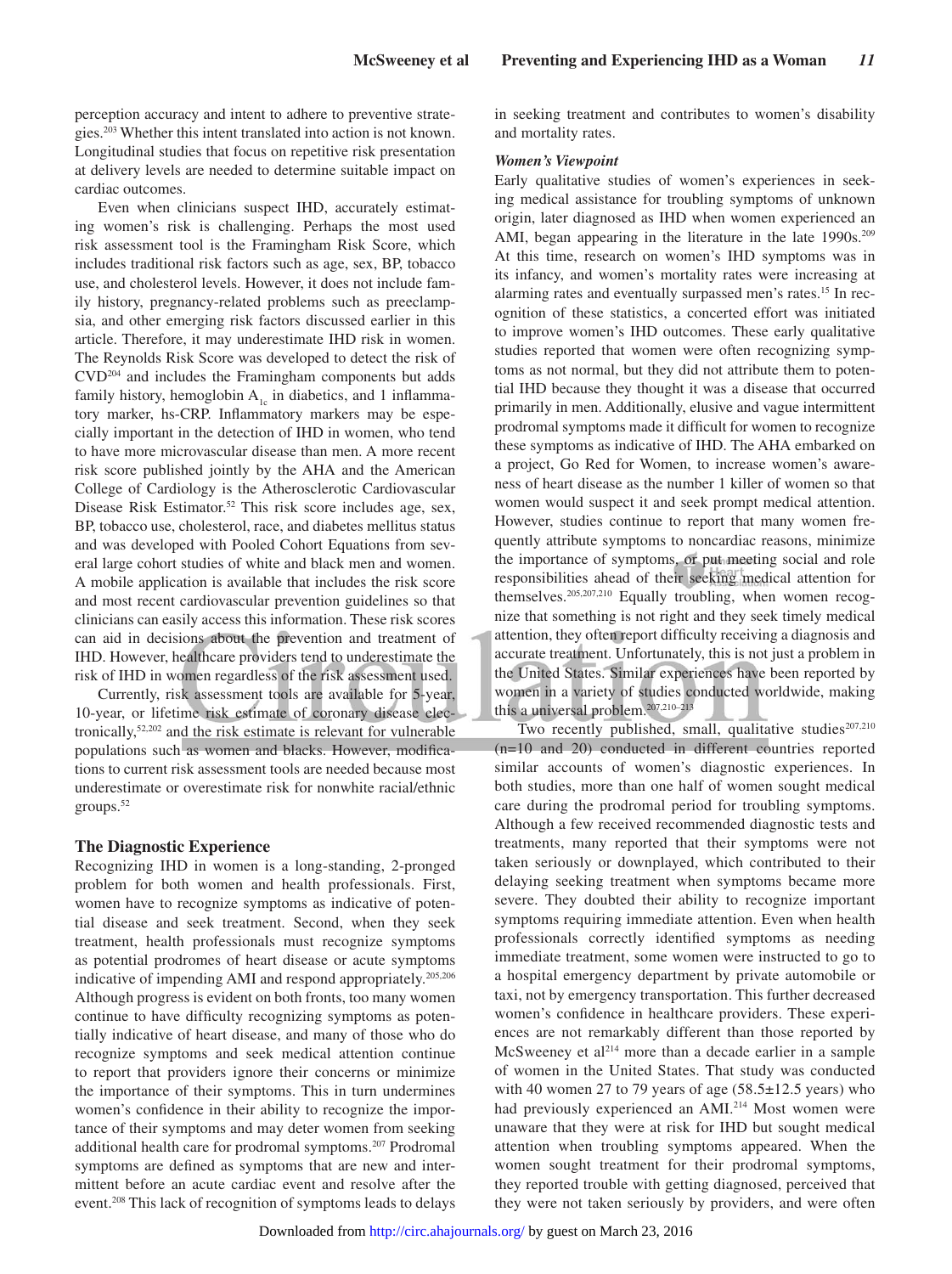treated for depression or indigestion.214 This delay in treatment and diagnosis led many of the women to grow frustrated with seeking treatment for their symptoms and angry with the delay in receiving a diagnosis before their AMI.214 Some women expressed relief at receiving the diagnosis of AMI because they finally understood what was wrong with them. These studies document a trend of missed opportunities to prevent and/or delay AMI resulting from a lack of recognition of prodromal symptoms. Unfortunately, this lack of recognition of prodromal symptoms in women continues to persist despite studies identifying women's most frequent prodromal symptoms.

#### *Healthcare Providers' Viewpoint*

Although awareness about the prevalence of IHD among women has improved in recent years, many healthcare providers still view it primarily as a man's disease or one that affects older women after menopause, and others are uncertain even when they correctly diagnose IHD.<sup>215–217</sup> This uncertainty often results in less aggressive or less timely treatment for women with possible IHD. In fact, research shows that women are consistently treated less intensely than men before and after the diagnosis of IHD in the United States and other countries.217–221 There are many reasons for this such as bias and lack of education related to the nontraditional symptom presentation often described by women to their healthcare providers. For instance, many clinicians do not entertain IHD as a diagnosis when a woman complains of fatigue or shortness of breath. In addition, many women who undergo coronary angiography are negative for obstruction. In fact, among women who present with "chest symptoms," only ≈50% have obstructive IHD.5,6 This procedure is not without risk and expense, and clinicians may be reluctant to offer it for women who are typically older at the time of diagnosis of IHD. The diagnosis of IHD may be missed or delayed when coronary angiography is not performed in a timely manner.

#### *Symptoms/Presentation*

Women's decision to seek care for possible IHD is directly related to their symptoms. Research shows that women are less likely to experience chest pain than men,<sup>222</sup> but the majority experience prodromal symptoms such as shortness of breath or unusual fatigue for weeks or even months before an acute cardiac event. McSweeney et  $al<sup>223</sup>$  have published a series of studies identifying US women's most frequently reported prodromal symptoms (Table 4) and racial/ethnic differences in these symptoms.

A study in Korea reported that 145 of 271 women experienced prodromal symptoms before their first AMI.211 The most common reported prodromal symptoms were chest symptoms (34.5%), indigestion (19.3%), shortness of breath (9.7%), and fatigue (8.3%). Almost 64% of those who experienced fatigue or weakness and ≈38% of those who experienced chest or epigastric symptoms recognized that something was wrong but either did not think it was serious or attributed it to their age or other comorbidities. Only 40% of the women with prodromal symptoms visited a clinic or hospital for those early symptoms.

A prospective, longitudinal study conducted in the United States with 1097 women indicated 4 prodromal symptoms that were significantly associated with an increased risk of experiencing a cardiac event<sup>212</sup>: discomfort in the jaw/teeth, unusual fatigue, discomfort in the arms, and shortness of breath.212 Additionally, women reporting ≥1 of these prodromal symptoms were 4 times more likely to experience a cardiac event within the 2-year follow-up.<sup>212</sup> Recognition of these prodromal symptoms by women and healthcare providers could improve the diagnosis of IHD and thus promote timely treatment to prevent/delay progression to AMI.

#### *Recognition of Symptoms as Cardiac*

Women may have difficulty identifying prodromal symptoms as cardiac because they may not experience chest pain, the most publicized symptom of heart disease. A meta-analysis of 26 studies examining sex differences in IHD symptom presentation reported that women with AMI had lower odds of presenting with chest pain than men (odds ratio, 0.63; 95% CI, 0.59–0.68).224 Instead, women were more likely to present with fatigue, nausea, neck pain, right arm pain, jaw pain, dizziness, and syncope than men. Other differences were that women were older than men at symptom presentation by a mean of 6.58 years (95% CI, 5.42–7.74) and that women were more likely to have a history of congestive heart failure than men (relative risk, 1.64; 95% CI, 1.44–1.88).

Two qualitative studies examined women's recognition of IHD symptoms. One study included 9 women (4 black, 5 white) with recently diagnosed IHD who were interviewed within 2 weeks after hospital discharge.<sup>225</sup> Five of the 9 women experienced atypical symptoms of IHD and had difficulty identifying the cause of the symptoms. The women reported a lack of acute symptoms and did not initially realize the need to seek care. Four of the women had what they recognized as IHD symptoms. All women tried to identify a symptom pattern, and only when they were able to do so did they recognize their symptoms as cardiac in nature.

A descriptive study using vignettes in Lima, Peru, examined sex differences in health care–seeking behavior for AMI (n=90; 54.4% women).<sup>213</sup> Women in this sample were 4 times less likely than men to identify chest pain as a symptom of IHD in the vignette labeled typical chest pain after adjustment for demographic variables (odds ratio, 0.23; 95% CI, 0.063–0.87). After watching the same vignette, women were more likely to respond that a man would seek help (odds ratio, 4.54; 95% CI, 1.21–16.90) and that a woman would be less likely to seek help (odds ratio, 3.26; 95% CI, 1.13–9.41 after adjustment). Both of these studies demonstrate that women may be reluctant to attribute symptoms to heart disease even when they experience typical chest symptoms.

Women also underestimate their risk of IHD,<sup>226</sup> which can influence their decision to seek care. Most women still view IHD as a man's disease and perceive breast cancer as a greater health threat for them than IHD. One integrative review found that lack of communication between women and their healthcare providers about the risk of IHD contributes to this misunderstanding.206

#### *Delay in Seeking Treatment*

Obtaining timely treatment for AMI is crucial for survival and optimal clinical outcomes, yet women continue to delay longer than men.227 Delay is defined as the time between symptom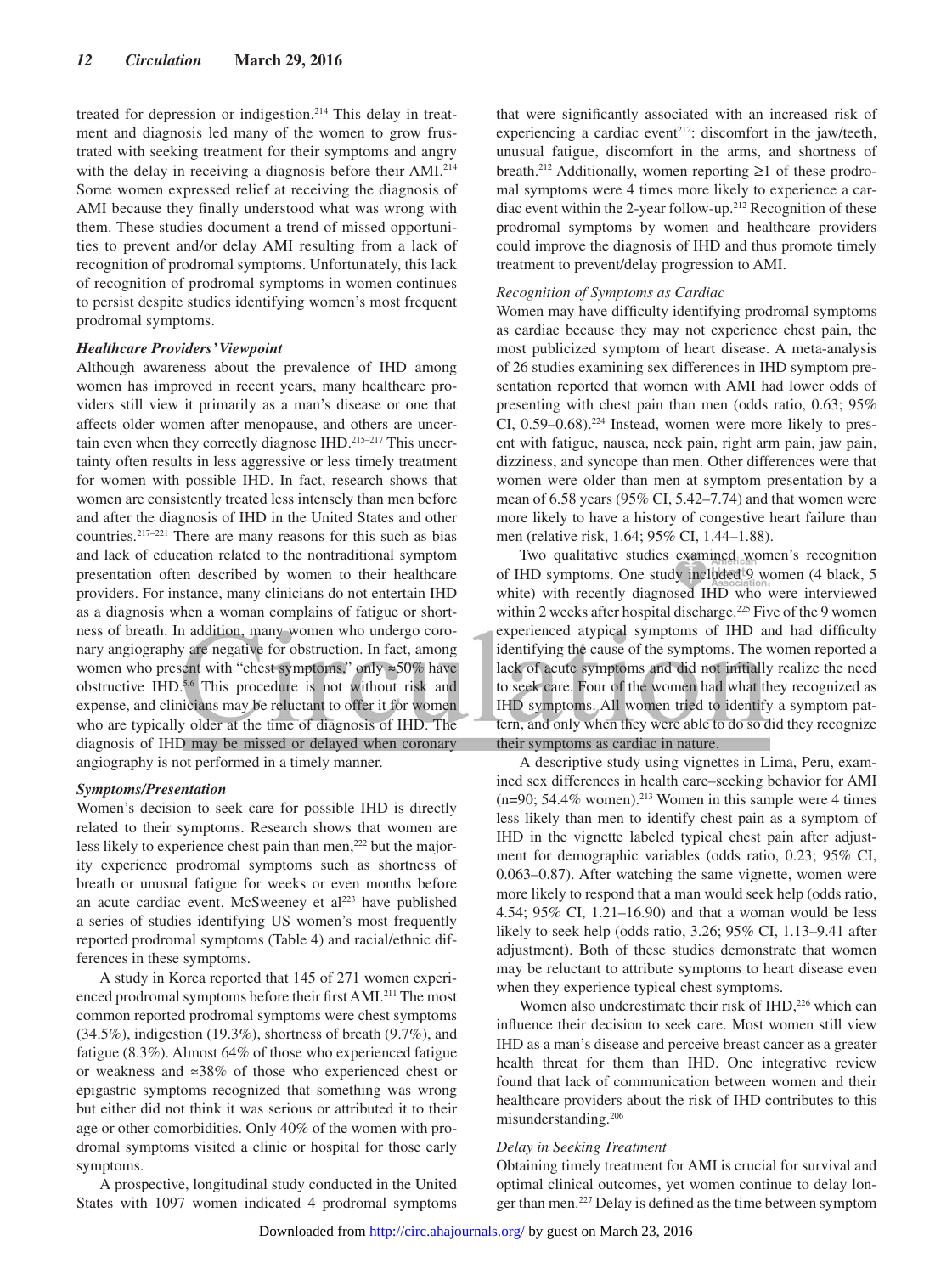|                                         | Black (n=545),<br>$n$ (%) | Hispanic $(n=186)$ .<br>n (% ) | White $(n=539)$ ,<br>n (% ) | Raw<br>$P$ value | Adjusted<br>PValue                     |  |  |
|-----------------------------------------|---------------------------|--------------------------------|-----------------------------|------------------|----------------------------------------|--|--|
| Generalized symptoms                    |                           |                                |                             |                  |                                        |  |  |
| Unusual fatique<br>421 (77.2)           |                           | 124 (66.7)                     | 385 (71.4)                  | 0.009            | 0.174                                  |  |  |
| Anxious                                 | 27(51.2)                  | $95(51.1)^*$                   | 199 (36.9) <sup>+</sup>     | < 0.001          | < 0.001                                |  |  |
| Frequent indigestion                    | $235(43.1)$ *             | 50 (26.9) <sup>+</sup>         | 209 (38.8)*                 | < 0.001          | 0.004                                  |  |  |
| Heart racing                            | 233 (42.8)*               | 68 (36.6)*+                    | 153 (28.4) <sup>+</sup>     | < 0.001          | < 0.001                                |  |  |
| New vision problems                     | $217(39.8)$ *             | $43(23.1)$ <sup>+</sup>        | 132 (24.5) <sup>+</sup>     | < 0.001          | < 0.001                                |  |  |
| Change in thinking or<br>remembering    | $202(37.1)$ *             | 60 (32.3)*+                    | 135 (25.0) <sup>+</sup>     | 0.001            | 0.001                                  |  |  |
| Loss of appetite                        | 183 (33.6)*               | 50 (26.9)*+                    | 124 (23.0) <sup>+</sup>     | < 0.001          | 0.006                                  |  |  |
| Difficulty breathing at<br>night        | 182 (33.4)*               | 38 (20.4)*+                    | 107 (19.9) <sup>+</sup>     | < 0.001          | < 0.001                                |  |  |
| Tingling in hands/arms                  | 172 (31.6)                | 47 (25.3)                      | 125 (23.2)                  | 0.007            | 0.064                                  |  |  |
| Numbness or burning in<br>hands/fingers | $171 (31.4)^*$            | 45 (24.2) )*+                  | 104 (19.3) <sup>+</sup>     | < 0.001          | < 0.001                                |  |  |
| Cough                                   | $147(27.0)$ *             | $59(31.7)^*$                   | 98 (18.2) <sup>+</sup>      | < 0.001          | < 0.001                                |  |  |
| Increased frequency of<br>headaches     | 109 (20.0)                | 29 (15.6)                      | 68 (12.6)                   | 0.005            | 0.055                                  |  |  |
| Increased intensity of<br>headaches     | 91 $(16.7)^*$             | $36(19.4)$ *                   | 48 (8.9) <sup>+</sup>       | < 0.001          | Americ <0.001<br>Heart<br>Association. |  |  |
| Discomfort/pain symptoms                |                           |                                |                             |                  |                                        |  |  |
| Centered high in chest                  | 102 (18.7)*+              | 46 (24.7)*                     | 76 (14.1) <sup>+</sup>      | 0.004            | 0.004                                  |  |  |
| Leg(s)                                  | 61 $(11.2)^*$             | 29 (15.6)*                     | 22(4.1)                     | < 0.001          | < 0.001                                |  |  |
| <b>Both arms</b>                        | 30(5.5)                   | 24 (12.9)                      | 33(6.1)                     | 0.003            | 0.014                                  |  |  |
| Right arm or shoulder                   | 24 (4.4)*+                | $16(8.6)$ *                    | $13(2.4)$ <sup>+</sup>      | 0.002            | 0.004                                  |  |  |
| Jaw/teeth                               | 17(3.1)                   | 20 (10.8)*+                    | $23(4.3)$ <sup>+</sup>      | < 0.001          | 0.001                                  |  |  |

**Table 4. Significant Differences in Frequency of Women's Prodromal Symptoms by Race**

Values with the same symbols indicate nonsignificant post hoc differences. Bonferroni adjusted (P≤0.003). Republished with permission of the American Association of Critical-Care Nurses from McSweeney et al.223 Copyright © 2010, American Association of Critical-Care Nurses. Permission conveyed through Copyright Clearance Center, Inc.

onset and accessing health care for those symptoms, referred to here as treatment-seeking delay. This difference is often attributed to the difference in symptoms or women's interpretation of symptoms compared with men. Although much success has been achieved in reducing the components of delay once a patient enters the healthcare system, little has changed in treatment-seeking delay times for women. This behavior is universal across cultures, including women in Saudi Arabia,<sup>228</sup> China,<sup>229</sup> Brazil,<sup>230</sup> and Norway,<sup>231</sup> and across racial groups, including black women.232 Recent studies continue to demonstrate that treatment-seeking delay is associated with worse outcomes.233 Clearly, new methods to educate women are urgently needed to assist women to recognize symptoms earlier and to immediately seek medical assistance.

Numerous studies have attempted to elicit causes of why women delay seeking treatment longer than men. Many attribute this to misinterpretation of symptoms by women $234$ or their providers,<sup>235</sup> as well as differences in symptoms.<sup>236</sup> Qualitative studies have helped to elucidate the types and reasons for women's symptom behaviors during the treatment-seeking delay time. Rosenfeld et al<sup>237</sup> described 2 main

decision trajectories that women used when responding to AMI symptoms: knowing (knowing almost immediately that they would seek help) and managing (treating an alternative hypothesis or minimizing their symptoms). Davis et  $al^{225}$ described a process that women went through when making decisions about seeking care. This process included noticing symptoms, forming a symptom pattern, using a frame of reference, finding relief, and assigning causality. Some women who were uncertain delayed seeking care, whereas others who were certain also delayed seeking care.

Women who report prodromal symptoms often experience the same symptoms during an acute event.<sup>212</sup> Prodromal symptoms by definition are intermittent and resolve spontaneously.212 In a recent study comparing prodromal and acute symptoms in women, >50% reported experiencing the same prodromal and acute symptoms.208 Two of the symptoms from this study had >80% agreement: chest pain/discomfort and shortness of breath.<sup>208</sup> Additionally, the prodromal and acute symptom of weak and heavy arms had  $>65\%$  agreement.<sup>208</sup> These women may delay seeking treatment until they determine that symptoms are unrelenting.<sup>212</sup>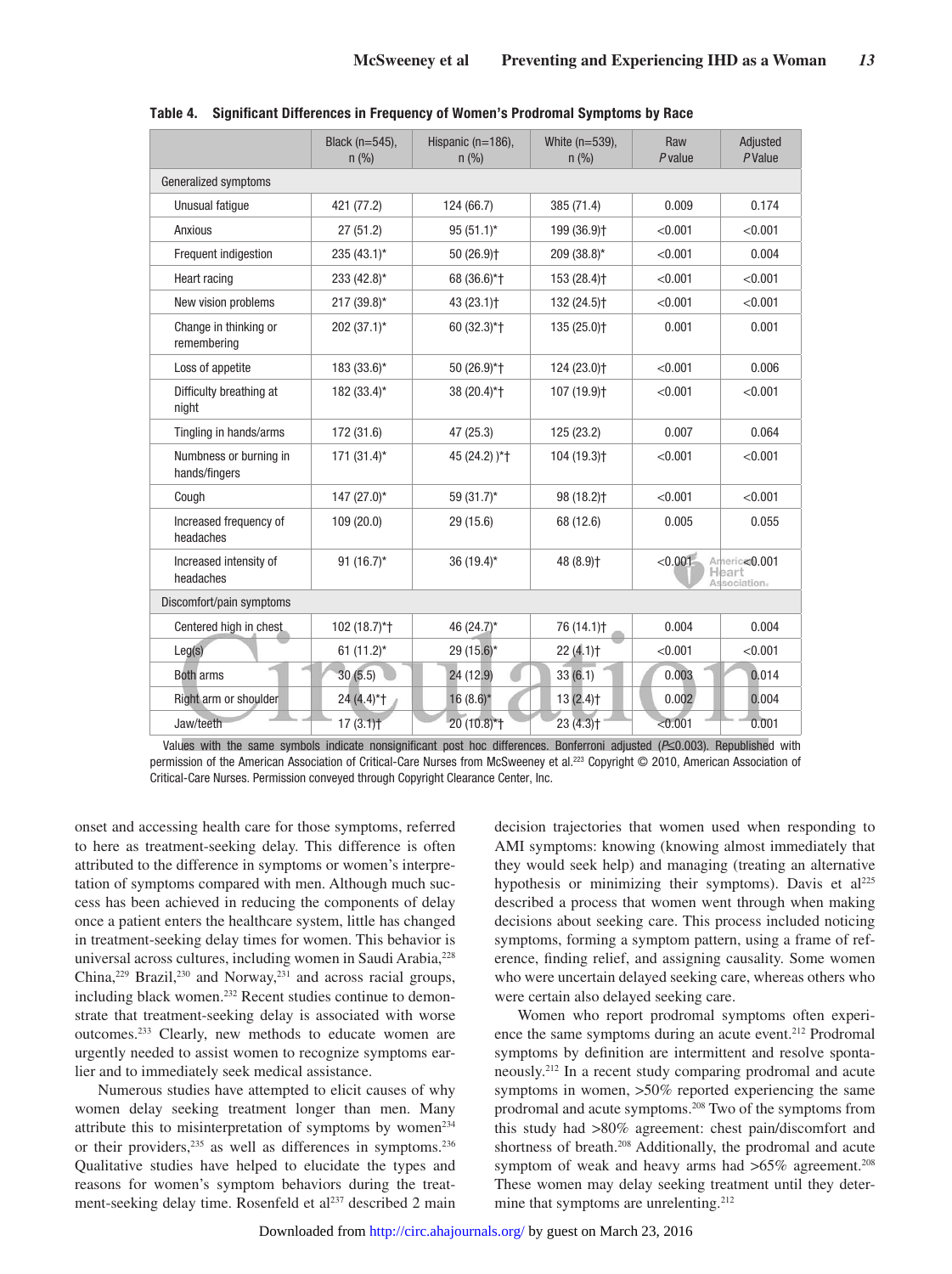The state of the science of intervention research to decrease delay has been disappointing. Neither the Rapid Early Action for Coronary Treatment (REACT) study<sup>238</sup> of a community-level intervention nor An Intervention to Reduce Prehospital Delay to Treatment in Acute Coronary Syndrome (PROMOTION)239 trial of an individual intervention for both men and women resulted in a decrease in delay time. No effective interventions have been tested for women.

#### *Differences in IHD Pattern (Obstructive Versus Nonobstructive)*

Initially, women who did not fit the classic (or male) pattern of IHD were diagnosed with cardiac syndrome X, which has a female predominance of  $\approx 70\%$ .<sup>240</sup> Cardiac syndrome X is defined as the triad pattern of chest pain, abnormal stress test consistent with ischemia, and the absence of significant obstructive IHD on angiography.241 In stable IHD, women are 5 times more likely to be diagnosed with normal coronary arteries than men.242 Recent data from the Dallas Heart Study demonstrated that angina in the general population is not associated with subclinical atherosclerosis as measured by coronary artery calcification scores on cardiac electron beam computed tomography.243 Normal to nonobstructive IHD is twice as likely in women who present with ACS, unstable angina, non–ST-segment–elevation myocardial infarction, or ST-segment–elevation myocardial infarction compared with men.244–248 Several paradoxes are identified in women: Despite lower rates of obstructive disease, less extensive IHD, and decreased incidence of AMI compared with men, women tend to have increased prevalence of angina, higher rates of myocardial ischemia, and more adverse cardiac events (rehospitalization and death).10,243–248

The current characterization of angina (typical chest pain) is based largely on data in men; this definition has been generalized to women as well. However, sex differences exist in terms of the type, pattern, and quality of symptoms.249 Until recently, the diagnosis and treatment of IHD in women have largely centered on whether their symptoms fit the typical angina definition and pattern. Regardless of sex disparities in symptoms on presentation to the emergency room, typical angina symptoms in women are predictive of AMI and warrant further investigation.250 Data from 69 AMI/ACS studies that assessed IHD symptoms indicated that women frequently present with typical angina, but when atypical symptoms are present, the prevalence of these symptoms is higher in women than men.251 Higher rates of atypical chest pain in women may be explained partly by the increased prevalence of ischemia from vasospastic and microvascular disease in women. Additionally, women experience angina during periods of mental stress or rest, whereas angina in men is most frequently related to exertion.<sup>249</sup>

There appears to be an interaction with age and symptom presentation in patients hospitalized for chest pain. Older women often present similarly to men with typical angina patterns, and rates of ACS are similar between the sexes. Younger women (<65 years of age) are more likely to be discharged with a diagnosis of unstable angina compared with a similar age-matched cohort of men. Regardless of age, women have less atherosclerotic burden compared with men, which may contribute to these differences.<sup>252</sup>

In a study by McSweeney et  $al^{223}$  of 1270 ethnically diverse women, 545 black (43%), 186 Hispanic (15%), and 539 white (42%), the most frequent prodromal symptom among all women was unusual fatigue (73%). The other most commonly reported prodromal symptoms among all women were sleep disturbances (50%), anxiety (45%), shortness of breath (44.5%), and frequent indigestion  $(38.9\%)$ .<sup>223</sup> Chest discomfort/pain was reported by only 37.7% of women in the prodromal period.223 During the acute phase of AMI, shortness of breath was reported most often (62.8%), then weakness (54.9%), unusual fatigue (48.3%), dizziness (44%), and cold sweat  $(40\%)$ .<sup>223</sup> When 4 locations of chest discomfort/ pain were combined, chest discomfort/pain was frequently reported during the AMI. When women reported chest discomfort/pain, they frequently used terms other than pain to describe their symptoms: pressure (44.8%), tightness (28.9%), ache (28.5%), sharpness (27.7%), fullness (14.7%), burning (10.5%), crushing (8.9%), spasm (8.5%), soreness (8.1%), and tingling  $(7.3\%)$ <sup>212</sup> Importantly, 42% of whites, 38% of blacks, and 28% of Hispanics did not report any chest discomfort/pain when experiencing their AMI223 (Table 5 gives women's acute symptoms that were significantly different by race). Thus, there is research to support both differences $46,253,254$  and similarities<sup>255</sup> in symptoms of IHD in men and women.

Women report angina more frequently than men despite women having lower rates of obstructive IHD.<sup>10</sup> Interestingly, in the WISE study, >50% of women with angina were found to have no IHD or minimal IHD on coronary angiography.256 In patients without obstructive IHD, women with persistent chest pain had worse cardiac outcomes compared with asymptomatic women,<sup>257</sup> including higher rates of repeat hospitalization and repeat coronary angiography, which in turn results in higher healthcare resource consumption.<sup>40</sup> Additionally, those women from the WISE study who had persistent chest pain despite no obstructive IHD had higher mortality rates than asymptomatic women. This highlights the importance of recognizing and treating the signs and symptoms of ischemia in patients without obstructive IHD because ongoing ischemia is not a benign entity and places these women at increased CVD risk. Equally important, lack of chest pain as a presenting symptom of AMI contributes to missed diagnoses and is associated with higher in-hospital mortality rates.<sup>222,258</sup>

Subsequent researchers have since identified a subset of patients with cardiac syndrome X who have microvascular angina, also called female pattern of IHD.<sup>44,259</sup> There are several features of microvascular angina or the female pattern of IHD: angina, abnormal stress testing indicative of ischemia, no obstructive IHD on angiography, and abnormal coronary microcirculation dysfunction.260 Microvascular angina can be secondary to endothelium-dependent or -independent microvascular coronary dysfunction, which can be detected on coronary angiography.44,260

The WISE study was instrumental to our current understanding of IHD in women, and subsequent ancillary studies will provide more insight.<sup>46,261</sup> More than half of the patients in this study cohort had no or minimal IHD, and persistent chest pain despite no obstructive IHD was associated with worse prognosis (increased rehospitalization, revascularization, death).256,257,262 Microvascular angina is neither benign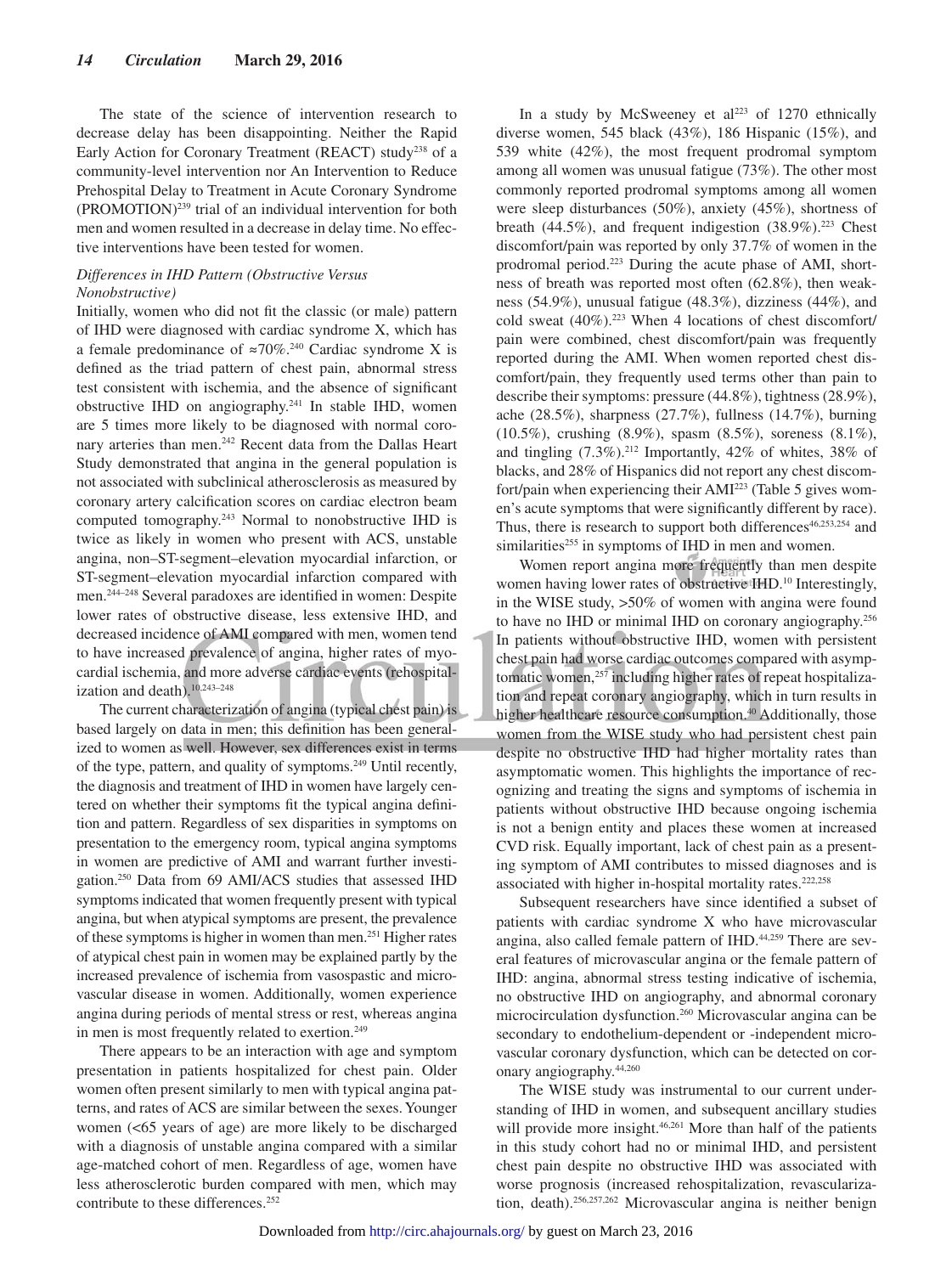|                                 | Black (n=545),<br>n (% ) | Hispanic (n=186),<br>n (% ) | White (n=539),<br>$n$ (%) | Raw<br>PValue | Adjusted<br>PValue                     |  |
|---------------------------------|--------------------------|-----------------------------|---------------------------|---------------|----------------------------------------|--|
| Generalized symptoms            |                          |                             |                           |               |                                        |  |
| Unusual fatigue                 | 277 (50.8)*+             | $109(58.6)$ *               | 227 (42.1) <sup>+</sup>   | < 0.001       | 0.003                                  |  |
| Dizzy or faint                  | 269 (49.4)               | 76 (40.9)                   | 214 (39.7)                | 0.004         | 0.028                                  |  |
| Hot, flushed                    | 252 (46.2)*              | $51(27.4)$ <sup>+</sup>     | $173(32.1)$ <sup>+</sup>  | < 0.001       | < 0.001                                |  |
| Indigestion                     | $224(41.1)^*$            | 48 (25.8) <sup>+</sup>      | 154 (28.6) <sup>+</sup>   | < 0.001       | < 0.001                                |  |
| Heart racing                    | 194 (35.6)*              | 67 (36.0)*+                 | 125 (23.2) <sup>+</sup>   | < 0.001       | 0.005                                  |  |
| Numbness in hands/fingers       | $149(27.3)$ *            | 50 (26.9)*+                 | 97 (18.0) <sup>+</sup>    | < 0.001       | 0.007                                  |  |
| Vomiting                        | $149(27.3)$ *            | 42 (22.6)*+                 | $101(18.7)$ <sup>+</sup>  | 0.004         | 0.014                                  |  |
| Loss of appetite                | 145 (26.6)               | 53 (28.5)                   | 106 (19.7)                | 0.008         | 0.076                                  |  |
| New vision problems             | $145(26.6)$ *            | 37 (19.9)*+                 | 77 (14.3) <sup>+</sup>    | < 0.001       | < 0.001                                |  |
| Headache                        | 125 (22.9)*+             | $50(26.9)$ *                | 80 (14.8) <sup>+</sup>    | < 0.001       | 0.005                                  |  |
| Coughing                        | 89 (16.3)*               | 36 (19.4)*                  | 52 (9.6) <sup>+</sup>     | < 0.001       | 0.002                                  |  |
| Choking sensation               | 83 (15.2)                | 34 (18.3)                   | 50(9.3)                   | 0.001         | 0.016                                  |  |
| Discomfort/pain symptoms        |                          |                             |                           |               |                                        |  |
| Centered high in chest          | 177 (32.5) <sup>+</sup>  | 87 (46.8)*                  | 166 (30.8) <sup>+</sup>   | < 0.001       | < 0.001                                |  |
| Left breast                     | $133(24.4)$ *            | 44 (23.7)*+                 | 73 (13.5) <sup>+</sup>    | < 0.001       | < 0.001                                |  |
| Back/between shoulder<br>blades | 84 (15.4)‡               | 70 (37.6)*                  | 112 (20.8) <sup>+</sup>   | < 0.001       | Americar<br>Hear<0.001<br>Association. |  |
| Neck/throat                     | 71 (13.0) <sup>+</sup>   | 44 $(23.7)^*$               | 87(16.1)                  | 0.003         | 0.001                                  |  |
| Generalized chest               | 70 (12.8) <sup>+</sup>   | 41 (22.0)*†                 | 110 $(20.4)^*$            | 0.001         | 0.003                                  |  |
| Leg(s)                          | 40 $(7.3)^*$             | $27(14.5)^*$                | 9(1.7)                    | < 0.001       | < 0.001                                |  |
| <b>Both arms</b>                | $38(7.0)$ <sup>+</sup>   | $34(18.3)$ *                | 77 (14.3)*                | < 0.001       | < 0.001                                |  |
| Top of shoulders                | $36(6.6)$ <sup>+</sup>   | 33 (17.7)*                  | 57 (10.6)*†               | < 0.001       | < 0.001                                |  |
| Right arm or shoulder           | $34(6.2)$ <sup>+</sup>   | 24 $(12.9)$ *               | $25(4.6)$ <sup>+</sup>    | < 0.001       | 0.001                                  |  |
| Jaw/teeth                       | 26(4.8)                  | $36(19.4)^{*}$              | 54(10.0)                  | < 0.001       | < 0.001                                |  |

**Table 5. Significant Differences in Frequency of Women's Acute Symptoms by Race**

Values with same symbols indicate nonsignificant post hoc difference. Bonferroni adjusted (P≤0.003). Republished with permission of the American Association of Critical-Care Nurses from McSweeney et al.223 Copyright © 2010, American Association of Critical-Care Nurses. Permission conveyed through Copyright Clearance Center, Inc.

nor inexpensive. Care of the symptomatic female with nonobstructive IHD is costly and places an economic burden on the healthcare system.<sup>40</sup> The pathophysiology, presentation, evaluation, and treatment of microvascular angina are complex and challenging. Further research is needed to help clarify many unanswered questions about this entity.

#### *Disparities in Guideline-Based Diagnosis of IHD*

When the Bayes theorem is used to assess myocardial ischemia, the pretest likelihood of angiographic IHD in symptomatic women is lower than in men, regardless of typical or atypical symptoms.263 Women are less likely to be assessed for cardiac symptoms, but when assessment is performed, sexbased differences exist. Exercise ECG is the first-line diagnostic tool to evaluate for IHD in symptomatic women who have a normal resting ECG, an intermediate pretest probability, and an ability to perform maximal exercise.<sup>264</sup> The sensitivity and specificity for the detection of obstructive IHD with exercise ECG are lower in women than in men, but the negative predictive value of the exercise ECG is very high.265,266 The reduced accuracy in women is related to increased functional impairment that inhibits women in achieving maximal levels of exercise, lower QRS voltage, and hormonal factors (endogenous estrogen in younger women and HRT in postmenopausal women).264,267–269 The Duke treadmill score provides additional diagnostic and prognostic information in women undergoing evaluation for IHD.270

The addition of cardiac imaging to assess for stress-induced wall motion or myocardial perfusion abnormalities supports the evaluation of IHD in women with an abnormal resting ECG, diabetes mellitus, questionable functional capacity, or intermediate-risk treadmill findings.264 In women, stress echocardiography provides better specificity and diagnostic accuracy than standard exercise electrocardiography.265,271 The diagnostic accuracy of exercise and dobutamine echocardiography appears to be comparable in women and men (ie, sex-neutral accuracy).264 Prognostic information with stress echocardiography is also similar between men and women.272,273

Stress gated myocardial perfusion single-photon emission computed tomography with contemporary nuclear imaging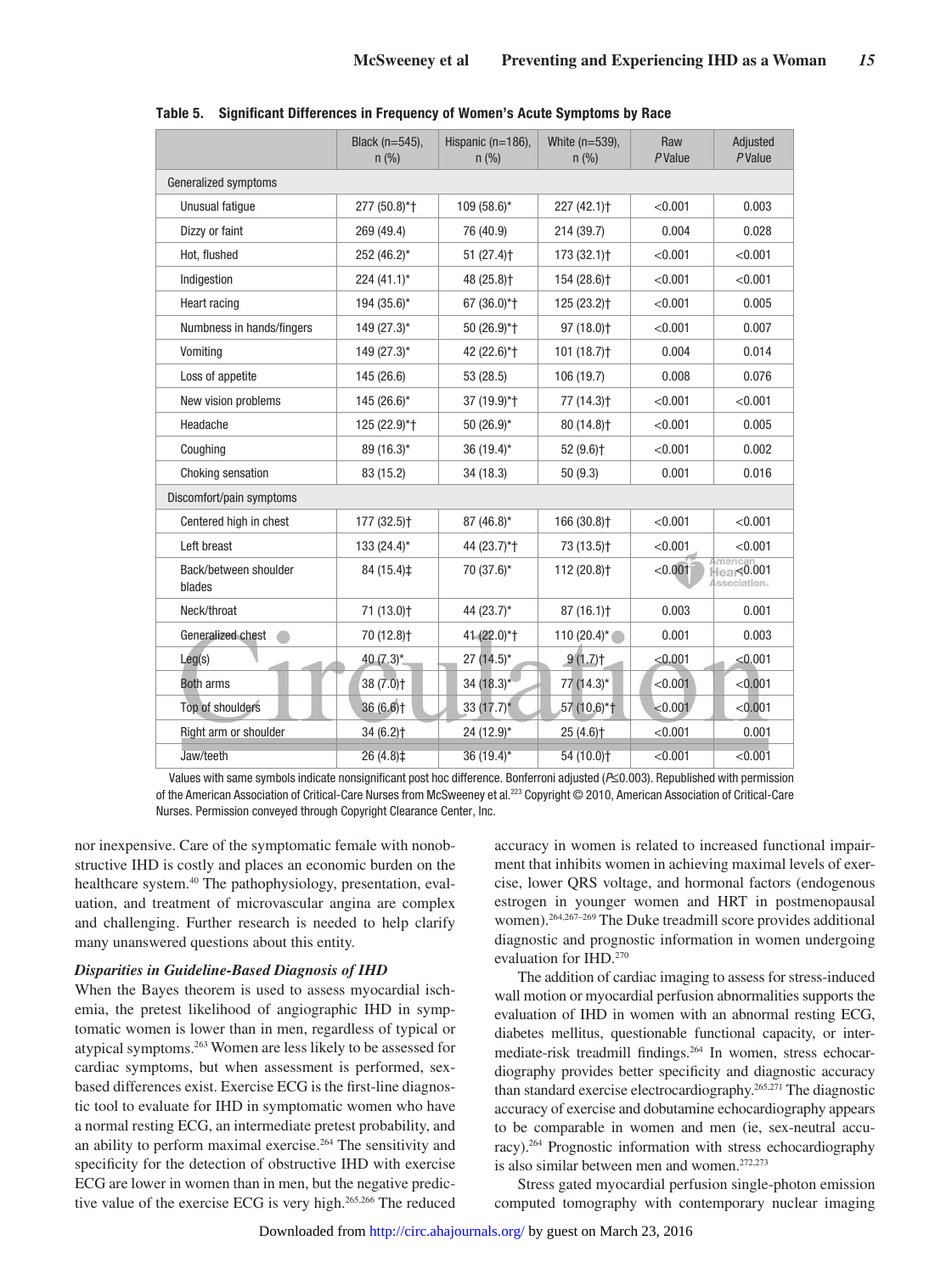agents provides high specificity and diagnostic accuracy<sup>274–276</sup> and high prognostic accuracy regardless of sex.277 In patients with left bundle-branch block, pharmacological nuclear stress testing is more accurate than exercise perfusion imaging, regardless of sex.<sup>278</sup> Challenges of single-photon emission computed tomography imaging in women include breast attenuation artifact and possible unobserved minor perfusion defects in women with smaller hearts, in addition to radiation exposure.279 The labeling of false-positive stress tests in women with nonobstructive IHD on angiography should be avoided if there are any objective signs or symptoms of ischemia during the stress portion of the test.

Only a few specialized centers currently perform stress magnetic resonance imaging to assess for subendocardial ischemia or wall motion abnormalities in the evaluation of IHD.280,281 Stress magnetic resonance demonstrated diffuse subendocardial perfusion defects in patient with cardiac syndrome X.<sup>280</sup> In the WISE study,<sup>147</sup> phosphorus-31 nuclear magnetic resonance spectroscopy identified women with metabolic myocardial ischemia, which also provided important prognostic information.262,282 Stress cardiac magnetic resonance imaging is a relatively newer imaging test. The hope is that with further research it will provide promising diagnostic and prognostic data for IHD.

Even after an appropriate diagnosis of IHD, disparities exist in the treatment of IHD in women despite guidelines for CVD prevention designed specifically for women.176 With the use of the AHA's Get With The Guidelines–Coronary Artery Disease Database, it has been demonstrated that after multivariate analysis there are no sex differences in in-hospital mortality in all AMI patients; however, sex differences exist in patients with ST-segment–elevation myocardial infarction. In this large cohort of >78000 patients, women were less likely to receive aspirin or β-blocker therapy within 24 hours compared with men. Women were also less likely to undergo invasive procedures, and when acute reperfusion therapy was provided, women were less likely to be treated in a timely fashion compared with men.<sup>283</sup> Additionally, younger women demonstrated decreased quality of care and increased in-hospital mortality compared with young men.284

Disparities also exist in regard to physician adherence to evidence-based guidelines in the treatment of CVD at the time of hospital discharge. Prescribing patterns have shown that women are less likely to be prescribed lipid-lowering medications, antiplatelet agents, and β-blockers at the time of hospital discharge than men.285–288 Hospitals participating in AHA's Get With The Guidelines–Coronary Artery Disease program have had increased rates of guideline adherence over a 5-year period regardless of sex and age.289 This demonstrates the powerful impact that quality-improvement projects can have on adherence, yet more data are necessary to determine whether they will affect clinical outcomes.

# **Emotional/Affective Response and Behavior Change**

When women receive a diagnosis of IHD or AMI, they often express disbelief. Even when women are able to identify common CVD risk factors, they often do not personalize this information, meaning that they do not perceive themselves at risk even though they have multiple risk factors.<sup>226</sup> An integrative

review of the literature supported these findings, in particular that women underestimate their cardiovascular risks and that communication between the female patient and physician is less than therapeutic. These perceptions can influence a patient's decision-making process related to making healthy behavior changes and seeking health care.<sup>206</sup> Thanavaro et al290 examined the best predictors of risk-reducing and healthpromoting behaviors among women without a prior history of CHD in a cross-sectional study of 119 women. Results indicated that women had low levels of knowledge related to IHD and did not regularly practice health-promoting behaviors, although they perceived that benefits to these behaviors were good. Those who were more likely to engage in healthful behaviors perceived fewer barriers to reducing risk of IHD and had greater knowledge of IHD and a negative history for smoking.

Moore et al<sup>291</sup> used qualitative methods to examine perceptions of risk for IHD and perceptions of risk-reducing behaviors among 7 women with known CVD. Three major themes emerged from the data: that an absence of symptoms was interpreted as an absence of disease, that women desired a relationship with their physician in which they could have an open discussion, and an expressed fear of the effects of the disease on their daily lives and relationships. To further elaborate on the 3 themes, the women did not interpret their IHD as a chronic disease but rather one that was corrected by the acute intervention and thus did not necessitate a change in behavior to reduce their risk of a recurrent event. They did not see their patient-provider relationship as one that fostered dialogue with the physician and reported that there was no discussion of risk reduction. This lack of discussion about risk reduction supported the women's ideas that behavior changes were not necessary. The fear the women expressed was manifested in various ways. One woman expressed fear about unknown dangerous changes occurring in her heart, whereas others feared the effects of IHD on their relationships. One woman reported that being diagnosed with IHD served as a motivator for her to make behavior changes, targeting her specific risks.

Other studies have linked specific personal CVD risk factors with behavior change in women. Murphy and colleagues<sup>292</sup> conducted studies among 239 women after AMI and monitored self-initiated changes in diet. Using the Short Fat Questionnaire, they demonstrated over 4 time points that the women significantly reduced their dietary fat intake, and although there was some regression over the subsequent months, the 12-month score remained significantly lower than at baseline. In addition, the scores were lower than the scores of a randomly selected sample of healthy women and older adults in the same time period.

Although the Murphy et al<sup>292</sup> study was conducted in Australia and revealed positive self-initiated behavior changes in post-AMI women's diets, increasing physical activity is often a more problematic self-initiated behavior change before or after AMI. Adults in several countries have received and adopted the low-fat diet message to some extent<sup>293,294</sup>; however, <50% of adults in the United States are physically active at the recommended level.<sup>295</sup> Mozumdar and colleagues<sup>296</sup> examined the relationship of occupational and leisure physical activity with IHD risk among working women. They did not find a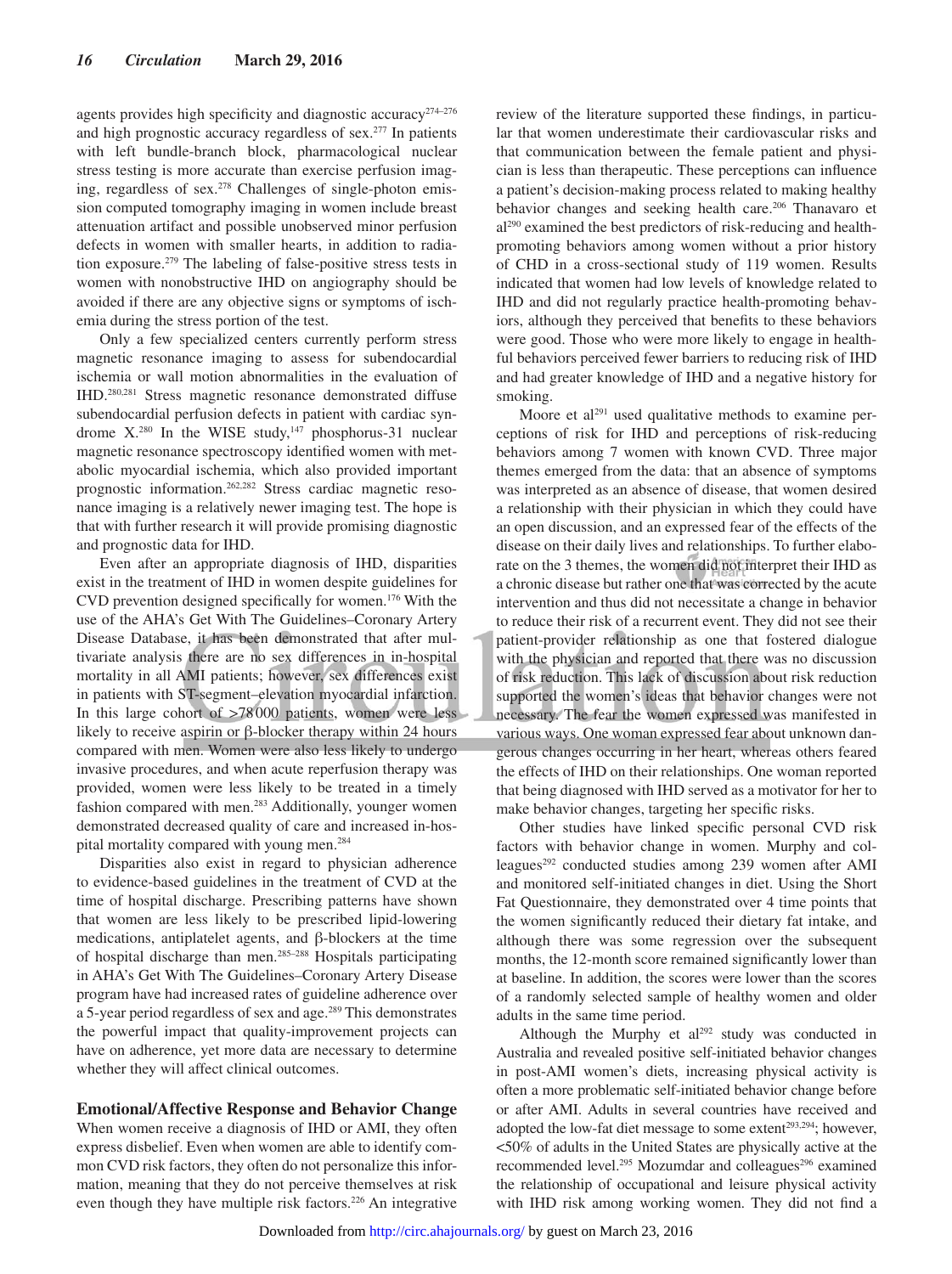relationship between IHD risk and occupational physical activity, but they reported a greater prevalence of high risk for IHD among those with low levels of leisure-time physical activity. This study was conducted in India, a country where there may be more physically demanding occupations for women compared with the United States. Thus, these reported relationships might not be the same among women in the United States.

An area where attention is needed for both primary and secondary prevention of IHD is medication adherence, particularly for the control of hypertension and dyslipidemia. Moss and Crane297 studied the financial burden of cardiac medications among older women after AMI. Results of the cross-sectional study revealed that 89% of a sample of 83 were taking at least 1 cardiac medication, that costs per day varied (\$0.13–\$6.75), and that the total number of pills taken per day was between 1 and 19. Providers need to be sensitive to the financial burden of medications to enhance adherence. Other factors that contribute to nonadherence are frequency of medications and perceived and actual side effects. Still other studies have shown that medication frequency may be related to low adherence rates and recommend that providers consider daily dosing formulas to increase medication adherence.298,299 Multiple medications (polypharmacy) prescribed to patients and the increased accompanying cost are associated with decreased adherence.<sup>300</sup> Other reasons for nonadherence to medication are that the patient chooses to make lifestyle changes instead of taking prescribed preventive medications and previous experience with CVD.<sup>301</sup> Increased income and education levels have been well established as associated with increased compliance rates. Inversely, lower socioeconomic status and education levels are associated with decreased compliance levels. Adherence is a multifactorial concern that requires assessment of the patient's abilities and willingness to participate in the plan of care.

# **Explanations for the Unique Experience: The Role of Sex**

# **Clinician Behavior as a Source of Gender/Sex Disparities**

The Institute of Medicine's Unequal Treatment report defines disparities as differences in treatment that remain after accounting for patient characteristics, including clinically appropriate needs, the demands of coexisting conditions, and patient preferences.302,303 Determinants of residual gender/sex disparities include health system and clinician factors.<sup>302</sup> From the clinician perspective, greater clinical uncertainty when interacting with female patients, beliefs or stereotypes about the behavior or health of female patients, and bias or prejudice toward women have all been proposed as potential contributors to health disparities.302–310 Physician uncertainty about a CVD diagnosis has been shown to vary by patient sex and to influence clinical decisions.<sup>215,217,311</sup> Indirect evidence also indicates that healthcare clinicians' interpretation of symptoms is influenced by patient demographics, including sex/gender.<sup>312–314</sup> For example, physicians are more likely to interpret a man's symptoms as organic and a woman's symptoms as psychosocial.<sup>215,315</sup> Importantly, clinicians' beliefs about a patient may directly influence their clinical decision making. Clinician sex/gender bias has been commonly inferred when sex/gender differences in care persist after adjustment for different patient, clinician, and health system characteristics.<sup>103,316,317</sup> For example, Schulman et al<sup>316</sup> demonstrated that physicians were less likely to refer hypothetical female than male patients with the same symptoms and stress test results for cardiac angiography. Although these studies indirectly suggest that clinician gender/sex bias explains the observed variation in clinician recommendations, to the best of our knowledge, no studies have directly measured clinician gender/sex beliefs and the extent to which these attitudes are associated with clinical decisions.

Explicit (conscious) stereotypes about the traits that women and men possess are common. Women are traditionally felt to be more selfless and concerned with others, and men are viewed as being self-assertive and motivated to master.<sup>318-321</sup> The unjust application of these stereotypes, or gender bias, is also felt to be common and primarily implicit.<sup>319,321,322</sup> As its name suggests, implicit gender bias is less intentional, even unconscious, and it operates in a relatively automatic manner.<sup>319,323,324</sup> Clinicians are not immune to bias; levels of implicit bias among clinicians toward different groups have been shown to be similar to those seen in the general population.<sup>325–330</sup> Tools have been developed in other fields that measure explicit gender attitudes such as the Trait Stereotype measure and implicit gender attitudes such as the Implicit Association Test.331–335 These tools have been widely used to explain gender differences in social outcomes, including hiring decisions, job promotions, and performance evaluations, but they have less widely been applied to the study of healthcare disparities.336–339 A few studies have used these tools among clinicians to examine the role of race and ethnicity bias in clinical decisions and outcomes.<sup>340–344</sup> Further work is needed to understand whether clinician gender/sex attitudes and bias play a role in treatment decisions and potentially contribute to disparities in care of women.

As discussed earlier, many other factors may make it more difficult to diagnose IHD in women. Lack of appropriate risk assessment tools that do not incorporate women's novel risk factors and vague intermittent symptoms compound the diagnostic problem. Furthermore, women's terms to describe symptoms such as chest pressure or burning or fatigue may not match the provider's expectations of IHD symptoms. In addition, because women are often older at the time of initial IHD diagnosis, they frequently have other comorbid conditions, confounding the diagnosis. Even when providers suspect IHD in women, many diagnostic tools are not as sensitive and specific in women. Combined, these factors make diagnosing IHD in women challenging. Studies cited in this document should assist clinicians in recognizing IHD in women.

#### **Gaps in Science of IHD in Women**

Although there is clear evidence that women experience IHD differently from men because of both sex and gender differences, significant gaps in scientific knowledge of the risks, mechanisms, assessment, interventions, and symptoms for women with IHD remain.

#### **Risks, Mechanisms, and Assessment**

The reasons for women's worse outcomes are likely multifactorial, and studies are needed that incorporate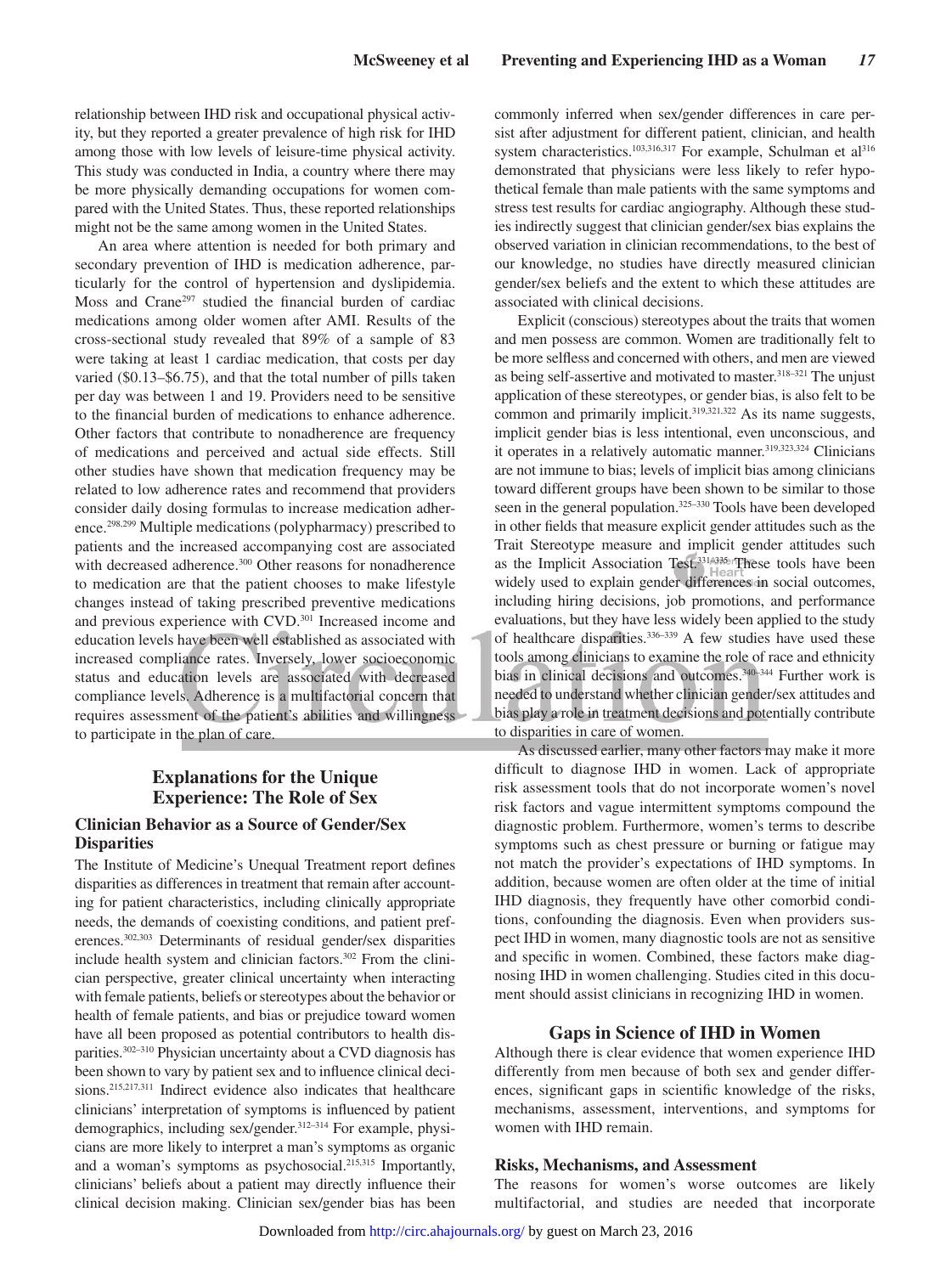comprehensive theoretical frameworks. Inadequate information is available about hypertension across the life span in women. Whether the presence of estrogens protects young women from hypertension or loss of estrogens promotes coronary disease is unclear. Additionally, data are needed to explain why hypertension in aging women differs from that in men. Exciting findings about emerging risk factors for heart disease in women are emerging, but the precise use of biomarkers such as hs-CRP and other novel risk factors needs further study. Commonly used risk scores may not be as sensitive for women; thus, clinicians may not have adequate knowledge to accurately assess women's risks. Furthermore, the existence of clinician gender bias and its influence on clinicians' decisions are not fully understood. Significant gaps in our understanding of the pathophysiology, presentation, evaluation, and treatment of microvascular angina exist, despite that fact that this is a predominantly female phenomenon. The impact of the use of sex-specific troponin cutoff values on diagnostic accuracy for women is a crucial question.

#### **Interventions**

Women, particularly younger women, receive less evidencebased care for ST-segment–elevation myocardial infarction than men.283,284 Many studies show that women do not benefit as much as men in intervention trials related to depression, physical activity, cardiac rehabilitation, diabetes mellitus, treatment-seeking delay, and other outcomes. Interventions developed for women only are more effective,<sup>111</sup> and thus, more trials are needed to test interventions tailored for women with IHD. Interventions targeted to specific racial and ethnic groups of women also are needed. Regardless, interventions that have proven beneficial in women need to be offered to all women for both primary and secondary prevention. Population-based interventions focused on women for primordial prevention of risk factors are needed.

#### **Symptoms**

There is strong evidence about the typical and atypical symptoms that women experience. The precise mechanisms for those symptoms are not fully understood. Identification of symptom phenotypes in women is needed.

#### **Future Directions**

Although tremendous progress has been made in building the science of how women experience IHD, much remains to be done to translate the science into practice and education and to continue to expand the science.

# **Practice**

- Increased education for providers and women on emerging risks for IHD and routine assessment of individual risk of IHD
- Routine assessment of sex-specific risks for IHD in screening, history, and physical examination by all primary care providers and gynecologists
- Population health approaches to decreasing women's and girls' risks
- • Assessment of risk factors for IHD and ways to reduce risk as part of every clinic visit for women

#### **Research**

- Powering clinical trials to allow analysis by sex/gender and reporting of sex-specific differences
- Encouraging the use of common data elements to allow data sharing across studies and analysis of treatment effects by sex with big data sets
- Broadening inclusion criteria that focus on IHD symptoms to include more than chest pain
- Testing interventions tailored for women and women of different ethnicities, in particular cardiac rehabilitation programs designed to increase women's participation and completion
- • Using community-based participatory research methods to develop culturally sensitive approaches to meeting the needs of underserved populations of women

# **Policy**

- Research funding targeted to improving the evidence for guidelines for the prevention of IHD in women
- Randomized, clinical trials of the diagnosis, treatment, and outcomes of IHD in women with nonobstructive coronary artery disease
- Interventions to identify and eliminate sex bias in treatment and the use of clinical guidelines
- Devise measures to assess the effectiveness of guidelines for the prevention, diagnosis, and treatment of women with or at risk for IHD

# **Public Health Education**

• Improved methods to disseminate information about women's risk, symptoms, and behaviors and necessary responses to symptoms of ischemia

#### **Acknowledgment**

We wish to acknowledge Brittany Beasley, BSN, RN, who assisted in the preparation of this document.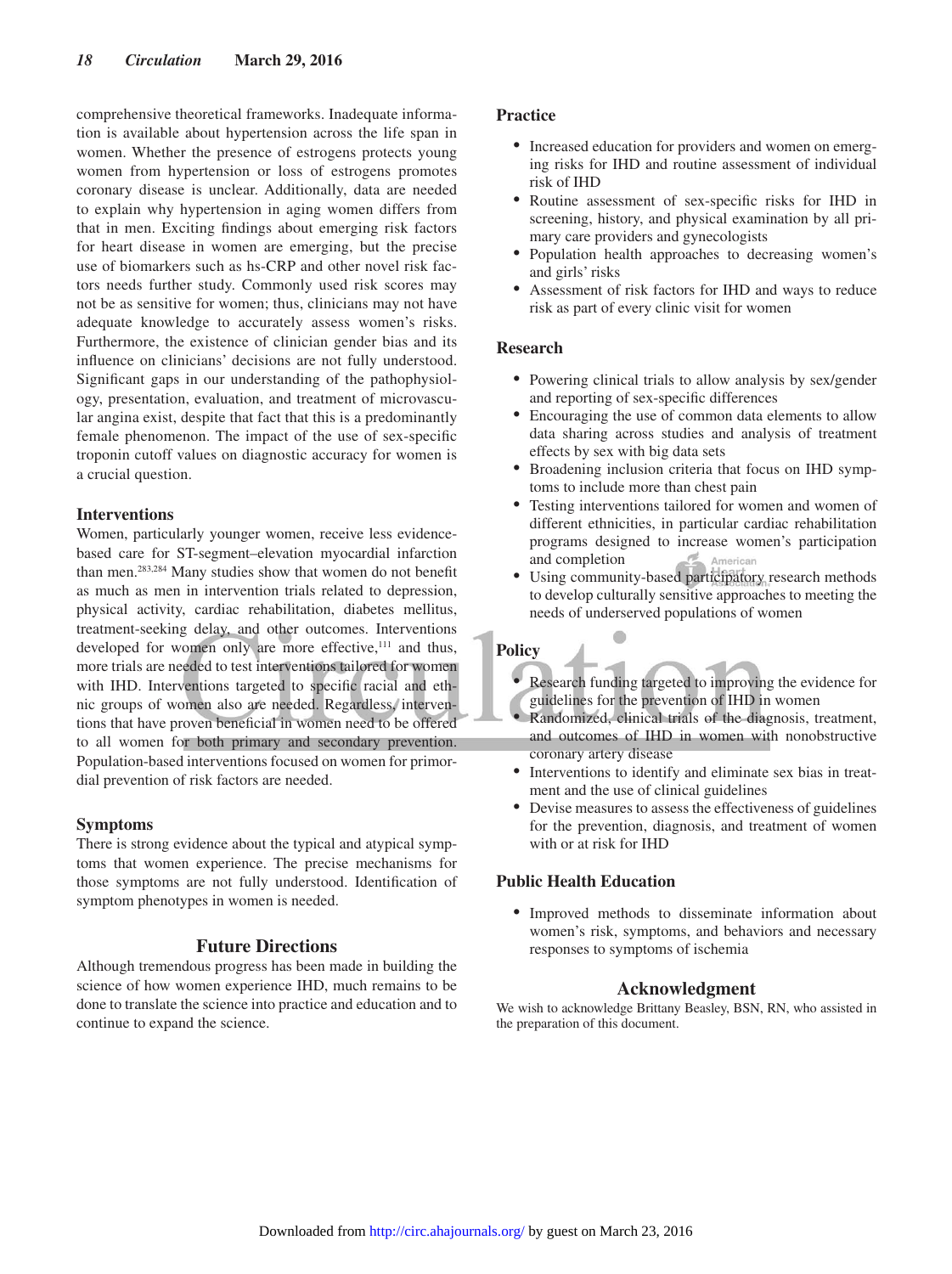# **Disclosures**

#### **Writing Group Disclosures**

| <b>Writing Group</b><br><b>Member</b> | Employment                                                            | Research<br>Grant                          | <b>Other</b><br>Research<br>Support | Speakers'<br>Bureau/<br>Honoraria | Expert<br>Witness | Ownership<br>Interest    | Consultant/<br>Advisory<br><b>Board</b> | <b>Other</b> |
|---------------------------------------|-----------------------------------------------------------------------|--------------------------------------------|-------------------------------------|-----------------------------------|-------------------|--------------------------|-----------------------------------------|--------------|
| Jean C. McSweeney                     | University of Arkansas<br>for Medical Sciences                        | None                                       | None                                | None                              | None              | None                     | None                                    | None         |
| Anne G. Rosenfeld                     | University of Arizona<br><b>College of Nursing</b>                    | None                                       | None                                | None                              | None              | None                     | None                                    | None         |
| Willie M. Abel                        | University of North Carolina at<br><b>Charlotte School of Nursing</b> | None                                       | None                                | None                              | None              | None                     | None                                    | None         |
| Lynne T. Braun                        | Rush University Medical Center                                        | None                                       | None                                | Practice Point*                   | None              | None                     | UpToDate*                               | None         |
| Lora E. Burke                         | University of Pittsburgh                                              | NIH <sub>+</sub>                           | None                                | None                              | None              | None                     | None                                    | None         |
| Stacie L. Daugherty                   | University of Colorado<br><b>School of Medicine</b>                   | NHLBI <sup>+</sup>                         | None                                | None                              | None              | None                     | None                                    | None         |
| Gerald F. Fletcher                    | <b>Mayo Clinic</b>                                                    | None                                       | None                                | None                              | None              | None                     | None                                    | None         |
| Martha Gulati                         | Ohio State University<br><b>Medical Center</b>                        | None                                       | None                                | None                              | None              | None                     | None                                    | None         |
| Laxmi S. Mehta                        | The Ohio State University                                             | None                                       | None                                | None                              | None              | None                     | None                                    | None         |
| <b>Christina Pettey</b>               | University of Arkansas<br>for Medical Sciences                        | None                                       | None                                | None                              | None              | None                     | None                                    | None         |
| Jane F. Reckelhoff                    | University of Mississippi<br><b>Medical Center</b>                    | NIH (PI R01)†;<br>NIH (PI-P01<br>project)+ | None                                | None                              | None              | None art<br>Association. | None                                    | None         |

This table represents the relationships of writing group members that may be perceived as actual or reasonably perceived conflicts of interest as reported on the Disclosure Questionnaire, which all members of the writing group are required to complete and submit. A relationship is considered to be "significant" if (a) the person receives \$10000 or more during any 12-month period, or 5% or more of the person's gross income; or (b) the person owns 5% or more of the voting stock or share of the entity, or owns \$10 000 or more of the fair market value of the entity. A relationship is considered to be "modest" if it is less than "significant" under the preceding definition. \*Modest.

†Significant.

#### **Reviewer Disclosures**

| Reviewer          | Employment                                             | Research<br>Grant | <b>Other</b><br>Research<br>Support | Speakers'<br>Bureau/<br>Honoraria | Expert<br>Witness | Ownership<br>Interest | Consultant/<br>Advisory<br><b>Board</b>      | <b>Other</b> |
|-------------------|--------------------------------------------------------|-------------------|-------------------------------------|-----------------------------------|-------------------|-----------------------|----------------------------------------------|--------------|
| Mary Ann Bauman   | <b>INTEGRIS</b><br>Health, Inc.                        | None              | None                                | None                              | None              | None                  | <b>Medical Economics</b><br>editorial board* | None         |
| Theresa M. Beckie | University of<br>South Florida                         | None              | None                                | None                              | None              | None                  | None                                         | None         |
| Laura L. Hayman   | University of<br><b>Massachusetts</b><br><b>Boston</b> | None              | None                                | None                              | None              | None                  | None                                         | None         |
| Abha Khandelwal   | <b>Stanford University</b>                             | None              | None                                | None                              | None              | None                  | None                                         | None         |

This table represents the relationships of reviewers that may be perceived as actual or reasonably perceived conflicts of interest as reported on the Disclosure Questionnaire, which all reviewers are required to complete and submit. A relationship is considered to be "significant" if (a) the person receives \$10 000 or more during any 12-month period, or 5% or more of the person's gross income; or (b) the person owns 5% or more of the voting stock or share of the entity, or owns \$10000 or more of the fair market value of the entity. A relationship is considered to be "modest" if it is less than "significant" under the preceding definition.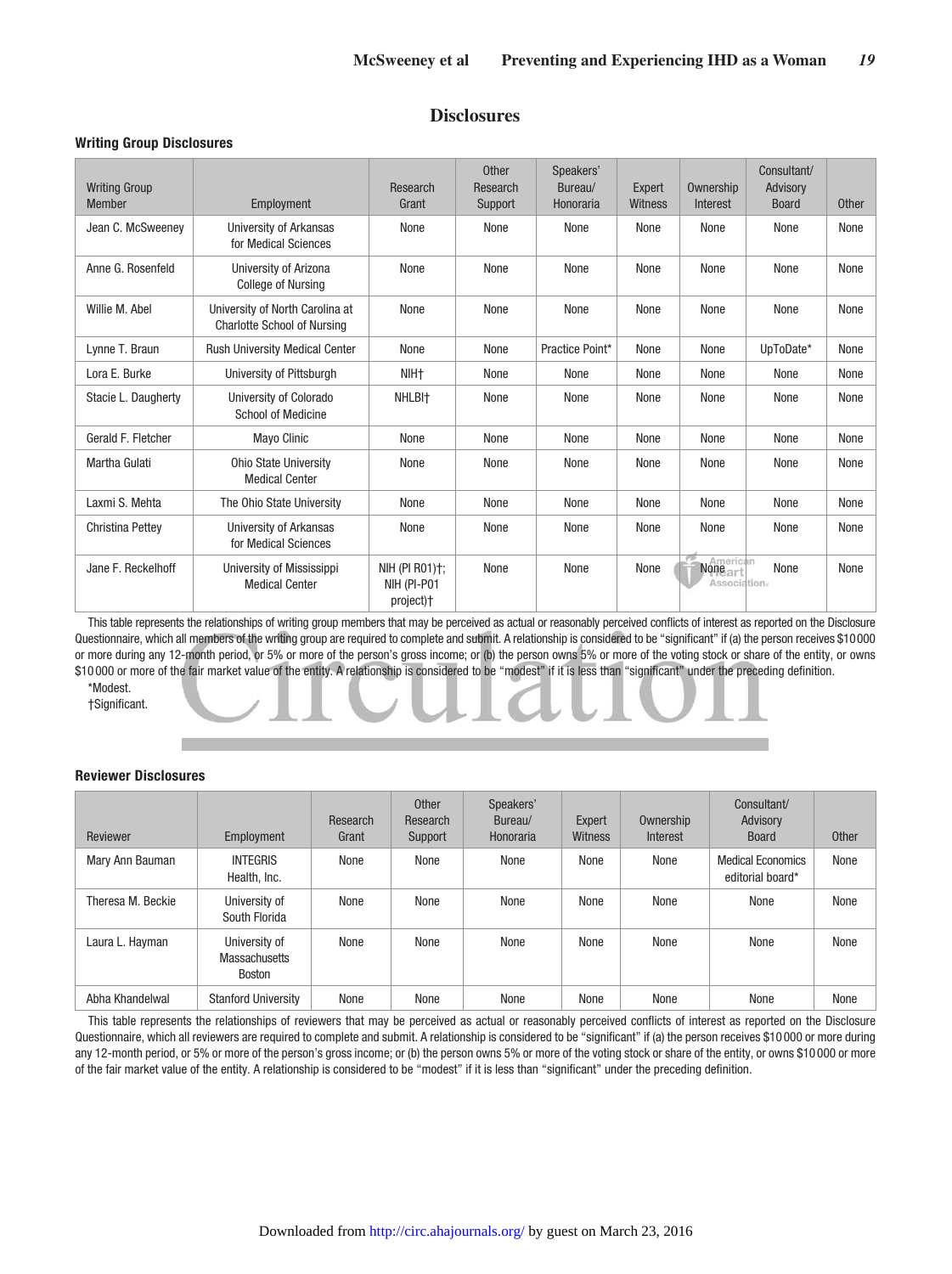#### **References**

- 1. Wizemann TM, Pardur ML. *Exploring the Biological Contributions to Human Health: Does Sex Matter?* Washington, DC: National Academies Press;2001.
- 2. McGregor AJ, Templeton K, Kleinman MR, Jenkins MR. Advancing sex and gender competency in medicine: Sex & Gender Women's Health Collaborative. *Biol Sex Differ*. 2013;4:11. doi: 10.1186/2042-6410-4-11.
- 3. Allen J, Szanton S. Gender, ethnicity, and cardiovascular disease. *J Cardiovasc Nurs*. 2005;20:1–6; quiz 7–8.
- 4. Deleted in proof.
- 5. Sharaf B, Wood T, Shaw L, Johnson BD, Kelsey S, Anderson RD, Pepine CJ, Bairey Merz CN. Adverse outcomes among women presenting with signs and symptoms of ischemia and no obstructive coronary artery disease: findings from the National Heart, Lung, and Blood Institutesponsored Women's Ischemia Syndrome Evaluation (WISE) angiographic core laboratory. *Am Heart J*. 2013;166:134–141. doi: 10.1016/j. ahj.2013.04.002.
- 6. Jespersen L, Hvelplund A, Abildstrøm SZ, Pedersen F, Galatius S, Madsen JK, Jørgensen E, Kelbæk H, Prescott E. Stable angina pectoris with no obstructive coronary artery disease is associated with increased risks of major adverse cardiovascular events. *Eur Heart J*. 2012;33:734–744. doi: 10.1093/eurheartj/ehr331.
- 7. Dickerson JA, Nagaraja HN, Raman SV. Gender-related differences in coronary artery dimensions: a volumetric analysis. *Clin Cardiol*. 2010;33:E44–E49. doi: 10.1002/clc.20509.
- 8. Finks S. Cardiovascular disease in women. In: *Pharmacotherapy Self-Assessment Program, Seventh Edition (PSAP-VII), Book 1 (Cardiology)*. Lenexa, KS: American College of Clinical Pharmacy; 2010:182.
- 9. Shehab A, Al-Dabbagh B, AlHabib KF, Alsheikh-Ali AA, Almahmeed W, Sulaiman K, Al-Motarreb A, Nagelkerke N, Al Suwaidi J, Hersi A, Al Faleh H, Asaad N, Al Saif S, Amin H. Gender disparities in the presentation, management and outcomes of acute coronary syndrome patients: data from the 2nd Gulf Registry of Acute Coronary Events (Gulf RACE-2). *PLoS One*. 2013;8:e55508. doi: 10.1371/journal.pone.0055508.
- 10. Shaw LJ, Shaw RE, Merz CN, Brindis RG, Klein LW, Nallamothu B, Douglas PS, Krone RJ, McKay CR, Block PC, Hewitt K, Weintraub WS, Peterson ED; American College of Cardiology-National Cardiovascular Data Registry Investigators. Impact of ethnicity and gender differences on angiographic coronary artery disease prevalence and in-hospital mortality in the American College of Cardiology-National Cardiovascular Data Registry. *Circulation*. 2008;117:1787–1801. doi: 10.1161/ CIRCULATIONAHA.107.726562.
- 11. Mozaffarian D, Benjamin EJ, Go AS, Arnett DK, Blaha MJ, Cushman M, de Ferranti S, Després JP, Fullerton HJ, Howard VJ, Huffman MD, Judd SE, Kissela BM, Lackland DT, Lichtman JH, Lisabeth LD, Liu S, Mackey RH, Matchar DB, McGuire DK, Mohler ER 3rd, Moy CS, Muntner P, Mussolino ME, Nasir K, Neumar RW, Nichol G, Palaniappan L, Pandey DK, Reeves MJ, Rodriguez CJ, Sorlie PD, Stein J, Towfighi A, Turan TN, Virani SS, Willey JZ, Woo D, Yeh RW, Turner MB; on behalf of the American Heart Association Statistics Committee and Stroke Statistics Subcommittee. Heart disease and stroke statistics—2015 update: a report from the American Heart Association [published correction appears in *Circulation*. 2015;131:e535]. *Circulation*. 2015;131:e29–e322. doi: 10.1161/CIR.0000000000000152.
- 12. Yang XP, Reckelhoff JF. Estrogen, hormonal replacement therapy and cardiovascular disease. *Curr Opin Nephrol Hypertens*. 2011;20:133–138. doi: 10.1097/MNH.0b013e3283431921.
- 13. Mosca L, Barrett-Connor E, Wenger NK. Sex/gender differences in cardiovascular disease prevention: what a difference a decade makes. *Circulation*. 2011;124:2145–2154. doi: 10.1161/ CIRCULATIONAHA.110.968792.
- 14. Ford ES, Capewell S. Coronary heart disease mortality among young adults in the U.S. from 1980 through 2002: concealed leveling of mortality rates. *J Am Coll Cardiol*. 2007;50:2128–2132. doi: 10.1016/j. jacc.2007.05.056.
- 15. Go AS, Mozaffarian D, Roger VL, Benjamin EJ, Berry JD, Blaha MJ, Dai S, Ford ES, Fox CS, Franco S, Fullerton HJ, Gillespie C, Hailpern SM, Heit JA, Howard VJ, Huffman MD, Judd SE, Kissela BM, Kittner SJ, Lackland DT, Lichtman JH, Lisabeth LD, Mackey RH, Magid DJ, Marcus GM, Marelli A, Matchar DB, McGuire DK, Mohler ER 3rd, Moy CS, Mussolino ME, Neumar RW, Nichol G, Pandey DK, Paynter NP, Reeves MJ, Sorlie PD, Stein J, Towfighi A, Turan TN, Virani SS, Wong ND, Woo D, Turner MB; on behalf of the American Heart Association Statistics Committee and Stroke Statistics Subcommittee. Heart disease and stroke statistics—2014 update: a report from the American

Heart Association. *Circulation*. 2014;129:e28–e292. doi: 10.1161/01. cir.0000441139.02102.80.

- 16. Egede LE. Race, ethnicity, culture, and disparities in health care. *J Gen Intern Med*. 2006;21:667–669. doi: 10.1111/j.1525-1497.2006.0512.x.
- 17. Human Genome Program of the US Department of Energy Office of Science's Office of Biological and Environmental Research. Exploring genetics issues relevant to minority communities. 2003. [http://web.ornl.](http://web.ornl.gov/sci/techresources/Human_Genome/publicat/MinorityConcerns-82.pdf) [gov/sci/techresources/Human\\_Genome/publicat/MinorityConcerns-82.](http://web.ornl.gov/sci/techresources/Human_Genome/publicat/MinorityConcerns-82.pdf) [pdf](http://web.ornl.gov/sci/techresources/Human_Genome/publicat/MinorityConcerns-82.pdf). Accessed December 15, 2015.
- 18. Smedley A. Origin of the idea of race: anthropology newsletter. 1997. Public Broadcasting Service. [http://www.pbs.org/race/000\\_](http://www.pbs.org/race/000_About/002_04-background-02-09.htm) [About/002\\_04-background-02-09.htm](http://www.pbs.org/race/000_About/002_04-background-02-09.htm). Accessed December 15, 2015.
- 19. Centers for Disease Control and Prevention. Centers for Disease Control and Prevention: leading causes of death in females. 2015. [http://www.cdc.](http://www.cdc.gov/women/lcod/) [gov/women/lcod/.](http://www.cdc.gov/women/lcod/) Accessed December 15, 2015.
- 20. Hastings KG, Jose PO, Kapphahn KI, Frank AT, Goldstein BA, Thompson CA, Eggleston K, Cullen MR, Palaniappan LP. Leading causes of death among Asian American subgroups (2003-2011). *PLoS One*. 2015;10:e0124341. doi: 10.1371/journal.pone.0124341.
- 21. Sayols-Baixeras S, Lluís-Ganella C, Lucas G, Elosua R. Pathogenesis of coronary artery disease: focus on genetic risk factors and identification of genetic variants. *Appl Clin Genet*. 2014;7:15–32. doi: 10.2147/TACG. S35301.
- 22. Fox CS, Hall JL, Arnett DK, Ashley EA, Delles C, Engler MB, Freeman MW, Johnson JA, Lanfear DE, Liggett SB, Lusis AJ, Loscalzo J, MacRae CA, Musunuru K, Newby LK, O'Donnell CJ, Rich SS, Terzic A; on behalf of the American Heart Association Council on Functional Genomics and Translational Biology, Council on Cardiovascular and Stroke Nursing, Council on Clinical Cardiology, Council on Quality of Care and Outcomes Research, and Council on Epidemiology and Prevention. Future translational applications from the contemporary genomics era: a scientific statement from the American Heart Association. *Circulation*. 2015;131:1715–1736. doi: 10.1161/CIR.0000000000000211.
- 23. Musunuru K, Hickey KT, Al-Khatib SM, Delles C, Fornage M, Fox CS, Frazier L, Gelb BD, Herrington DM, Lanfear DE, Rosand J; on behalf of the American Heart Association Council on Functional Genomics and Translational Biology, Council on Clinical Cardiology, Council on Cardiovascular Disease in the Young, Council on Cardiovascular and Stroke Nursing, Council on Epidemiology and Prevention, Council on Hypertension, Council on Lifestyle and Cardiometabolic Health, Council on Quality of Care and Outcomes Research, and Stroke Council. Basic concepts and potential applications of genetics and genomics for cardiovascular and stroke clinicians: a scientific statement from the American Heart Association [published correction appears in *Circ Cardiovasc Genet*. 2015;8:243]. *Circ Cardiovasc Genet*. 2015;8:216–242. doi: 10.1161/HCG.0000000000000020.
- 24. Brittingham A, de la Cruz P. Ancestry: 2000 Census 2000 brief. US Census Bureau. 2004. [http://www.census.gov/prod/2004pubs/c2kbr-35.](http://www.census.gov/prod/2004pubs/c2kbr-35.pdf) [pdf](http://www.census.gov/prod/2004pubs/c2kbr-35.pdf). Accessed December 15, 2015.
- 25. Benson J, Maldari T, Williams J, Hanifi H. The impact of culture and ethnicity on women's perceived role in society and their attendant health beliefs. *InnovAiT: Education and Inspiration for General Practice*. 2010;3:358–365.
- 26. Lang T, Lepage B, Schieber AC, Lamy S, Kelly-Irving M. Social determinants of cardiovascular diseases. *Public Health Rev*. 2012;33:601–622.
- 27. Newby DE, Mannucci PM, Tell GS, Baccarelli AA, Brook RD, Donaldson K, Forastiere F, Franchini M, Franco OH, Graham I, Hoek G, Hoffmann B, Hoylaerts MF, Künzli N, Mills N, Pekkanen J, Peters A, Piepoli MF, Rajagopalan S, Storey RF; ESC Working Group on Thrombosis, European Association for Cardiovascular Prevention and Rehabilitation; ESC Heart Failure Association. Expert position paper on air pollution and cardiovascular disease. *Eur Heart J*. 2015;36:83–93b. doi: 10.1093/eurheartj/ ehu458.
- 28. Finkelstein EA, Khavjou OA, Mobley LR, Haney DM, Will JC. Racial/ethnic disparities in coronary heart disease risk factors among WISEWOMAN enrollees. *J Womens Health (Larchmt)*. 2004;13:503– 518. doi: 10.1089/1540999041280963.
- 29. Lichtman JH, Wang Y, Jones SB, Leifheit-Limson EC, Shaw LJ, Vaccarino V, Rumsfeld JS, Krumholz HM, Curtis JP. Age and sex differences in inhospital complication rates and mortality after percutaneous coronary intervention procedures: evidence from the NCDR(®). *Am Heart J*. 2014;167:376–383. doi: 10.1016/j.ahj.2013.11.001.
- 30. Gehrie ER, Reynolds HR, Chen AY, Neelon BH, Roe MT, Gibler WB, Ohman EM, Newby LK, Peterson ED, Hochman JS. Characterization and outcomes of women and men with non-ST-segment elevation myocardial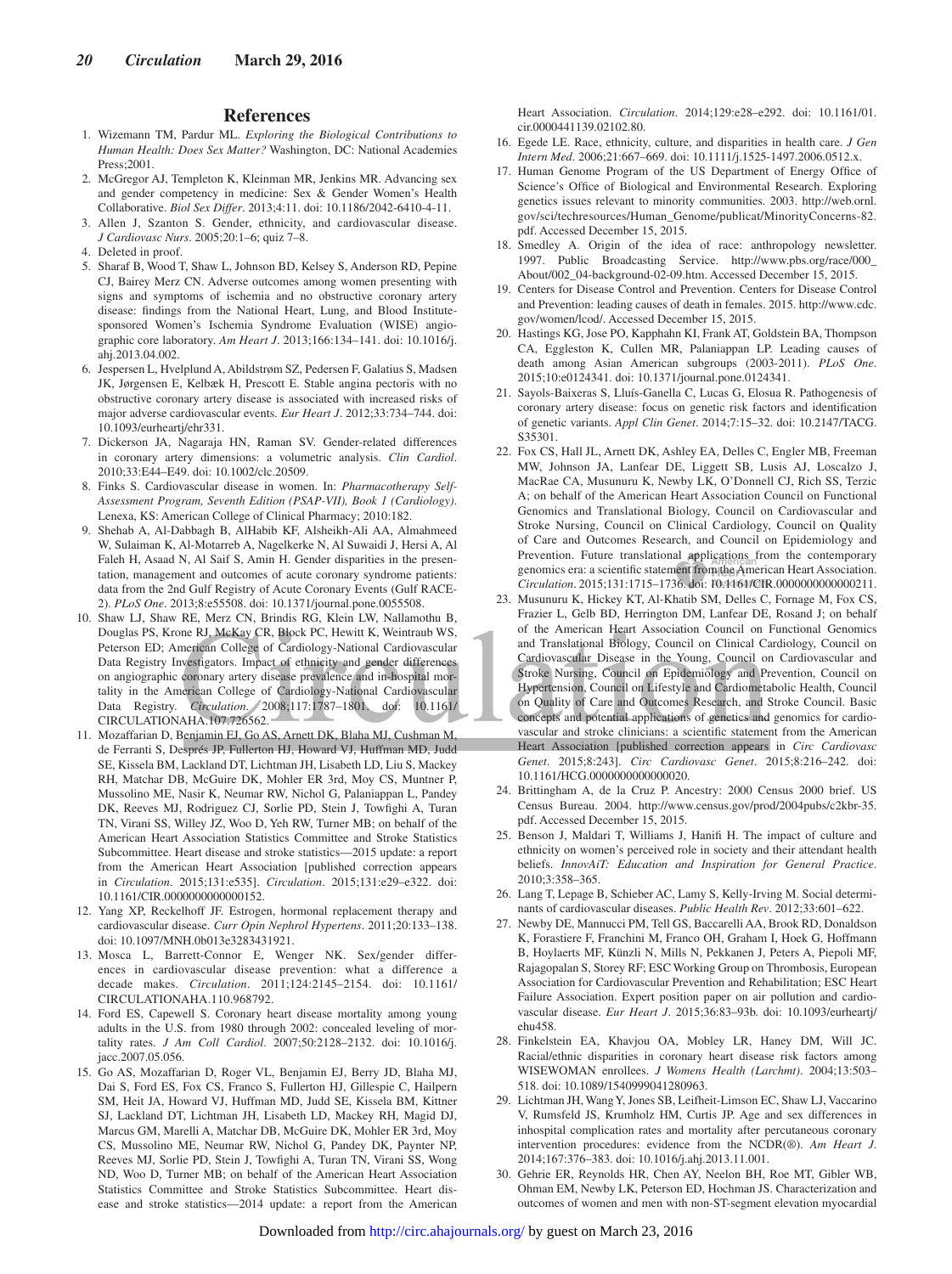infarction and nonobstructive coronary artery disease: results from the Can Rapid Risk Stratification of Unstable Angina Patients Suppress Adverse Outcomes with Early Implementation of the ACC/AHA Guidelines (CRUSADE) quality improvement initiative. *Am Heart J*. 2009;158:688– 694. doi: 10.1016/j.ahj.2009.08.004.

- 31. Sedlak TL, Lee M, Izadnegahdar M, Merz CN, Gao M, Humphries KH. Sex differences in clinical outcomes in patients with stable angina and no obstructive coronary artery disease. *Am Heart J*. 2013;166:38–44. doi: 10.1016/j.ahj.2013.03.015.
- 32. Gulati M, Cooper-DeHoff RM, McClure C, Johnson BD, Shaw LJ, Handberg EM, Zineh I, Kelsey SF, Arnsdorf MF, Black HR, Pepine CJ, Merz CN. Adverse cardiovascular outcomes in women with nonobstructive coronary artery disease: a report from the Women's Ischemia Syndrome Evaluation Study and the St James Women Take Heart Project. *Arch Intern Med*. 2009;169:843–850. doi: 10.1001/archinternmed.2009.50.
- 33. Shah AS, Griffiths M, Lee KK, McAllister DA, Hunter AL, Ferry AV, Cruikshank A, Reid A, Stoddart M, Strachan F, Walker S, Collinson PO, Apple FS, Gray AJ, Fox KA, Newby DE, Mills NL. High sensitivity cardiac troponin and the under-diagnosis of myocardial infarction in women: prospective cohort study [published correction appears in *BMJ*. 2015;350:h626]. *BMJ*. 2015;350:g7873.
- 34. Shah AS, Newby DE, Mills NL. High sensitivity cardiac troponin in patients with chest pain. *BMJ*. 2013;347:f4222.
- 35. Norris CM, Ghali WA, Galbraith PD, Graham MM, Jensen LA, Knudtson ML; APPROACH Investigators. Women with coronary artery disease report worse health-related quality of life outcomes compared to men. *Health Qual Life Outcomes*. 2004;2:21–31. doi: 10.1186/1477-7525-2-21.
- 36. Norris CM, Hegadoren K, Pilote L. Depression symptoms have a greater impact on the 1-year health-related quality of life outcomes of women post-myocardial infarction compared to men. *Eur J Cardiovasc Nurs*. 2007;6:92–98. doi: 10.1016/j.ejcnurse.2006.05.003.
- 37. Norris CM, Spertus JA, Jensen L, Johnson J, Hegadoren KM, Ghali WA; APPROACH Investigators. Sex and gender discrepancies in health-related quality of life outcomes among patients with established coronary artery disease. *Circ Cardiovasc Qual Outcomes*. 2008;1:123–130. doi: 10.1161/ CIRCOUTCOMES.108.793448.
- 38. Rutledge T, Reis SE, Olson M, Owens J, Kelsey SF, Pepine CJ, Mankad S, Rogers WJ, Sopko G, Cornell CE, Sharaf B, Merz CN. Depression is associated with cardiac symptoms, mortality risk, and hospitalization among women with suspected coronary disease: the NHLBI-sponsored WISE study. *Psychosom Med.* 2006;68:217-223. doi: 10.1097/01. psy.0000195751.94998.e3.
- 39. Heidenreich PA, Trogdon JG, Khavjou OA, Butler J, Dracup K, Ezekowitz MD, Finkelstein EA, Hong Y, Johnston SC, Khera A, Lloyd-Jones DM, Nelson SA, Nichol G, Orenstein D, Wilson PW, Woo YJ; on behalf of the American Heart Association Advocacy Coordinating Committee; Stroke Council; Council on Cardiovascular Radiology and Intervention; Council on Clinical Cardiology; Council on Epidemiology and Prevention; Council on Arteriosclerosis; Thrombosis and Vascular Biology; Council on Cardiopulmonary; Critical Care; Perioperative and Resuscitation; Council on Cardiovascular Nursing; Council on the Kidney in Cardiovascular Disease; Council on Cardiovascular Surgery and Anesthesia; Interdisciplinary Council on Quality of Care and Outcomes Research. Forecasting the future of cardiovascular disease in the United States: a policy statement from the American Heart Association. *Circulation*. 2011;123:933–944. doi: 10.1161/CIR.0b013e31820a55f5.
- 40. Shaw LJ, Merz CN, Pepine CJ, Reis SE, Bittner V, Kip KE, Kelsey SF, Olson M, Johnson BD, Mankad S, Sharaf BL, Rogers WJ, Pohost GM, Sopko G; on behalf of the Women's Ischemia Syndrome Evaluation (WISE) Investigators. The economic burden of angina in women with suspected ischemic heart disease: results from the National Institutes of Health–National Heart, Lung, and Blood Institute–sponsored Women's Ischemia Syndrome Evaluation. *Circulation*. 2006;114:894–904. doi: 10.1161/CIRCULATIONAHA.105.609990.
- 41. Mosca L, Hammond G, Mochari-Greenberger H, Towfighi A, Albert MA; on behalf of the American Heart Association Cardiovascular Disease and Stroke in Women and Special Populations Committee of the Council on Clinical Cardiology, Council on Epidemiology and Prevention, Council on Cardiovascular Nursing, Council on High Blood Pressure Research, Council on Nutrition, Physical Activity and Metabolism. Fifteen-year trends in awareness of heart disease in women: results of a 2012 American Heart Association national survey. *Circulation*. 2013;127:1254–1263, e1– e29. doi: 10.1161/CIR.0b013e318287cf2f.
- 42. Mosca L, Jones WK, King KB, Ouyang P, Redberg RF, Hill MN. Awareness, perception, and knowledge of heart disease risk and prevention among

women in the United States. American Heart Association Women's Heart Disease and Stroke Campaign Task Force. *Arch Fam Med*. 2000;9:506–515.

- 43. Asia Pacific Cohort Studies Collaboration. The impact of cardiovascular risk factors on the age-related excess risk of coronary heart disease. *Int J Epidemiol*. 2006;35:1025–1033.
- 44. Shaw LJ, Bugiardini R, Merz CN. Women and ischemic heart disease: evolving knowledge. *J Am Coll Cardiol*. 2009;54:1561–1575. doi: 10.1016/j.jacc.2009.04.098.
- 45. Yusuf S, Hawken S, Ounpuu S, Dans T, Avezum A, Lanas F, McQueen M, Budaj A, Pais P, Varigos J, Lisheng L; INTERHEART Study Investigators. Effect of potentially modifiable risk factors associated with myocardial infarction in 52 countries (the INTERHEART study): case-control study. *Lancet*. 2004;364:937–952. doi: 10.1016/S0140-6736(04)17018-9.
- 46. Shaw LJ, Bairey Merz CN, Pepine CJ, Reis SE, Bittner V, Kelsey SF, Olson M, Johnson BD, Mankad S, Sharaf BL, Rogers WJ, Wessel TR, Arant CB, Pohost GM, Lerman A, Quyyumi AA, Sopko G; WISE Investigators. Insights from the NHLBI-Sponsored Women's Ischemia Syndrome Evaluation (WISE) Study, part I: gender differences in traditional and novel risk factors, symptom evaluation, and gender-optimized diagnostic strategies. *J Am Coll Cardiol*. 2006;47(suppl):S4–S20. doi: 10.1016/j.jacc.2005.01.072.
- 47. Daviglus ML, Stamler J, Pirzada A, Yan LL, Garside DB, Liu K, Wang R, Dyer AR, Lloyd-Jones DM, Greenland P. Favorable cardiovascular risk profile in young women and long-term risk of cardiovascular and all-cause mortality. *JAMA*. 2004;292:1588–1592. doi: 10.1001/jama.292.13.1588.
- 48. Spencer EA, Pirie KL, Stevens RJ, Beral V, Brown A, Liu B, Green J, Reeves GK; Million Women Study Collaborators. Diabetes and modifiable risk factors for cardiovascular disease: the prospective Million Women Study. *Eur J Epidemiol*. 2008;23:793–799. doi: 10.1007/s10654-008-9298-3.
- 49. Jónsdóttir LS, Sigfússon N, Gudnason V, Sigvaldason H, Thorgeirsson G. Do lipids, blood pressure, diabetes, and smoking confer equal risk of myocardial infarction in women as in men? The Reykjavik Study. *J Cardiovasc Risk*. 2002;9:67–76.
- 50. Schnohr P, Jensen JS, Scharling H, Nordestgaard BG. Coronary heart disease risk factors ranked by importance for the individual and community: a 21 year follow-up of 12 000 men and women from the Copenhagen City Heart Study. *Eur Heart J*. 2002;23:620–626. doi: 10.1053/euhj.2001.2842.
- 51. Ko DT, Wijeysundera HC, Udell JA, Vaccarino V, Austin PC, Guo H, Velianou JL, Lau K, Tu JV. Traditional cardiovascular risk factors and the presence of obstructive coronary artery disease in men and women. *Can J Cardiol*. 2014;30:820–826. doi: 10.1016/j.cjca.2014.04.032.
- 52. Goff DC Jr, Lloyd-Jones DM, Bennett G, Coady S, D'Agostino RB, Gibbons R, Greenland P, Lackland DT, Levy D, O'Donnell CJ, Robinson JG, Schwartz JS, Shero ST, Smith SC Jr, Sorlie P, Stone NJ, Wilson PW, Jordan HS, Nevo L, Wnek J, Anderson JL, Halperin JL, Albert NM, Bozkurt B, Brindis RG, Curtis LH, DeMets D, Hochman JS, Kovacs RJ, Ohman EM, Pressler SJ, Sellke FW, Shen WK, Smith SC Jr, Tomaselli GF. 2013 ACC/AHA guideline on the assessment of cardiovascular risk: a report of the American College of Cardiology/American Heart Association Task Force on Practice Guidelines [published correction appears in *Circulation*. 2014;129(suppl 2):S74–S75]. *Circulation*. 2014;129(suppl 2):S49–S73. doi: 10.1161/01.cir.0000437741.48606.98.
- 53. Michos ED, Nasir K, Braunstein JB, Rumberger JA, Budoff MJ, Post WS, Blumenthal RS. Framingham risk equation underestimates subclinical atherosclerosis risk in asymptomatic women. *Atherosclerosis*. 2006;184:201–206. doi: 10.1016/j.atherosclerosis.2005.04.004.
- 54. Lakoski SG, Greenland P, Wong ND, Schreiner PJ, Herrington DM, Kronmal RA, Liu K, Blumenthal RS. Coronary artery calcium scores and risk for cardiovascular events in women classified as "low risk" based on Framingham risk score: the Multi-Ethnic Study of Atherosclerosis (MESA). *Arch Intern Med*. 2007;167:2437–2442. doi: 10.1001/archinte.167.22.2437.
- 55. Haukkala A, Konttinen H, Uutela A, Kawachi I, Laatikainen T. Gender differences in the associations between depressive symptoms, cardiovascular diseases, and all-cause mortality. *Ann Epidemiol*. 2009;19:623–629. doi: 10.1016/j.annepidem.2009.01.010.
- 56. Low CA, Thurston RC, Matthews KA. Psychosocial factors in the development of heart disease in women: current research and future directions. *Psychosom Med*. 2010;72:842–854. doi: 10.1097/PSY.0b013e3181f6934f.
- 57. Stewart JC, Janicki DL, Muldoon MF, Sutton-Tyrrell K, Kamarck TW. Negative emotions and 3-year progression of subclinical atherosclerosis. *Arch Gen Psychiatry*. 2007;64:225–233. doi: 10.1001/archpsyc.64.2.225.
- 58. Chaput LA, Adams SH, Simon JA, Blumenthal RS, Vittinghoff E, Lin F, Loh E, Matthews KA. Hostility predicts recurrent events among postmenopausal women with coronary heart disease. *Am J Epidemiol*. 2002;156:1092–1099.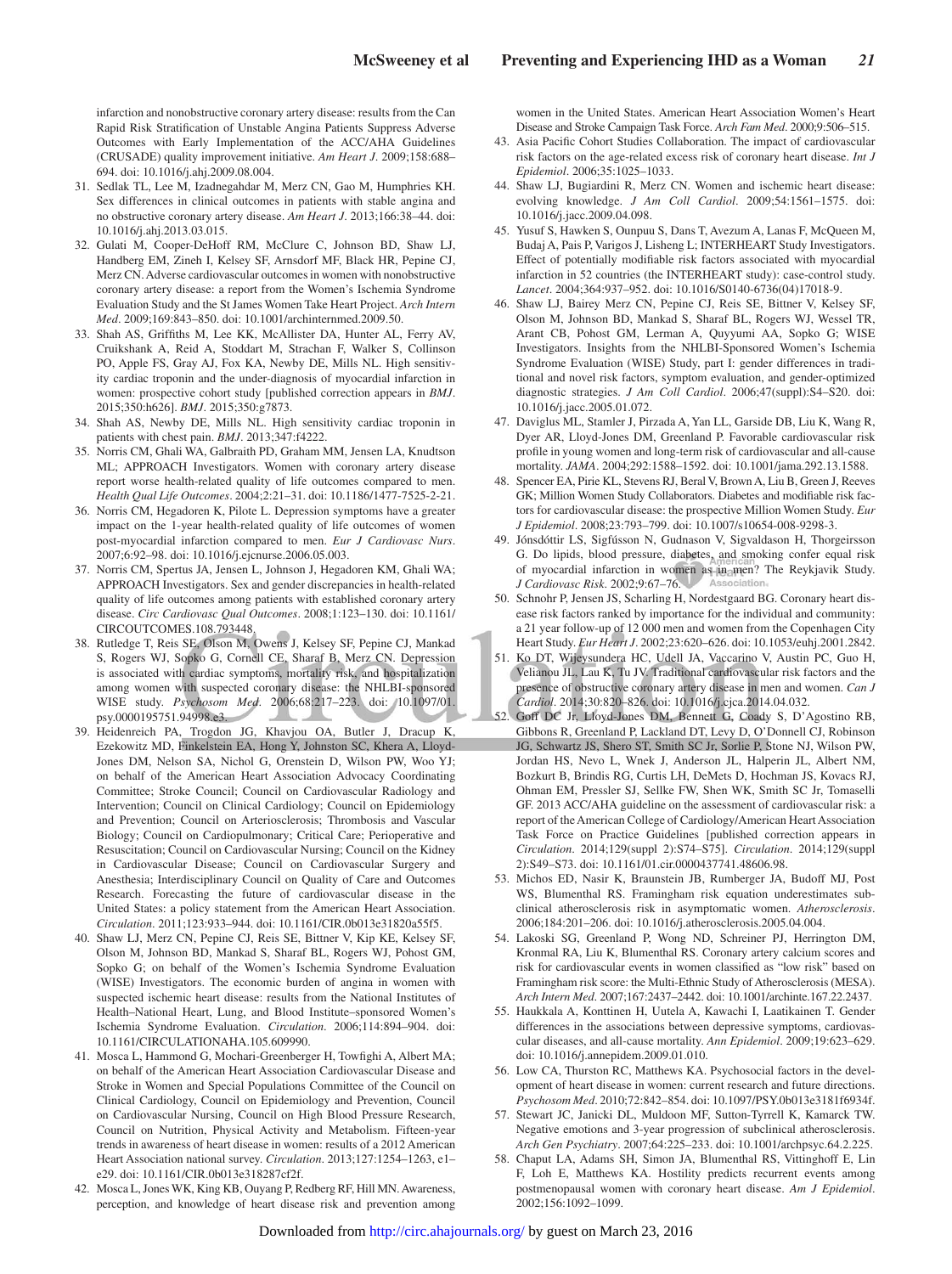- 59. Olson MB, Krantz DS, Kelsey SF, Pepine CJ, Sopko G, Handberg E, Rogers WJ, Gierach GL, McClure CK, Merz CN; WISE Study Group. Hostility scores are associated with increased risk of cardiovascular events in women undergoing coronary angiography: a report from the NHLBI-Sponsored WISE Study. *Psychosom Med*. 2005;67:546–552. doi: 10.1097/01.psy.0000170830.99263.4e.
- 60. Horsten M, Mittleman MA, Wamala SP, Schenck-Gustafsson K, Orth-Gomér K. Depressive symptoms and lack of social integration in relation to prognosis of CHD in middle-aged women: the Stockholm Female Coronary Risk Study. *Eur Heart J*. 2000;21:1072–1080. doi: 10.1053/ euhj.1999.2012.
- 61. Rutledge T, Reis SE, Olson M, Owens J, Kelsey SF, Pepine CJ, Mankad S, Rogers WJ, Bairey Merz CN, Sopko G, Cornell CE, Sharaf B, Matthews KA; National Heart, Lung, and Blood Institute. Social networks are associated with lower mortality rates among women with suspected coronary disease: the National Heart, Lung, and Blood Institute-Sponsored Women's Ischemia Syndrome Evaluation study. *Psychosom Med*. 2004;66:882–888. doi: 10.1097/01.psy.0000145819.94041.52.
- 62. Thurston RC, Kubzansky LD. Women, loneliness, and incident coronary heart disease. *Psychosom Med*. 2009;71:836–842. doi: 10.1097/ PSY.0b013e3181b40efc.
- 63. Tindle HA, Chang YF, Kuller LH, Manson JE, Robinson JG, Rosal MC, Siegle GJ, Matthews KA. Optimism, cynical hostility, and incident coronary heart disease and mortality in the Women's Health Initiative. *Circulation*. 2009;120:656–662. doi: 10.1161/CIRCULATIONAHA.108.827642.
- 64. Kubzansky LD, Thurston RC. Emotional vitality and incident coronary heart disease: benefits of healthy psychological functioning. *Arch Gen Psychiatry*. 2007;64:1393–1401. doi: 10.1001/archpsyc.64.12.1393.
- 65. Imes CC, Burke LE. The obesity epidemic: the United States as a cautionary tale for the rest of the world. *Curr Epidemiol Rep*. 2014;1:82–88. doi: 10.1007/s40471-014-0012-6.
- 66. Centers for Disease Control and Prevention, Division of Nutrition, Physical Activity, and Obesity. Overweight and obesity: obesity prevalence maps 2013. 2014. http://www.cdc.gov/obesity/data/prevalencemaps.html. Accessed December 15, 2015.
- 67. Centers for Disease Control and Prevention, Division for Heart Disease and Stroke Prevention. 2014. Heart disease death rates, total population ages 35+. [http://www.cdc.gov/dhdsp/maps/national\\_maps/hd\\_all.htm](http://www.cdc.gov/dhdsp/maps/national_maps/hd_all.htm). Accessed December 15, 2015.
- 68. Cerhan JR, Moore SC, Jacobs EJ, Kitahara CM, Rosenberg PS, Adami HO, Ebbert JO, English DR, Gapstur SM, Giles GG, Horn-Ross PL, Park Y, Patel AV, Robien K, Weiderpass E, Willett WC, Wolk A, Zeleniuch-Jacquotte A, Hartge P, Bernstein L, Berrington de Gonzalez A. A pooled analysis of waist circumference and mortality in 650,000 adults. *Mayo Clin Proc*. 2014;89:335–345. doi: 10.1016/j.mayocp.2013.11.011.
- 69. Ford ES, Li C, Zhao G, Tsai J. Trends in obesity and abdominal obesity among adults in the United States from 1999-2008. *Int J Obes (Lond)*. 2011;35:736–743. doi: 10.1038/ijo.2010.186.
- 70. Flegal KM, Carroll MD, Ogden CL, Curtin LR. Prevalence and trends in obesity among US adults, 1999-2008. *JAMA*. 2010;303:235–241. doi: 10.1001/jama.2009.2014.
- 71. Lobo RA. Metabolic syndrome after menopause and the role of hormones. *Maturitas*. 2008;60:10–18. doi: 10.1016/j.maturitas.2008.02.008.
- 72. Ozbey N, Sencer E, Molvalilar S, Orhan Y. Body fat distribution and cardiovascular disease risk factors in pre- and postmenopausal obese women with similar BMI. *Endocr J*. 2002;49:503–509.
- 73. Wildman RP, McGinn AP, Lin J, Wang D, Muntner P, Cohen HW, Reynolds K, Fonseca V, Sowers MR. Cardiovascular disease risk of abdominal obesity vs. metabolic abnormalities. *Obesity (Silver Spring)*. 2011;19:853–860. doi: 10.1038/oby.2010.168.
- 74. Wong ND, Sciammarella MG, Polk D, Gallagher A, Miranda-Peats L, Whitcomb B, Hachamovitch R, Friedman JD, Hayes S, Berman DS. The metabolic syndrome, diabetes, and subclinical atherosclerosis assessed by coronary calcium. *J Am Coll Cardiol*. 2003;41:1547–1553.
- 75. Isomaa B, Almgren P, Tuomi T, Forsén B, Lahti K, Nissén M, Taskinen MR, Groop L. Cardiovascular morbidity and mortality associated with the metabolic syndrome. *Diabetes Care*. 2001;24:683–689.
- 76. Marroquin OC, Kip KE, Kelley DE, Johnson BD, Shaw LJ, Bairey Merz CN, Sharaf BL, Pepine CJ, Sopko G, Reis SE; Women's Ischemia Syndrome Evaluation Investigators. Metabolic syndrome modifies the cardiovascular risk associated with angiographic coronary artery disease in women: a report from the Women's Ischemia Syndrome Evaluation. *Circulation*. 2004;109:714–721. doi: 10.1161/01.CIR.0000115517.26897.A7.
- 77. Horvei LD, Brækkan SK, Mathiesen EB, Njølstad I, Wilsgaard T, Hansen JB. Obesity measures and risk of venous thromboembolism and

myocardial infarction. *Eur J Epidemiol*. 2014;29:821–830. doi: 10.1007/ s10654-014-9950-z.

- 78. Diaconu CC, Paraschiv B. Clinical characteristics of obese patients with hypertension and chronic ischemic heart disease. *Rom J Intern Med*. 2014;52:251–255.
- 79. Kip KE, Marroquin OC, Kelley DE, Johnson BD, Kelsey SF, Shaw LJ, Rogers WJ, Reis SE. Clinical importance of obesity versus the metabolic syndrome in cardiovascular risk in women: a report from the Women's Ischemia Syndrome Evaluation (WISE) study. *Circulation*. 2004;109:706– 713. doi: 10.1161/01.CIR.0000115514.44135.A8.
- 80. Li N, Katzmarzyk PT, Horswell R, Zhang Y, Li W, Zhao W, Wang Y, Johnson J, Hu G. BMI and coronary heart disease risk among low-income and underinsured diabetic patients. *Diabetes Care*. 2014;37:3204–3212. doi: 10.2337/dc14-1091.
- 81. Hu FB, Stampfer MJ, Solomon CG, Liu S, Willett WC, Speizer FE, Nathan DM, Manson JE. The impact of diabetes mellitus on mortality from all causes and coronary heart disease in women: 20 years of followup. *Arch Intern Med*. 2001;161:1717–1723.
- 82. Natarajan S, Liao Y, Cao G, Lipsitz SR, McGee DL. Sex differences in risk for coronary heart disease mortality associated with diabetes and established coronary heart disease. *Arch Intern Med*. 2003;163:1735–1740. doi: 10.1001/archinte.163.14.1735.
- 83. Juutilainen A, Kortelainen S, Lehto S, Rönnemaa T, Pyörälä K, Laakso M. Gender difference in the impact of type 2 diabetes on coronary heart disease risk. *Diabetes Care*. 2004;27:2898–2904.
- 84. Natarajan S, Liao Y, Sinha D, Cao G, McGee DL, Lipsitz SR. Sex differences in the effect of diabetes duration on coronary heart disease mortality. *Arch Intern Med*. 2005;165:430–435. doi: 10.1001/archinte.165.4.430.
- 85. Huxley R, Barzi F, Woodward M. Excess risk of fatal coronary heart disease associated with diabetes in men and women: meta-analysis of 37 prospective cohort studies. *BMJ*. 2006;332:73–78. doi: 10.1136/ bmj.38678.389583.7C. Hear
- 86. Barrett-Connor E. The Rancho Bernardo Study: 40 years studying why women have less heart disease than men and how diabetes modifies women's usual cardiac protection. *Glob Heart*. 2013;8. doi: 10.1016/j. gheart.2012.12.002.
- 87. Roche MM, Wang PP. Sex differences in all-cause and cardiovascular mortality, hospitalization for individuals with and without diabetes, and patients with diabetes diagnosed early and late. *Diabetes Care*. 2013;36:2582–2590. doi: 10.2337/dc12-1272.
- 88. Arnetz L, Ekberg NR, Alvarsson M. Sex differences in type 2 diabetes: focus on disease course and outcomes. *Diabetes Metab Syndr Obes*. 2014;7:409–420. doi: 10.2147/DMSO.S51301.
- 89. Lee C, Joseph L, Colosimo A, Dasgupta K. Mortality in diabetes compared with previous cardiovascular disease: a gender-specific meta-analysis. *Diabetes Metab*. 2012;38:420–427. doi: 10.1016/j. diabet.2012.04.002.
- 90. Peters SA, Huxley RR, Woodward M. Diabetes as risk factor for incident coronary heart disease in women compared with men: a systematic review and meta-analysis of 64 cohorts including 858,507 individuals and 28,203 coronary events. *Diabetologia*. 2014;57:1542–1551. doi: 10.1007/ s00125-014-3260-6.
- 91. Huxley RR, Peters SA, Mishra GD, Woodward M. Risk of all-cause mortality and vascular events in women versus men with type 1 diabetes: a systematic review and meta-analysis. *Lancet Diabetes Endocrinol*. 2015;3:198–206. doi: 10.1016/S2213-8587(14)70248-7.
- 92. Kanaya AM, Grady D, Barrett-Connor E. Explaining the sex difference in coronary heart disease mortality among patients with type 2 diabetes mellitus: a meta-analysis. *Arch Intern Med*. 2002;162:1737–1745.
- 93. Gregg EW, Cheng YJ, Saydah S, Cowie C, Garfield S, Geiss L, Barker L. Trends in death rates among U.S. adults with and without diabetes between 1997 and 2006: findings from the National Health Interview Survey. *Diabetes Care*. 2012;35:1252–1257. doi: 10.2337/ dc11-1162.
- 94. Phan BA, Toth PP. Dyslipidemia in women: etiology and management. *Int J Womens Health*. 2014;6:185–194. doi: 10.2147/IJWH.S38133.
- 95. European Association for Cardiovascular Prevention & Rehabilitation, Reiner Z, Catapano AL, De Backer G, Graham I, Taskinen MR, Wiklund O, Agewall S, Alegria S, Alegria E, Chapman MJ, Durrington P, Erdine S, Halcox J, Hobbs R, Kjekshus J, Filardi PP, Riccardi G, Storey RF, Wood D; ESC Committee for Practice Guidelines (CPG) 2008-2010 and 2010-2012 Committees. ESC/EAS guidelines for the management of dyslipidaemias: the Task Force for the Management of Dyslipidaemias of the European Society of Cardiology (ESC) and the European Atherosclerosis Society (EAS). *Eur Heart J*. 2011;32:1769–1818.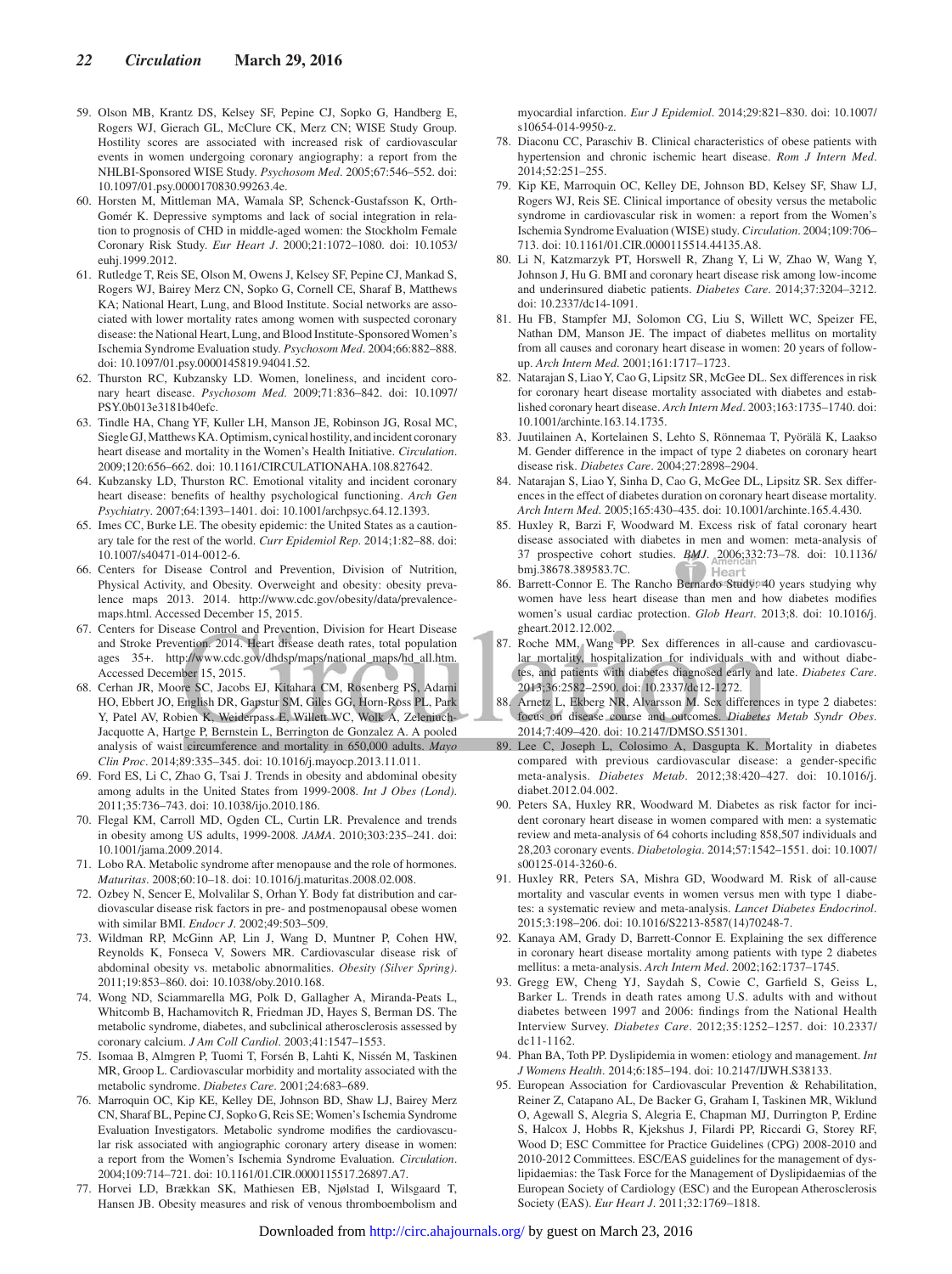- 96. Stone NJ, Robinson JG, Lichtenstein AH, Bairey Merz CN, Blum CB, Eckel RH, Goldberg AC, Gordon D, Levy D, Lloyd-Jones DM, McBride P, Schwartz JS, Shero ST, Smith SC Jr, Watson K, Wilson PW. 2013 ACC/AHA guideline on the treatment of blood cholesterol to reduce atherosclerotic cardiovascular risk in adults: a report of the American College of Cardiology/American Heart Association Task Force on Practice Guidelines [published corrections appear in *Circulation*. 2014;129(suppl 2):S46-S48 and *Circulation*. 2015;132:e396]. *Circulation*. 2014;129(suppl 2):S1– S45. doi: 10.1161/01.cir.0000437738.63853.7a.
- 97. Reiner Z, De Bacquer D, Kotseva K, Prugger C, De Backer G, Wood D; EUROASPIRE III Study Group. Treatment potential for dyslipidaemia management in patients with coronary heart disease across Europe: findings from the EUROASPIRE III survey. *Atherosclerosis*. 2013;231:300–307.
- 98. Cooney MT, Dudina A, De Bacquer D, Wilhelmsen L, Sans S, Menotti A, De Backer G, Jousilahti P, Keil U, Thomsen T, Whincup P, Graham IM; SCORE Investigators. HDL cholesterol protects against cardiovascular disease in both genders, at all ages and at all levels of risk. *Atherosclerosis*. 2009;206:611–616. doi: 10.1016/j. atherosclerosis.2009.02.041.
- 99. Bittner V, Johnson BD, Zineh I, Rogers WJ, Vido D, Marroquin OC, Bairey-Merz CN, Sopko G. The triglyceride/high-density lipoprotein cholesterol ratio predicts all-cause mortality in women with suspected myocardial ischemia: a report from the Women's Ischemia Syndrome Evaluation (WISE). *Am Heart J*. 2009;157:548–555. doi: 10.1016/j. ahj.2008.11.014.
- 100. Hokanson JE, Austin MA. Plasma triglyceride level is a risk factor for cardiovascular disease independent of high-density lipoprotein cholesterol level: a meta-analysis of population-based prospective studies. *J Cardiovasc Risk*. 1996;3:213–219.
- 101. Hu FB, Stampfer MJ, Manson JE, Rimm E, Colditz GA, Rosner BA, Hennekens CH, Willett WC. Dietary fat intake and the risk of coronary heart disease in women. *N Engl J Med*. 1997;337:1491–1499. doi: 10.1056/NEJM199711203372102.
- 102. Victor BM, Teal V, Ahedor L, Karalis DG. Gender differences in achieving optimal lipid goals in patients with coronary artery disease. *Am J Cardiol*. 2014;113:1611–1615. doi: 10.1016/j. amjcard.2014.02.018.
- 103. Abuful A, Gidron Y, Henkin Y. Physicians' attitudes toward preventive therapy for coronary artery disease: is there a gender bias? *Clin Cardiol*. 2005;28:389–393.
- 104. Chou AF, Scholle SH, Weisman CS, Bierman AS, Correa-de-Araujo R, Mosca L. Gender disparities in the quality of cardiovascular disease care in private managed care plans. *Womens Health Issues*. 2007;17:120– 130. doi: 10.1016/j.whi.2007.03.002.
- 105. Enriquez JR, Pratap P, Zbilut JP, Calvin JE, Volgman AS. Women tolerate drug therapy for coronary artery disease as well as men do, but are treated less frequently with aspirin, beta-blockers, or statins. *Gend Med*. 2008;5:53–61.
- 106. Gouni-Berthold I, Berthold HK, Mantzoros CS, Böhm M, Krone W. Sex disparities in the treatment and control of cardiovascular risk factors in type 2 diabetes. *Diabetes Care*. 2008;31:1389–1391. doi: 10.2337/dc08-0194.
- 107. Wexler DJ, Grant RW, Meigs JB, Nathan DM, Cagliero E. Sex disparities in treatment of cardiac risk factors in patients with type 2 diabetes. *Diabetes Care*. 2005;28:514–520.
- 107a. National Institutes of Health, National Institute on Aging. *Your Everyday Guide from the National Institute on Aging: Exercise and Physical Activity*. Publication no. 15-4258. Published May 2015. [https://www.](https://www.nia.nih.gov/health/publication/exercise-physical-activity/introduction) [nia.nih.gov/health/publication/exercise-physical-activity/introduction](https://www.nia.nih.gov/health/publication/exercise-physical-activity/introduction). Accessed February 16, 2016.
- 108. Fletcher GF. Current status of cardiac rehabilitation. *Curr Probl Cardiol*. 1992;17:143–203.
- 109. Go AS, Mozaffarian D, Roger VL, Benjamin EJ, Berry JD, Borden WB, Bravata DM, Dai S, Ford ES, Fox CS, Franco S, Fullerton HJ, Gillespie C, Hailpern SM, Heit JA, Howard VJ, Huffman MD, Kissela BM, Kittner SJ, Lackland DT, Lichtman JH, Lisabeth LD, Magid D, Marcus GM, Marelli A, Matchar DB, McGuire DK, Mohler ER, Moy CS, Mussolino ME, Nichol G, Paynter NP, Schreiner PJ, Sorlie PD, Stein J, Turan TN, Virani SS, Wong ND, Woo D, Turner MB; on behalf of the American Heart Association Statistics Committee and Stroke Statistics Subcommittee. Heart disease and stroke statistics—2013 update: a report from the American Heart Association [published corrections appear in *Circulation*. 2013;127:e841 and *Circulation*. 2016;133:e417.]. *Circulation*. 2013;127:e6–e245. doi: 10.1161/CIR.0b013e31828124ad.
- 110. McSweeney JC, Crane PB. An act of courage: women's decision-making processes regarding outpatient cardiac rehabilitation attendance. *Rehabil Nurs*. 2001;26:132–140.
- 111. Beckie TM, Beckstead JW, Schocken DD, Evans ME, Fletcher GF. The effects of a tailored cardiac rehabilitation program on depressive symptoms in women: a randomized clinical trial. *Int J Nurs Stud*. 2011;48:3– 12. doi: 10.1016/j.ijnurstu.2010.06.005.
- 112. Colbert JD, Martin BJ, Haykowsky MJ, Hauer TL, Austford LD, Arena RA, Knudtson ML, Meldrum DA, Aggarwal SG, Stone JA. Cardiac rehabilitation referral, attendance and mortality in women. *Eur J Prev Cardiol*. 2015;22:979–986. doi: 10.1177/2047487314545279.
- 113. Menezes AR, Lavie CJ, DeSchutter A, Milani RV. Gender, race and cardiac rehabilitation in the United States: is there a difference in care? *Am J Med Sci*. 2014;348:146–152. doi: 10.1097/MAJ.0000000000000306.
- 114. Johnson D, Sacrinty M, Mehta H, Douglas C, Paladenech C, Robinson K. Cardiac rehabilitation in African Americans: evidence for poorer outcomes compared with whites, especially in women and diabetic participants. *Am Heart J*. 2015;169:102–107. doi: 10.1016/j.ahj.2014.09.009.
- 115. Beckie TM, Fletcher G, Groer MW, Kip KE, Ji M. Biopsychosocial health disparities among young women enrolled in cardiac rehabilitation. *J Cardiopulm Rehabil Prev*. 2015;35:103–113. doi: 10.1097/ HCR.0000000000000095.
- 116. Andraos C, Arthur HM, Oh P, Chessex C, Brister S, Grace SL. Women's preferences for cardiac rehabilitation program model: a randomized controlled trial. *Eur J Prev Cardiol*. 2015;22:1513–1522. doi: 10.1177/2047487314559275.
- 117. Fletcher GF, Ades PA, Kligfield P, Arena R, Balady GJ, Bittner VA, Coke LA, Fleg JL, Forman DE, Gerber TC, Gulati M, Madan K, Rhodes J, Thompson PD, Williams MA; on behalf of the American Heart Association Exercise, Cardiac Rehabilitation, and Prevention Committee of the Council on Clinical Cardiology, Council on Nutrition, Physical Activity and Metabolism, Council on Cardiovascular and Stroke Nursing, and Council on Epidemiology and Prevention. Exercise standards for testing and training: a scientific statement from the American Heart Association. *Circulation*. 2013;128:873–934. doi: 10.1161/ CIR.0b013e31829b5b44.
- 118. Centers for Disease Control and Prevention. Adult smoking in the US. 2011. <http://www.cdc.gov/vitalsigns/AdultSmoking/index.html>. Accessed December 15, 2015.
- 119. Ezzati M, Henley SJ, Thun MJ, Lopez AD. Role of smoking in global and regional cardiovascular mortality. *Circulation*. 2005;112:489–497. doi: 10.1161/CIRCULATIONAHA.104.521708.
- 120. Kenfield SA, Wei EK, Rosner BA, Glynn RJ, Stampfer MJ, Colditz GA. Burden of smoking on cause-specific mortality: application to the Nurses' Health Study. *Tob Control*. 2010;19:248–254. doi: 10.1136/ tc.2009.032839.
- 121. Teo KK, Ounpuu S, Hawken S, Pandey MR, Valentin V, Hunt D, Diaz R, Rashed W, Freeman R, Jiang L, Zhang X, Yusuf S; INTERHEART Study Investigators. Tobacco use and risk of myocardial infarction in 52 countries in the INTERHEART study: a case-control study. *Lancet*. 2006;368:647–658. doi: 10.1016/S0140-6736(06)69249-0.
- 122. Huxley RR, Woodward M. Cigarette smoking as a risk factor for coronary heart disease in women compared with men: a systematic review and meta-analysis of prospective cohort studies. *Lancet*. 2011;378:1297– 1305. doi: 10.1016/S0140-6736(11)60781-2.
- 123. Bähler C, Gutzwiller F, Erne P, Radovanovic D. Lower age at first myocardial infarction in female compared to male smokers. *Eur J Prev Cardiol*. 2012;19:1184–1193. doi: 10.1177/1741826711422764.
- 124. Tolstrup JS, Hvidtfeldt UA, Flachs EM, Spiegelman D, Heitmann BL, Bälter K, Goldbourt U, Hallmans G, Knekt P, Liu S, Pereira M, Stevens J, Virtamo J, Feskanich D. Smoking and risk of coronary heart disease in younger, middle-aged, and older adults. *Am J Public Health*. 2014;104:96–102. doi: 10.2105/AJPH.2012.301091.
- 125. Kawachi I, Colditz GA, Stampfer MJ, Willett WC, Manson JE, Rosner B, Speizer FE, Hennekens CH. Smoking cessation and time course of decreased risks of coronary heart disease in middle-aged women. *Arch Intern Med*. 1994;154:169–175.
- 126. Bjartveit K, Tverdal A. Health consequences of sustained smoking cessation. *Tob Control*. 2009;18:197–205. doi: 10.1136/tc.2008.026898.
- 127. Critchley J, Capewell S. Smoking cessation for the secondary prevention of coronary heart disease [withdrawn in *Cochrane Database Syst Rev*. 2012;2:CD003041]. *Cochrane Database Syst Rev*. 2004:CD003041.
- 128. Critchley JA, Capewell S. Mortality risk reduction associated with smoking cessation in patients with coronary heart disease: a systematic review. *JAMA*. 2003;290:86–97. doi: 10.1001/jama.290.1.86.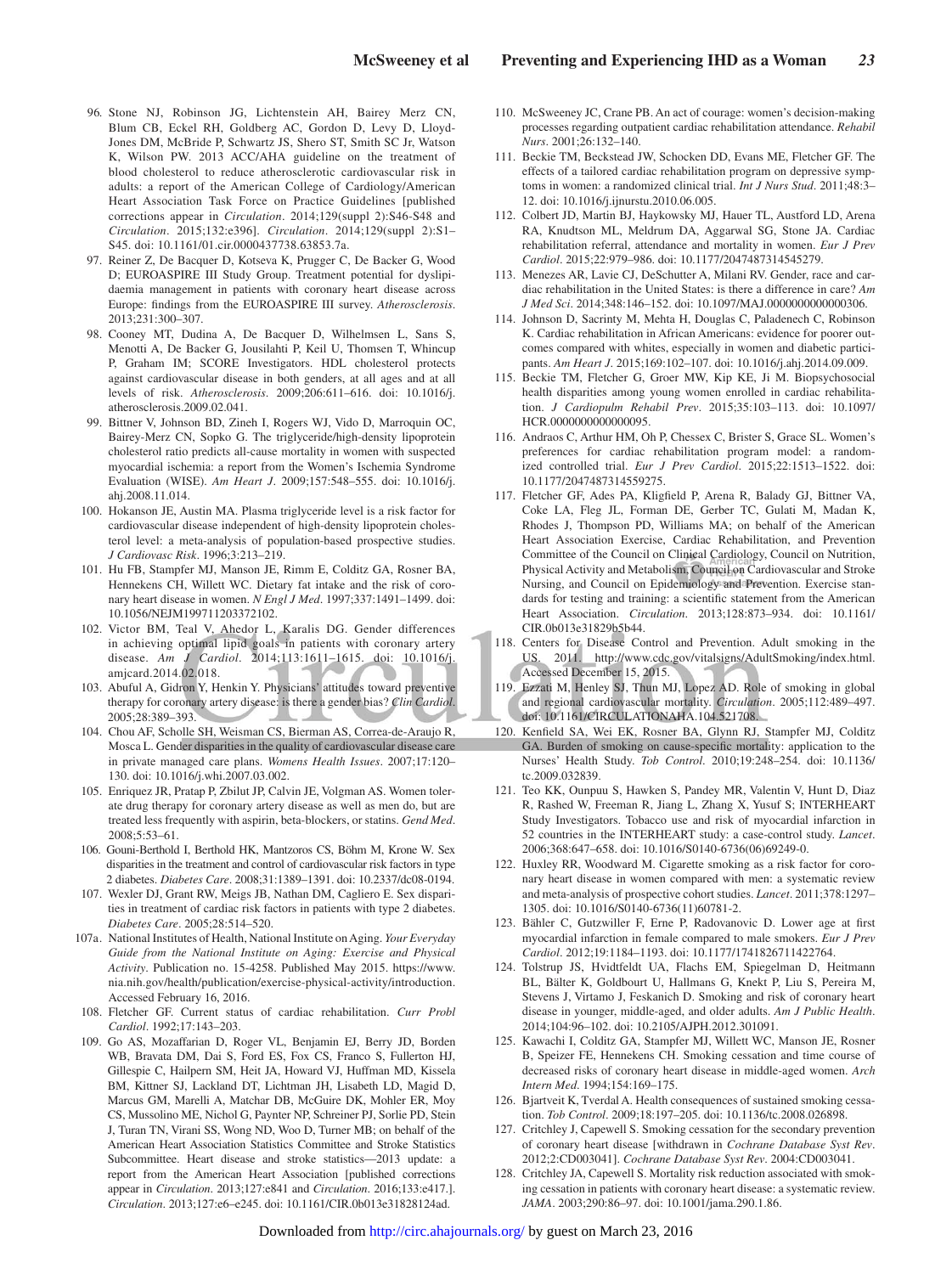- 129. Ong KL, Tso AW, Lam KS, Cheung BM. Gender difference in blood pressure control and cardiovascular risk factors in Americans with diagnosed hypertension. *Hypertension*. 2008;51:1142–1148. doi: 10.1161/ HYPERTENSIONAHA.107.105205.
- 130. Taddei S. Blood pressure through aging and menopause. *Climacteric*. 2009;12:(suppl 1):36–40.
- 131. Pérez-López FR, Chedraui P, Gilbert JJ, Pérez-Roncero G. Cardiovascular risk in menopausal women and prevalent related comorbid conditions: facing the post-Women's Health Initiative era. *Fertil Steril*. 2009;92:1171–1186. doi: 10.1016/j.fertnstert.2009.06.032.
- 132. Sjoberg L, Kaaja R, Tuomilehto J. Epidemiology of postmenopausal hypertension. *Int J Clin Pract Suppl*. 2004:4–12.
- 133. *Health, United States, 2010: With Special Feature on Death and Dying*. Hyattsville, MD: National Center for Health Statistics; 2011. [http://](http://www.cdc.gov/nchs/data/hus/hus10.pdf) [www.cdc.gov/nchs/data/hus/hus10.pdf.](http://www.cdc.gov/nchs/data/hus/hus10.pdf) Accessed December 15, 2015.
- 134. Kearney PM, Whelton M, Reynolds K, Muntner P, Whelton PK, He J. Global burden of hypertension: analysis of worldwide data. *Lancet*. 2005;365:217–223. doi: 10.1016/S0140-6736(05)17741-1.
- 135. Kim JK, Alley D, Seeman T, Karlamangla A, Crimmins E. Recent changes in cardiovascular risk factors among women and men. *J Womens Health (Larchmt)*. 2006;15:734–746. doi: 10.1089/jwh.2006.15.734.
- 136. Stolarz K, Staessen JA, O'Brien ET. Night-time blood pressure: dipping into the future? *J Hypertens*. 2002;20:2131–2133.
- 137. Routledge FS, McFetridge-Durdle JA, Dean CR. Stress, menopausal status and nocturnal blood pressure dipping patterns among hypertensive women. *Can J Cardiol*. 2009;25:e157–e163.
- 138. Verdecchia P, Porcellati C, Schillaci G, Borgioni C, Ciucci A, Battistelli M, Guerrieri M, Gatteschi C, Zampi I, Santucci A, Santucci C, Reboldi G. Ambulatory blood pressure: an independent predictor of prognosis in essential hypertension [published correction appears in *Hypertension*. 1995;25:462]. *Hypertension*. 1994;24:793–801.
- 139. James PA, Oparil S, Carter BL, Cushman WC, Dennison-Himmelfarb C, Handler J, Lackland DT, LeFevre ML, MacKenzie TD, Ogedegbe O, Smith SC Jr, Svetkey LP, Taler SJ, Townsend RR, Wright JT Jr, Narva AS, Ortiz E. 2014 Evidence-based guideline for the management of high blood pressure in adults: report from the panel members appointed to the Eighth Joint National Committee (JNC 8) [published correction appears in *JAMA*. 2014;311:1809]. *JAMA*. 2014;311:507–520. doi: 10.1001/ jama.2013.284427.
- 140. Pelzer T, de Jager T, Muck J, Stimpel M, Neyses L. Oestrogen action on the myocardium in vivo: specific and permissive for angiotensin-converting enzyme inhibition. *J Hypertens*. 2002;20:1001–1006.
- 141. Masood DE, Roach EC, Beauregard KG, Khalil RA. Impact of sex hormone metabolism on the vascular effects of menopausal hormone therapy in cardiovascular disease. *Curr Drug Metab*. 2010;11:693–714.
- 142. Effects of estrogen or estrogen/progestin regimens on heart disease risk factors in postmenopausal women: the Postmenopausal Estrogen/ Progestin Interventions (PEPI) Trial: the Writing Group for the PEPI Trial [published correction appears in *JAMA*. 1995;274:1676]. *JAMA*. 1995;273:199–208.
- 143. Affinito P, Palomba S, Bonifacio M, Fontana D, Izzo R, Trimarco B, Nappi C. Effects of hormonal replacement therapy in postmenopausal hypertensive patients. *Maturitas*. 2001;40:75–83.
- 144. Rossouw JE, Anderson GL, Prentice RL, LaCroix AZ, Kooperberg C, Stefanick ML, Jackson RD, Beresford SA, Howard BV, Johnson KC, Kotchen JM, Ockene J; Writing Group for the Women's Health Initiative Investigators. Risks and benefits of estrogen plus progestin in healthy postmenopausal women: principal results from the Women's Health Initiative randomized controlled trial. *JAMA*. 2002;288:321–333.
- 145. Herrington DM. The HERS trial results: paradigms lost? Heart and Estrogen/progestin Replacement Study. *Ann Intern Med*. 1999;131:463–466.
- 146. Grady D, Herrington D, Bittner V, Blumenthal R, Davidson M, Hlatky M, Hsia J, Hulley S, Herd A, Khan S, Newby LK, Waters D, Vittinghoff E, Wenger N; HERS Research Group. Cardiovascular disease outcomes during 6.8 years of hormone therapy: Heart and Estrogen/progestin Replacement Study follow-up (HERS II) [published correction appears in *JAMA*. 2002;288:1064]. *JAMA*. 2002;288:49–57.
- 147. Ichikawa A, Sumino H, Ogawa T, Ichikawa S, Nitta K. Effects of long-term transdermal hormone replacement therapy on the reninangiotensin-aldosterone system, plasma bradykinin levels and blood pressure in normotensive postmenopausal women. *Geriatr Gerontol Int*. 2008;8:259–264. doi: 10.1111/j.1447-0594.2008.00474.x.
- 148. Prelevic GM, Kwong P, Byrne DJ, Jagroop IA, Ginsburg J, Mikhailidis DP. A cross-sectional study of the effects of hormone replacement

therapy on the cardiovascular disease risk profile in healthy postmenopausal women. *Fertil Steril*. 2002;77:945–951.

- 149. Harman SM, Vittinghoff E, Brinton EA, Budoff MJ, Cedars MI, Lobo RA, Merriam GR, Miller VM, Naftolin F, Pal L, Santoro N, Taylor HS, Black DM. Timing and duration of menopausal hormone treatment may affect cardiovascular outcomes. *Am J Med*. 2011;124:199–205. doi: 10.1016/j.amjmed.2010.09.021.
- 150. Olszanecka A, Pośnik-Urbańska A, Kawecka-Jaszcz K, Czarnecka D, Fedak D. Adipocytokines and blood pressure, lipids and glucose metabolism in hypertensive perimenopausal women. *Kardiol Pol*. 2010;68:753–760.
- 151. Routledge FS, Hinderliter AL, McFetridge-Durdle J, Blumenthal JA, Paine NJ, Sherwood A. Endothelial function in postmenopausal women with nighttime systolic hypertension. *Menopause*. 2015;22:857–863. doi: 10.1097/GME.0000000000000405.
- 152. Taddei S, Virdis A, Ghiadoni L, Mattei P, Sudano I, Bernini G, Pinto S, Salvetti A. Menopause is associated with endothelial dysfunction in women. *Hypertension*. 1996;28:576–582.
- 153. Rossi R, Nuzzo A, Origliani G, Modena MG. Prognostic role of flowmediated dilation and cardiac risk factors in post-menopausal women. *J Am Coll Cardiol*. 2008;51:997–1002. doi: 10.1016/j.jacc.2007.11.044.
- 154. Kalantaridou SN, Naka KK, Papanikolaou E, Kazakos N, Kravariti M, Calis KA, Paraskevaidis EA, Sideris DA, Tsatsoulis A, Chrousos GP, Michalis LK. Impaired endothelial function in young women with premature ovarian failure: normalization with hormone therapy. *J Clin Endocrinol Metab*. 2004;89:3907–3913. doi: 10.1210/jc.2004-0015.
- 155. Kelemen M, Vaidya D, Waters DD, Howard BV, Cobb F, Younes N, Tripputti M, Ouyang P. Hormone therapy and antioxidant vitamins do not improve endothelial vasodilator function in postmenopausal women with established coronary artery disease: a substudy of the Women's Angiographic Vitamin and Estrogen (WAVE) trial. *Atherosclerosis*. 2005;179:193–200. doi: 10.1016/j. atherosclerosis.2004.09.021. Association
- 156. Weiner CP, Lizasoain I, Baylis SA, Knowles RG, Charles IG, Moncada S. Induction of calcium-dependent nitric oxide synthases by sex hormones. *Proc Natl Acad Sci USA*. 1994;91:5212–5216.
- 157. Wyatt AW, Steinert JR, Mann GE. Modulation of the L-arginine/nitric oxide signalling pathway in vascular endothelial cells. *Biochem Soc Symp*. 2004;71:143–156.
- 158. Iñarrea P, Casanova A, Alava MA, Iturralde M, Cadenas E. Melatonin and steroid hormones activate intermembrane Cu,Zn-superoxide dismutase by means of mitochondrial cytochrome P450. *Free Radic Biol Med*. 2011;50:1575–1581. doi: 10.1016/j.freeradbiomed.2011.03.003.
- 159. Romero JC, Reckelhoff JF. State-of-the-art lecture: role of angiotensin and oxidative stress in essential hypertension. *Hypertension*. 1999;34(pt 2):943–949.
- 160. Nickenig G, Bäumer AT, Grohè C, Kahlert S, Strehlow K, Rosenkranz S, Stäblein A, Beckers F, Smits JF, Daemen MJ, Vetter H, Böhm M. Estrogen modulates AT1 receptor gene expression in vitro and in vivo. *Circulation*. 1998;97:2197–2201.
- 161. Langrish JP, Mills NL, Bath LE, Warner P, Webb DJ, Kelnar CJ, Critchley HO, Newby DE, Wallace WH. Cardiovascular effects of physiological and standard sex steroid replacement regimens in premature ovarian failure. *Hypertension*. 2009;53:805–811. doi: 10.1161/ HYPERTENSIONAHA.108.126516.
- 162. Wassmann K, Ghiassi A, Wassmann S, Böhm M, Nickenig G. AT1 receptor antagonism improves endothelial dysfunction in postmenopausal women. *Maturitas*. 2006;53:176–183. doi: 10.1016/j. maturitas.2005.04.002.
- 163. Ridker PM, Hennekens CH, Buring JE, Rifai N. C-reactive protein and other markers of inflammation in the prediction of cardiovascular disease in women. *N Engl J Med*. 2000;342:836–843. doi: 10.1056/ NEJM200003233421202.
- 164. Emerging Risk Factors Collaboration, Kaptoge S, Di Angelantonio E, Pennells L, Wood AM, White IR, Gao P, Walker M, Thompson A, Sarwar N, Caslake M, Butterworth AS, Amouyel P, Assmann G, Bakker SJ, Barr EL, Barrett-Connor E, Benjamin EJ, Bjorkelund C, Brenner H, Brunner E, Clarke R, Cooper JA, Cremer P, Cushman M, Dagenais GR, D'Agostino RB Sr, Dankner R., Davey-Smith G, Deeg D, Dekker JM, Engstrom G, Folsom AR, Fowkes FG, Gallacher J, Gaziano JM, Giampaoli S, Gillum RF, Hofman A, Howard BV, Ingelsson E, Iso H, Jorgensen T, Kiechl S, Kitamura A, Kiyohara Y, Koenig W, Kromhout D, Kuller LH, Lawlor DA, Meade TW, Nissinen A, Nordestgaard BG, Onat A, Panagiotakos DB, Psaty BM, Rodriguez B, Rosengren A, Salomaa V, Kauhanen J, Salonen JT, Shaffer JA, Shea S, Ford I, Stehouwer CD, Strandberg TE,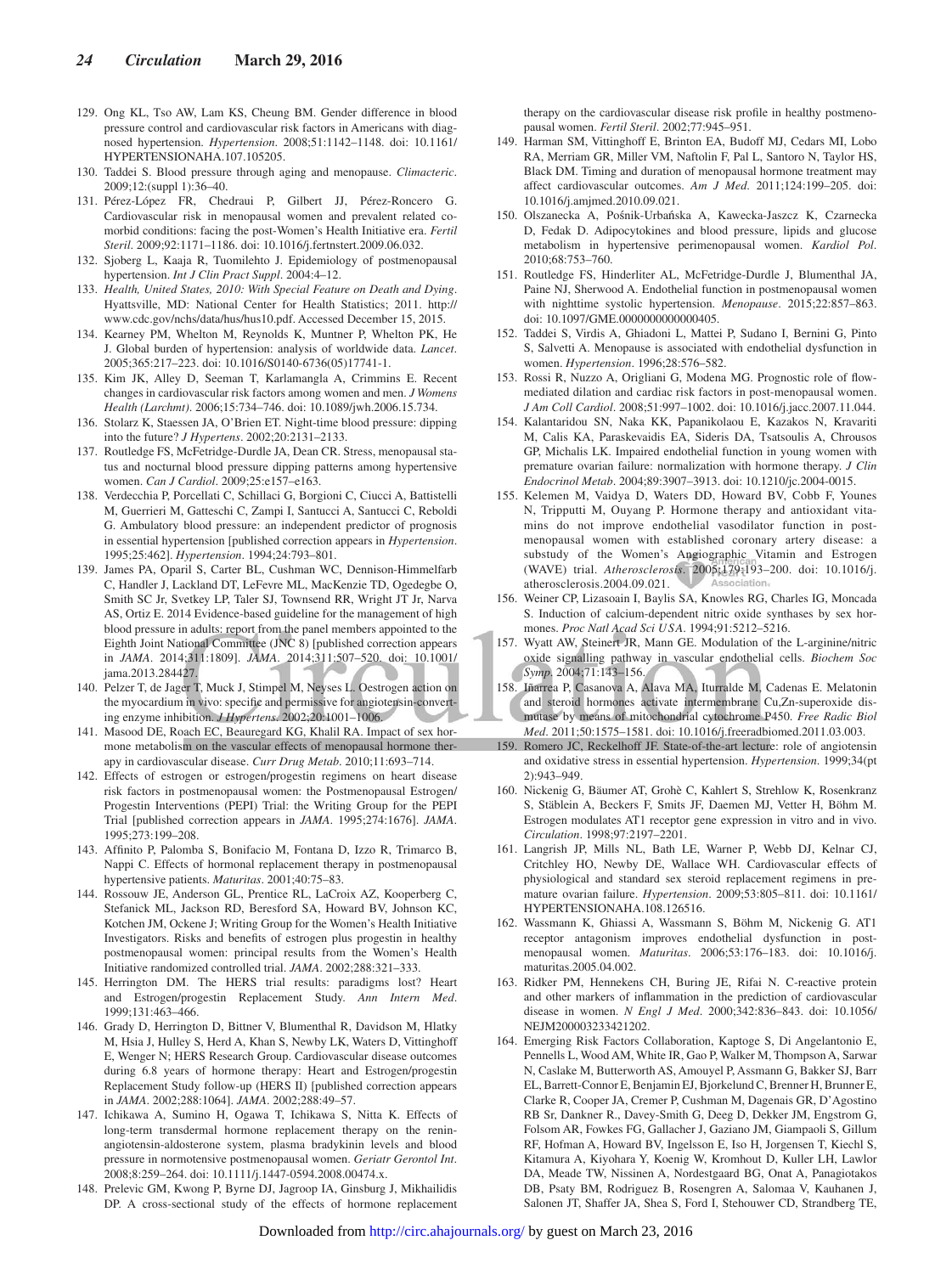Tipping RW, Tosetto A, Wassertheil-Smoller S, Wennberg P, Westendorp RG, Whincup PH, Wilhelmsen L, Woodward M, Lowe GD, Wareham NJ, Khaw KT, Sattar N, Packard CJ, Gudnason V, Ridker PM, Pepys MB, Thompson SG, Danesh J. C-reactive protein, fibrinogen, and cardiovascular disease prediction. *N Engl J Med*. 2012;367:1310–1320.

- 165. Kaptoge S, Seshasai SR, Gao P, Freitag DF, Butterworth AS, Borglykke A, Di Angelantonio E, Gudnason V, Rumley A, Lowe GD, Jørgensen T, Danesh J. Inflammatory cytokines and risk of coronary heart disease: new prospective study and updated meta-analysis. *Eur Heart J*. 2014;35:578–589. doi: 10.1093/eurheartj/eht367.
- 166. La Franca E, Caruso M, Sansone A, Iacona R, Ajello L, Mancuso D, Castellano F, Novo S, Assennato P. Relationship between inflammatory markers and new cardiovascular events in patients with acute myocardial infarction who underwent primary angioplasty. *Glob J Health Sci*. 2013;5:48–54. doi: 10.5539/gjhs.v5n4p48.
- 167. Arant CB, Wessel TR, Ridker PM, Olson MB, Reis SE, Delia Johnson B, Sharaf BL, Pauly DF, Handberg E, Zineh I, Sopko G, Kelsey SF, Noel Bairey Merz C, Pepine CJ. Multimarker approach predicts adverse cardiovascular events in women evaluated for suspected ischemia: results from the National Heart, Lung, and Blood Institute-sponsored Women's Ischemia Syndrome Evaluation. *Clin Cardiol*. 2009;32:244–250. doi: 10.1002/clc.20454.
- 168. Willeit P, Kiechl S, Kronenberg F, Witztum JL, Santer P, Mayr M, Xu Q, Mayr A, Willeit J, Tsimikas S. Discrimination and net reclassification of cardiovascular risk with lipoprotein(a): prospective 15-year outcomes in the Bruneck Study. *J Am Coll Cardiol*. 2014;64:851–860. doi: 10.1016/j. iacc.2014.03.061.
- 169. Nordestgaard BG, Chapman MJ, Ray K, Borén J, Andreotti F, Watts GF, Ginsberg H, Amarenco P, Catapano A, Descamps OS, Fisher E, Kovanen PT, Kuivenhoven JA, Lesnik P, Masana L, Reiner Z, Taskinen MR, Tokgözoglu L, Tybjærg-Hansen A; European Atherosclerosis Society Consensus Panel. Lipoprotein(a) as a cardiovascular risk factor: current status. *Eur Heart J*. 2010;31:2844–2853. doi: 10.1093/eurheartj/ehq386.
- 170. Davidson MH, Ballantyne CM, Jacobson TA, Bittner VA, Braun LT, Brown AS, Brown WV, Cromwell WC, Goldberg RB, McKenney JM, Remaley AT, Sniderman AD, Toth PP, Tsimikas S, Ziajka PE, Maki KC, Dicklin MR. Clinical utility of inflammatory markers and advanced lipoprotein testing: advice from an expert panel of lipid specialists. *J Clin Lipidol*. 2011;5:338–367. doi: 10.1016/j.jacl.2011.07.005.
- 171. Cook NR, Buring JE, Ridker PM. The effect of including C-reactive protein in cardiovascular risk prediction models for women. *Ann Intern Med*. 2006;145:21–29.
- 172. Ridker PM, Rifai N, Rose L, Buring JE, Cook NR. Comparison of C-reactive protein and low-density lipoprotein cholesterol levels in the prediction of first cardiovascular events. *N Engl J Med*. 2002;347:1557– 1565. doi: 10.1056/NEJMoa021993.
- 173. Ridker PM, Buring JE, Cook NR, Rifai N. C-reactive protein, the metabolic syndrome, and risk of incident cardiovascular events: an 8-year follow-up of 14 719 initially healthy American women. *Circulation*. 2003;107:391–397.
- 174. Pearson TA, Mensah GA, Alexander RW, Anderson JL, Cannon RO 3rd, Criqui M, Fadl YY, Fortmann SP, Hong Y, Myers GL, Rifai N, Smith SC Jr, Taubert K, Tracy RP, Vinicor F; Centers for Disease Control and Prevention; American Heart Association. Markers of inflammation and cardiovascular disease: application to clinical and public health practice: a statement for healthcare professionals from the Centers for Disease Control and Prevention and the American Heart Association. *Circulation*. 2003;107:499–511.
- 175. Salmon JE, Roman MJ. Subclinical atherosclerosis in rheumatoid arthritis and systemic lupus erythematosus. *Am J Med*. 2008;121(suppl 1):S3– S8. doi: 10.1016/j.amjmed.2008.06.010.
- 176. Mosca L, Benjamin EJ, Berra K, Bezanson JL, Dolor RJ, Lloyd-Jones DM, Newby LK, Piña IL, Roger VL, Shaw LJ, Zhao D, Beckie TM, Bushnell C, D'Armiento J, Kris-Etherton PM, Fang J, Ganiats TG, Gomes AS, Gracia CR, Haan CK, Jackson EA, Judelson DR, Kelepouris E, Lavie CJ, Moore A, Nussmeier NA, Ofili E, Oparil S, Ouyang P, Pinn VW, Sherif K, Smith SC Jr, Sopko G, Chandra-Strobos N, Urbina EM, Vaccarino V, Wenger NK. Effectiveness-based guidelines for the prevention of cardiovascular disease in women—2011 update: a guideline from the American Heart Association [published corrections appear in *Circulation*. 2011;123:e624 and *Circulation*. 2011;124:e427]. *Circulation*. 2011;123:1243–1262. doi: 10.1161/ CIR.0b013e31820faaf8.
- 177. Ward MM. Premature morbidity from cardiovascular and cerebrovascular diseases in women with systemic lupus erythematosus. *Arthritis Rheum*.

1999;42:338–346. doi: 10.1002/1529-0131(199902)42:2<338::AID-ANR17>3.0.CO;2-U.

- 178. Manzi S, Meilahn EN, Rairie JE, Conte CG, Medsger TA Jr, Jansen-McWilliams L, D'Agostino RB, Kuller LH. Age-specific incidence rates of myocardial infarction and angina in women with systemic lupus erythematosus: comparison with the Framingham Study. *Am J Epidemiol*. 1997;145:408–415.
- 179. Lykke JA, Langhoff-Roos J, Sibai BM, Funai EF, Triche EW, Paidas MJ. Hypertensive pregnancy disorders and subsequent cardiovascular morbidity and type 2 diabetes mellitus in the mother. *Hypertension*. 2009;53:944–951. doi: 10.1161/HYPERTENSIONAHA.109.130765.
- 180. Brown DW, Dueker N, Jamieson DJ, Cole JW, Wozniak MA, Stern BJ, Giles WH, Kittner SJ. Preeclampsia and the risk of ischemic stroke among young women: results from the Stroke Prevention in Young Women Study [published correction appears in *Stroke*. 2006;37:2862]. *Stroke*. 2006;37:1055–1059. doi: 10.1161/01.STR.0000206284.96739.ee.
- 181. Männistö T, Mendola P, Vääräsmäki M, Järvelin MR, Hartikainen AL, Pouta A, Suvanto E. Elevated blood pressure in pregnancy and subsequent chronic disease risk. *Circulation*. 2013;127:681–690. doi: 10.1161/ CIRCULATIONAHA.112.128751.
- 182. Bellamy L, Casas JP, Hingorani AD, Williams DJ. Pre-eclampsia and risk of cardiovascular disease and cancer in later life: systematic review and meta-analysis. *BMJ*. 2007;335:974. doi: 10.1136/bmj.39335. 385301.BE.
- 183. Rich-Edwards JW, Fraser A, Lawlor DA, Catov JM. Pregnancy characteristics and women's future cardiovascular health: an underused opportunity to improve women's health? *Epidemiol Rev*. 2014;36:57–70. doi: 10.1093/epirev/mxt006.
- 184. Ratner RE. Prevention of type 2 diabetes in women with previous gestational diabetes [published correction appears in *Diabetes Care*. 2007;30:3154]. *Diabetes Care*. 2007;30(suppl 2):S242–S245. doi: 10.2337/dc07-s223.
- 185. Schaefer-Graf UM, Buchanan TA, Xiang AH, Peters RK, Kjos SL. Clinical predictors for a high risk for the development of diabetes mellitus in the early puerperium in women with recent gestational diabetes mellitus. *Am J Obstet Gynecol*. 2002;186:751–756.
- 186. ACOG Committee on Practice Bulletins-Gynecology. ACOG Practice Bulletin: The use of hormonal contraception in women with coexisting medical conditions: Number 18, July 2000. *Int J Gynaecol Obstet*. 2001;75:93–106.
- 187. Petitti DB. Clinical practice: combination estrogen-progestin oral contraceptives [published correction appears in *N Engl J Med*. 2004;350:92]. *N Engl J Med*. 2003;349:1443–1450.
- 188. Shufelt CL, Bairey Merz CN. Contraceptive hormone use and cardiovascular disease [published correction appears in *J Am Coll Cardiol*. 2009;53:904]. *J Am Coll Cardiol*. 2009;53:221–231.
- 189. Polotsky HN, Polotsky AJ. Metabolic implications of menopause. *Semin Reprod Med*. 2010;28:426–434.
- 190. Hulley S, Grady D, Bush T, Furberg C, Herrington D, Riggs B, Vittinghoff E. Randomized trial of estrogen plus progestin for secondary prevention of coronary heart disease in postmenopausal women: Heart and Estrogen/progestin Replacement Study (HERS) Research Group. *JAMA*. 1998;280:605–613.
- 191. Barrett-Connor E, Mosca L, Collins P, Geiger MJ, Grady D, Kornitzer M, McNabb MA, Wenger NK; Raloxifene Use for The Heart (RUTH) Trial Investigators. Effects of raloxifene on cardiovascular events and breast cancer in postmenopausal women. *N Engl J Med*. 2006;355:125– 137. doi: 10.1056/NEJMoa062462.
- 192. Moran LJ, Misso ML, Wild RA, Norman RJ. Impaired glucose tolerance, type 2 diabetes and metabolic syndrome in polycystic ovary syndrome: a systematic review and meta-analysis. *Hum Reprod Update*. 2010;16:347–363. doi: 10.1093/humupd/dmq001.
- 193. Shaw LJ, Bairey Merz CN, Azziz R, Stanczyk FZ, Sopko G, Braunstein GD, Kelsey SF, Kip KE, Cooper-Dehoff RM, Johnson BD, Vaccarino V, Reis SE, Bittner V, Hodgson TK, Rogers W, Pepine CJ. Postmenopausal women with a history of irregular menses and elevated androgen measurements at high risk for worsening cardiovascular event-free survival: results from the National Institutes of Health–National Heart, Lung, and Blood Institute sponsored Women's Ischemia Syndrome Evaluation [withdrawn in *J Clin Endocrinol Metab*. 2015]. *J Clin Endocrinol Metab*. 2008;93:1276–1284. doi: 10.1210/jc.2007-0425.
- 194. Solomon CG, Hu FB, Dunaif A, Rich-Edwards JE, Stampfer MJ, Willett WC, Speizer FE, Manson JE. Menstrual cycle irregularity and risk for future cardiovascular disease. *J Clin Endocrinol Metab*. 2002;87:2013– 2017. doi: 10.1210/jcem.87.5.8471.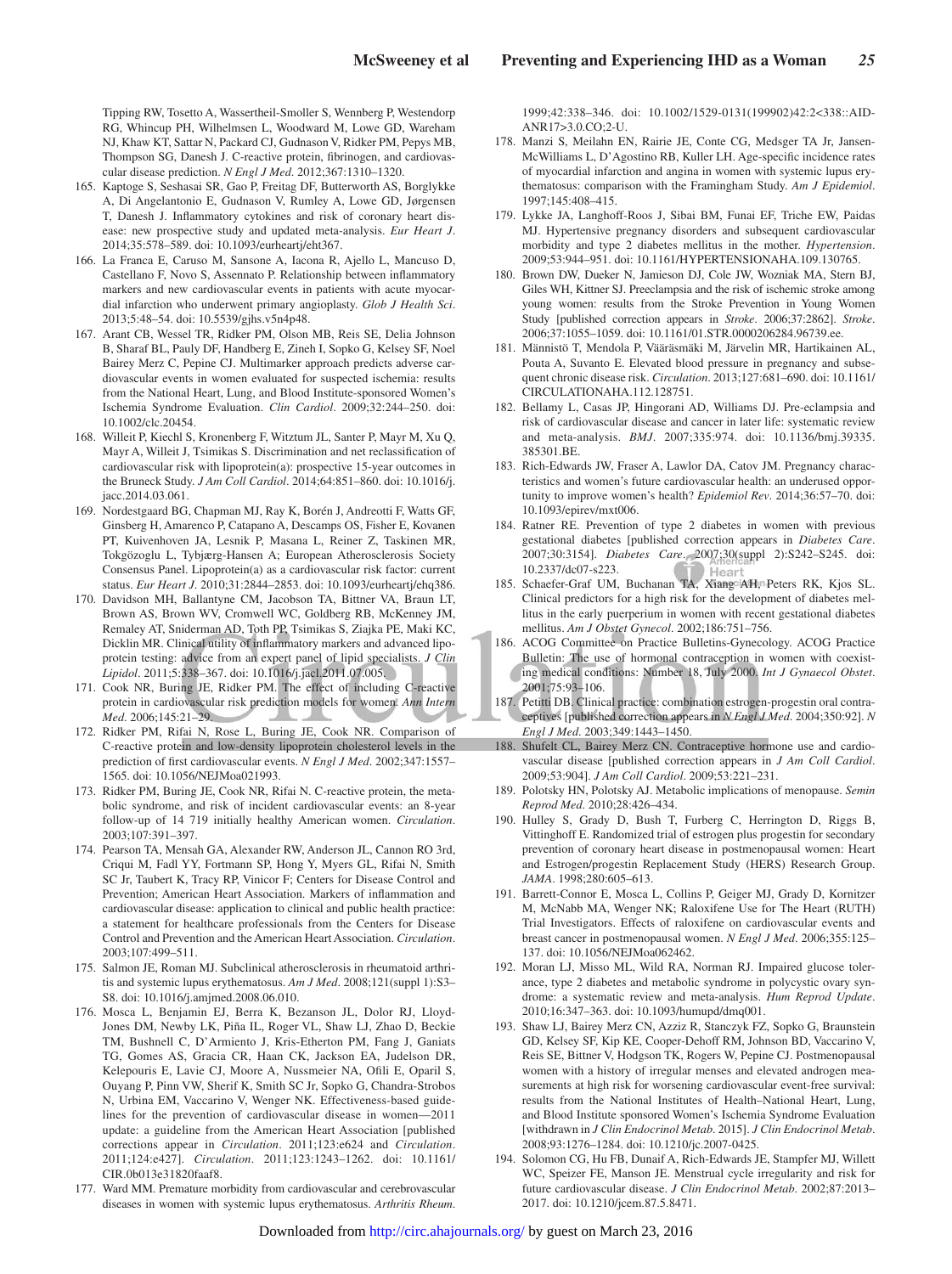- 195. Bairey Merz CN, Johnson BD, Sharaf BL, Bittner V, Berga SL, Braunstein GD, Hodgson TK, Matthews KA, Pepine CJ, Reis SE, Reichek N, Rogers WJ, Pohost GM, Kelsey SF, Sopko G; WISE Study Group. Hypoestrogenemia of hypothalamic origin and coronary artery disease in premenopausal women: a report from the NHLBI-sponsored WISE study. *J Am Coll Cardiol*. 2003;41:413–419.
- 196. Merz CN, Johnson BD, Berga S, Braunstein G, Reis SE, Bittner V; WISE Study Group. Past oral contraceptive use and angiographic coronary artery disease in postmenopausal women: data from the National Heart, Lung, and Blood Institute-sponsored Women's Ischemia Syndrome Evaluation. *Fertil Steril*. 2006;85:1425–1431. doi: 10.1016/j. fertnstert.2006.01.009.
- 197. Jones LW, Haykowsky MJ, Swartz JJ, Douglas PS, Mackey JR. Early breast cancer therapy and cardiovascular injury. *J Am Coll Cardiol*. 2007;50:1435–1441. doi: 10.1016/j.jacc.2007.06.037.
- 198. Darby SC, Ewertz M, McGale P, Bennet AM, Blom-Goldman U, Brønnum D, Correa C, Cutter D, Gagliardi G, Gigante B, Jensen MB, Nisbet A, Peto R, Rahimi K, Taylor C, Hall P. Risk of ischemic heart disease in women after radiotherapy for breast cancer. *N Engl J Med*. 2013;368:987–998. doi: 10.1056/NEJMoa1209825.
- 199. Campos-Rodriguez F, Martinez-Garcia MA, de la Cruz-Moron I, Almeida-Gonzalez C, Catalan-Serra P, Montserrat JM. Cardiovascular mortality in women with obstructive sleep apnea with or without continuous positive airway pressure treatment: a cohort study. *Ann Intern Med*. 2012;156:115–122. doi: 10.7326/0003-4819-156-2- 201201170-00006.
- 200. Somers VK, Dyken ME, Mark AL, Abboud FM. Sympathetic-nerve activity during sleep in normal subjects. *N Engl J Med*. 1993;328:303– 307. doi: 10.1056/NEJM199302043280502.
- 201. Narkiewicz K, Montano N, Cogliati C, van de Borne PJ, Dyken ME, Somers VK. Altered cardiovascular variability in obstructive sleep apnea. *Circulation*. 1998;98:1071–1077.
- 202. Webster R, Heeley E. Perceptions of risk: understanding cardiovascular disease. *Risk Manag Healthc Policy*. 2010;3:49–60. doi: 10.2147/RMHP. S8288.
- 203. Sheridan SL, Viera AJ, Krantz MJ, Ice CL, Steinman LE, Peters KE, Kopin LA, Lungelow D; Cardiovascular Health Intervention Research and Translation Network Work Group on Global Coronary Heart Disease Risk. The effect of giving global coronary risk information to adults: a systematic review. *Arch Intern Med*. 2010;170:230–239. doi: 10.1001/ archinternmed.2009.516.
- 204. Ridker PM, Buring JE, Rifai N, Cook NR. Development and validation of improved algorithms for the assessment of global cardiovascular risk in women: the Reynolds Risk Score [published correction appears in *JAMA*. 2007;297:1433]. *JAMA*. 2007;297:611–619. doi: 10.1001/ jama.297.6.611.
- 205. O'Keefe-McCarthy S. Women's experiences of cardiac pain: a review of the literature [published correction appears in *Can J Cardiovasc Nurs*. 2009;19:3]. *Can J Cardiovasc Nurs*. 2008;18:18–25.
- 206. Hart PL. Women's perceptions of coronary heart disease: an integrative review. *J Cardiovasc Nurs*. 2005;20:170–176.
- 207. Isaksson RM, Brulin C, Eliasson M, Näslund U, Zingmark K. Older women's prehospital experiences of their first myocardial infarction. *J Cardiovasc Nurs*. 2013;28:360–369. doi: 10.1097/ JCN.0b013e31824bcebc.
- 208. McSweeney JC, Cleves MA, Zhao W, Lefler LL, Yang S. Cluster analysis of women's prodromal and acute myocardial infarction symptoms by race and other characteristics. *J Cardiovasc Nurs*. 2010;25:311–322. doi: 10.1097/JCN.0b013e3181cfba15.
- 209. McSweeney JC. Women's narratives: evolving symptoms of myocardial infarction. *J Women Aging*. 1998;10:67–83. doi: 10.1300/ J074v10n02\_06.
- 210. Gallagher R, Marshall AP, Fisher MJ. Symptoms and treatment-seeking responses in women experiencing acute coronary syndrome for the first time. *Heart Lung*. 2010;39:477–484. doi: 10.1016/j.hrtlng.2009.10.019.
- 211. Hwang SY, Zerwic JJ, Jeong MH. Impact of prodromal symptoms on prehospital delay in patients with first-time acute myocardial infarction in Korea. *J Cardiovasc Nurs*. 2011;26:194–201. doi: 10.1097/ JCN.0b013e3181f3e2e0.
- 212. McSweeney J, Cleves MA, Fischer EP, Moser DK, Wei J, Pettey C, Rojo MO, Armbya N. Predicting coronary heart disease events in women: a longitudinal cohort study. *J Cardiovasc Nurs*. 2014;29:482–492. doi: 10.1097/JCN.0b013e3182a409cc.
- 213. Pastorius Benziger C, Bernabe-Ortiz A, Miranda JJ, Bukhman G. Sex differences in health care-seeking behavior for acute coronary syndrome

in a low income country, Peru. *Crit Pathw Cardiol*. 2011;10:99–103. doi: 10.1097/HPC.0b013e318223e375.

- 214. McSweeney JC, Lefler LL, Crowder BF. What's wrong with me? Women's coronary heart disease diagnostic experiences. *Prog Cardiovasc Nurs*. 2005;20:48–57.
- 215. Maserejian NN, Link CL, Lutfey KL, Marceau LD, McKinlay JB. Disparities in physicians' interpretations of heart disease symptoms by patient gender: results of a video vignette factorial experiment. *J Womens Health (Larchmt)*. 2009;18:1661–1667. doi: 10.1089/jwh.2008.1007.
- 216. Welch LC, Lutfey KE, Gerstenberger E, Grace M. Gendered uncertainty and variation in physicians' decisions for coronary heart disease: the double-edged sword of "atypical symptoms." *J Health Soc Behav*. 2012;53:313–328. doi: 10.1177/0022146512456026.
- 217. Lutfey KE, Link CL, Grant RW, Marceau LD, McKinlay JB. Is certainty more important than diagnosis for understanding race and gender disparities? An experiment using coronary heart disease and depression case vignettes. *Health Policy*. 2009;89:279–287. doi: 10.1016/j. healthpol.2008.06.007.
- 218. Chang AM, Mumma B, Sease KL, Robey JL, Shofer FS, Hollander JE. Gender bias in cardiovascular testing persists after adjustment for presenting characteristics and cardiac risk. *Acad Emerg Med*. 2007;14:599– 605. doi: 10.1197/j.aem.2007.03.1355.
- 219. Crilly M, Bundred P, Hu X, Leckey L, Johnstone F. Gender differences in the clinical management of patients with angina pectoris: a cross-sectional survey in primary care. *BMC Health Serv Res*. 2007;7:142. doi: 10.1186/1472-6963-7-142.
- 220. Adams A, Buckingham CD, Lindenmeyer A, McKinlay JB, Link C, Marceau L, Arber S. The influence of patient and doctor gender on diagnosing coronary heart disease. *Sociol Health Illn*. 2008;30:1–18. doi: 10.1111/j.1467-9566.2007.01025.x.
- 221. Crilly MA, Bundred PE, Leckey LC, Johnstone FC. Gender bias in the clinical management of women with angina: another look at the Yentl syndrome. *J Womens Health (Larchmt)*. 2008;17:331–342. doi: 10.1089/ jwh.2007.0383.
- 222. Khan NA, Daskalopoulou SS, Karp I, Eisenberg MJ, Pelletier R, Tsadok MA, Dasgupta K, Norris CM, Pilote L; GENESIS PRAXY Team. Sex differences in acute coronary syndrome symptom presentation in young patients. *JAMA Intern Med*. 2013;173:1863–1871. doi: 10.1001/ jamainternmed.2013.10149.
- 223. McSweeney JC, O'Sullivan P, Cleves MA, Lefler LL, Cody M, Moser DK, Dunn K, Kovacs M, Crane PB, Ramer L, Messmer PR, Garvin BJ, Zhao W. Racial differences in women's prodromal and acute symptoms of myocardial infarction. *Am J Crit Care*. 2010;19:63–73. doi: 10.4037/ ajcc2010372.
- 224. Coventry LL, Finn J, Bremner AP. Sex differences in symptom presentation in acute myocardial infarction: a systematic review and meta-analysis. *Heart Lung*. 2011;40:477–491. doi: 10.1016/j. hrtlng.2011.05.001.
- 225. Davis LL, Mishel M, Moser DK, Esposito N, Lynn MR, Schwartz TA. Thoughts and behaviors of women with symptoms of acute coronary syndrome. *Heart Lung*. 2013;42:428–435. doi: 10.1016/j. hrtlng.2013.08.001.
- 226. Lefler LL, McSweeney JC, Garner KK. "Missing pieces": exploring cardiac risk perceptions in older women. *Res Gerontol Nurs*. 2013;6:107– 115. doi: 10.3928/19404921-20121217-01.
- 227. Sullivan AL, Beshansky JR, Ruthazer R, Murman DH, Mader TJ, Selker HP. Factors associated with longer time to treatment for patients with suspected acute coronary syndromes: a cohort study. *Circ Cardiovasc Qual Outcomes*. 2014;7:86–94. doi: 10.1161/ CIRCOUTCOMES.113.000396.
- 228. Alshahrani H, McConkey R, Wilson J, Youssef M, Fitzsimons D. Female gender doubles pre-hospital delay times for patients experiencing ST segment elevation myocardial infarction in Saudi Arabia. *Eur J Cardiovasc Nurs*. 2014;13:399–407. doi: 10.1177/1474515113507159.
- 229. Wang X, Hsu LL. Treatment-seeking delays in patients with acute myocardial infarction and use of the emergency medical service. *J Int Med Res*. 2013;41:231–238. doi: 10.1177/0300060512474567.
- 230. Mussi FC, Gibaut Mde A, Damasceno CA, Mendes AS, Guimarães AC, Santos CA. Sociodemographic and clinical factors associated with the decision time for seeking care in acute myocardial infarction. *Rev Lat Am Enfermagem*. 2013;21:1248–1257. doi: 10.1590/0104-1169.3178.2361.
- 231. Melberg T, Kindervaag B, Rosland J. Gender-specific time delays to primary PCI in STEMI: a consequence of the presentation or the management at the EMC centre? *Eur Heart J*. 2013;34:5919. doi: 10.1093/ eurhearti/eht311.5919.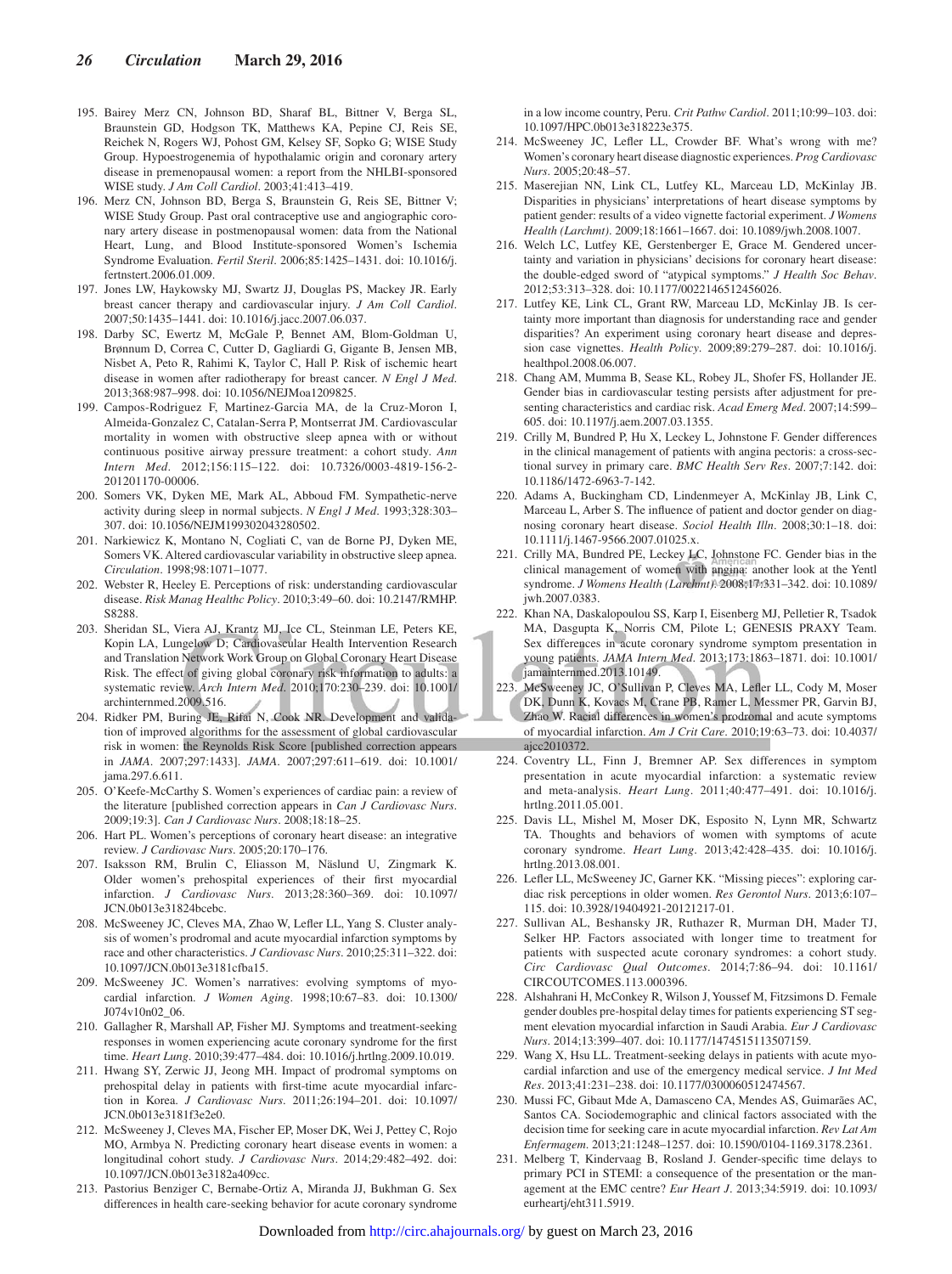- 232. Banks AD, Dracup K. Are there gender differences in the reasons why African Americans delay in seeking medical help for symptoms of an acute myocardial infarction? *Ethn Dis*. 2007;17:221–227.
- 233. De Luca G, Gibson MC, Hof AW, Cutlip D, Zeymer U, Noc M, Maioli M, Zorman S, Gabriel MH, Secco GG, Emre A, Dudek D, Rakowski T, Gyongyosi M, Huber K, Bellandi F; EGYPT Cooperation. Impact of time-to-treatment on myocardial perfusion after primary percutaneous coronary intervention with Gp IIb-IIIa inhibitors. *J Cardiovasc Med (Hagerstown)*. 2013;14:815–820. doi: 10.2459/ JCM.0b013e32835fcb38.
- 234. Kirchberger I, Heier M, Wende R, von Scheidt W, Meisinger C. The patient's interpretation of myocardial infarction symptoms and its role in the decision process to seek treatment: the MONICA/KORA Myocardial Infarction Registry. *Clin Res Cardiol*. 2012;101:909–916. doi: 10.1007/ s00392-012-0475-8.
- 235. Banks AD, Malone RE. Accustomed to enduring: experiences of African-American women seeking care for cardiac symptoms. *Heart Lung*. 2005;34:13–21. doi: 10.1016/j.hrtlng.2004.08.001.
- 236. Canto JG, Rogers WJ, Goldberg RJ, Peterson ED, Wenger NK, Vaccarino V, Kiefe CI, Frederick PD, Sopko G, Zheng ZJ; NRMI Investigators. Association of age and sex with myocardial infarction symptom presentation and in-hospital mortality. *JAMA*. 2012;307:813–822. doi: 10.1001/ jama.2012.199.
- 237. Rosenfeld AG, Lindauer A, Darney BG. Understanding treatment-seeking delay in women with acute myocardial infarction: descriptions of decision-making patterns. *Am J Crit Care*. 2005;14:285–293.
- 238. Luepker RV, Raczynski JM, Osganian S, Goldberg RJ, Finnegan JR Jr, Hedges JR, Goff DC Jr, Eisenberg MS, Zapka JG, Feldman HA, Labarthe DR, McGovern PG, Cornell CE, Proschan MA, Simons-Morton DG. Effect of a community intervention on patient delay and emergency medical service use in acute coronary heart disease: the Rapid Early Action for Coronary Treatment (REACT) Trial. *JAMA*. 2000;284:60–67.
- 239. Dracup K, McKinley S, Riegel B, Moser DK, Meischke H, Doering LV, Davidson P, Paul SM, Baker H, Pelter M. A randomized clinical trial to reduce patient prehospital delay to treatment in acute coronary syndrome. *Circ Cardiovasc Qual Outcomes*. 2009;2:524–532. doi: 10.1161/ CIRCOUTCOMES.109.852608.
- 240. Kaski JC, Rosano GM, Collins P, Nihoyannopoulos P, Maseri A, Poole-Wilson PA. Cardiac syndrome X: clinical characteristics and left ventricular function: long-term follow-up study. *J Am Coll Cardiol*. 1995;25:807–814. doi: 10.1016/0735-1097(94)00507-M.
- 241. Crea F, Lanza GA. Angina pectoris and normal coronary arteries: cardiac syndrome X. *Heart*. 2004;90:457–463.
- 242. Sullivan AK, Holdright DR, Wright CA, Sparrow JL, Cunningham D, Fox KM. Chest pain in women: clinical, investigative, and prognostic features. *BMJ*. 1994;308:883–886.
- 243. Banks K, Puttagunta D, Murphy S, Lo M, McGuire DK, de Lemos JA, Chang AY, Grundy SM, Khera A. Clinical characteristics, vascular function, and inflammation in women with angina in the absence of coronary atherosclerosis: the Dallas Heart Study. *JACC Cardiovasc Imaging*. 2011;4:65–73. doi: 10.1016/j.jcmg.2010.10.006.
- 244. Hochman JS, Tamis JE, Thompson TD, Weaver WD, White HD, Van de Werf F, Aylward P, Topol EJ, Califf RM. Sex, clinical presentation, and outcome in patients with acute coronary syndromes: Global Use of Strategies to Open Occluded Coronary Arteries in Acute Coronary Syndromes IIb Investigators. *N Engl J Med*. 1999;341:226–232. doi: 10.1056/NEJM199907223410402.
- 245. Hochman JS, McCabe CH, Stone PH, Becker RC, Cannon CP, DeFeo-Fraulini T, Thompson B, Steingart R, Knatterud G, Braunwald E. Outcome and profile of women and men presenting with acute coronary syndromes: a report from TIMI IIIB: TIMI Investigators: Thrombolysis in Myocardial Infarction. *J Am Coll Cardiol*. 1997;30:141–148.
- 246. Glaser R, Herrmann HC, Murphy SA, Demopoulos LA, DiBattiste PM, Cannon CP, Braunwald E. Benefit of an early invasive management strategy in women with acute coronary syndromes. *JAMA*. 2002;288:3124–3129.
- 247. Diver DJ, Bier JD, Ferreira PE, Sharaf BL, McCabe C, Thompson B, Chaitman B, Williams DO, Braunwald E. Clinical and arteriographic characterization of patients with unstable angina without critical coronary arterial narrowing (from the TIMI-IIIA Trial). *Am J Cardiol*. 1994;74:531–537.
- 248. Bugiardini R, Bairey Merz CN. Angina with "normal" coronary arteries: a changing philosophy. *JAMA*. 2005;293:477–484. doi: 10.1001/ jama.293.4.477.
- 249. Douglas PS, Ginsburg GS. The evaluation of chest pain in women. *N Engl J Med*. 1996;334:1311–1315. doi: 10.1056/NEJM199605163342007.
- 250. Milner KA, Funk M, Arnold A, Vaccarino V. Typical symptoms are predictive of acute coronary syndromes in women. *Am Heart J*. 2002;143:283–288.
- 251. Canto JG, Goldberg RJ, Hand MM, Bonow RO, Sopko G, Pepine CJ, Long T. Symptom presentation of women with acute coronary syndromes: myth vs reality. *Arch Intern Med*. 2007;167:2405–2413. doi: 10.1001/archinte.167.22.2405.
- 252. Rosengren A, Wallentin L, K Gitt A, Behar S, Battler A, Hasdai D. Sex, age, and clinical presentation of acute coronary syndromes. *Eur Heart J*. 2004;25:663–670. doi: 10.1016/j.ehj.2004.02.023.
- 253. Tamura A, Naono S, Torigoe K, Hino M, Maeda S, Shinozaki K, Zaizen H, Kadota J. Gender differences in symptoms during 60-second balloon occlusion of the coronary artery. *Am J Cardiol*. 2013;111:1751–1754. doi: 10.1016/j.amjcard.2013.02.026.
- 254. DeVon HA, Ryan CJ, Ochs AL, Shapiro M. Symptoms across the continuum of acute coronary syndromes: differences between women and men. *Am J Crit Care*. 2008;17:14–24; quiz 25.
- 255. Kreatsoulas C, Shannon HS, Giacomini M, Velianou JL, Anand SS. Reconstructing angina: cardiac symptoms are the same in women and men. *JAMA Intern Med*. 2013;173:829–831. doi: 10.1001/ jamainternmed.2013.229.
- 256. Sharaf BL, Pepine CJ, Kerensky RA, Reis SE, Reichek N, Rogers WJ, Sopko G, Kelsey SF, Holubkov R, Olson M, Miele NJ, Williams DO, Merz CN; WISE Study Group. Detailed angiographic analysis of women with suspected ischemic chest pain (pilot phase data from the NHLBI-sponsored Women's Ischemia Syndrome Evaluation [WISE] Study Angiographic Core Laboratory). *Am J Cardiol*. 2001;87:937– 941, A3.
- 257. Johnson BD, Shaw LJ, Pepine CJ, Reis SE, Kelsey SF, Sopko G, Rogers WJ, Mankad S, Sharaf BL, Bittner V<sub>3</sub> Bairey Merz CN. Persistent chest pain predicts cardiovascular events in women without obstructive coronary artery disease: results from the NIH-NHLBI-sponsored Women's Ischaemia Syndrome Evaluation (WISE) study. *Eur Heart J*. 2006;27:1408–1415. doi: 10.1093/eurheartj/ehl040.
- 258. Poon S, Goodman SG, Yan RT, Bugiardini R, Bierman AS, Eagle KA, Johnston N, Huynh T, Grondin FR, Schenck-Gustafsson K, Yan AT. Bridging the gender gap: insights from a contemporary analysis of sex-related differences in the treatment and outcomes of patients with acute coronary syndromes. *Am Heart J*. 2012;163:66–73. doi: 10.1016/j. ahj.2011.09.025.
- 259. Merz CN. The Yentl syndrome is alive and well. *Eur Heart J*. 2011;32:1313–1315. doi: 10.1093/eurheartj/ehr083.
- 260. Radico F, Cicchitti V, Zimarino M, De Caterina R. Angina pectoris and myocardial ischemia in the absence of obstructive coronary artery disease: practical considerations for diagnostic tests. *JACC Cardiovasc Interv*. 2014;7:453–463. doi: 10.1016/j.jcin.2014.01.157.
- 261. Bairey Merz CN, Shaw LJ, Reis SE, Bittner V, Kelsey SF, Olson M, Johnson BD, Pepine CJ, Mankad S, Sharaf BL, Rogers WJ, Pohost GM, Lerman A, Quyyumi AA, Sopko G; WISE Investigators. Insights from the NHLBI-sponsored Women's Ischemia Syndrome Evaluation (WISE) Study, part II: gender differences in presentation, diagnosis, and outcome with regard to gender-based pathophysiology of atherosclerosis and macrovascular and microvascular coronary disease. *J Am Coll Cardiol*. 2006;47(suppl):S21–S29. doi: 10.1016/j.jacc.2004.12.084.
- 262. Johnson BD, Shaw LJ, Buchthal SD, Bairey Merz CN, Kim HW, Scott KN, Doyle M, Olson MB, Pepine CJ, den Hollander J, Sharaf B, Rogers WJ, Mankad S, Forder JR, Kelsey SF, Pohost GM; National Institutes of Health-National Heart, Lung, and Blood Institute. Prognosis in women with myocardial ischemia in the absence of obstructive coronary disease: results from the National Institutes of Health-National Heart, Lung, and Blood Institute-Sponsored Women's Ischemia Syndrome Evaluation (WISE). *Circulation*. 2004;109:2993–2999. doi: 10.1161/01. CIR.0000130642.79868.B2.
- 263. Diamond GA, Forrester JS. Analysis of probability as an aid in the clinical diagnosis of coronary-artery disease. *N Engl J Med*. 1979;300:1350– 1358. doi: 10.1056/NEJM197906143002402.
- 264. Mieres JH, Gulati M, Bairey Merz N, Berman DS, Gerber TC, Hayes SN, Kramer CM, Min JK, Newby LK, Nixon JV, Srichai MB, Pellikka PA, Redberg RF, Wenger NK, Shaw LJ; on behalf of the American Heart Association Cardiac Imaging Committee of the Council on Clinical Cardiology; Cardiovascular Imaging and Intervention Committee of the Council on Cardiovascular Radiology and Intervention. Role of noninvasive testing in the clinical evaluation of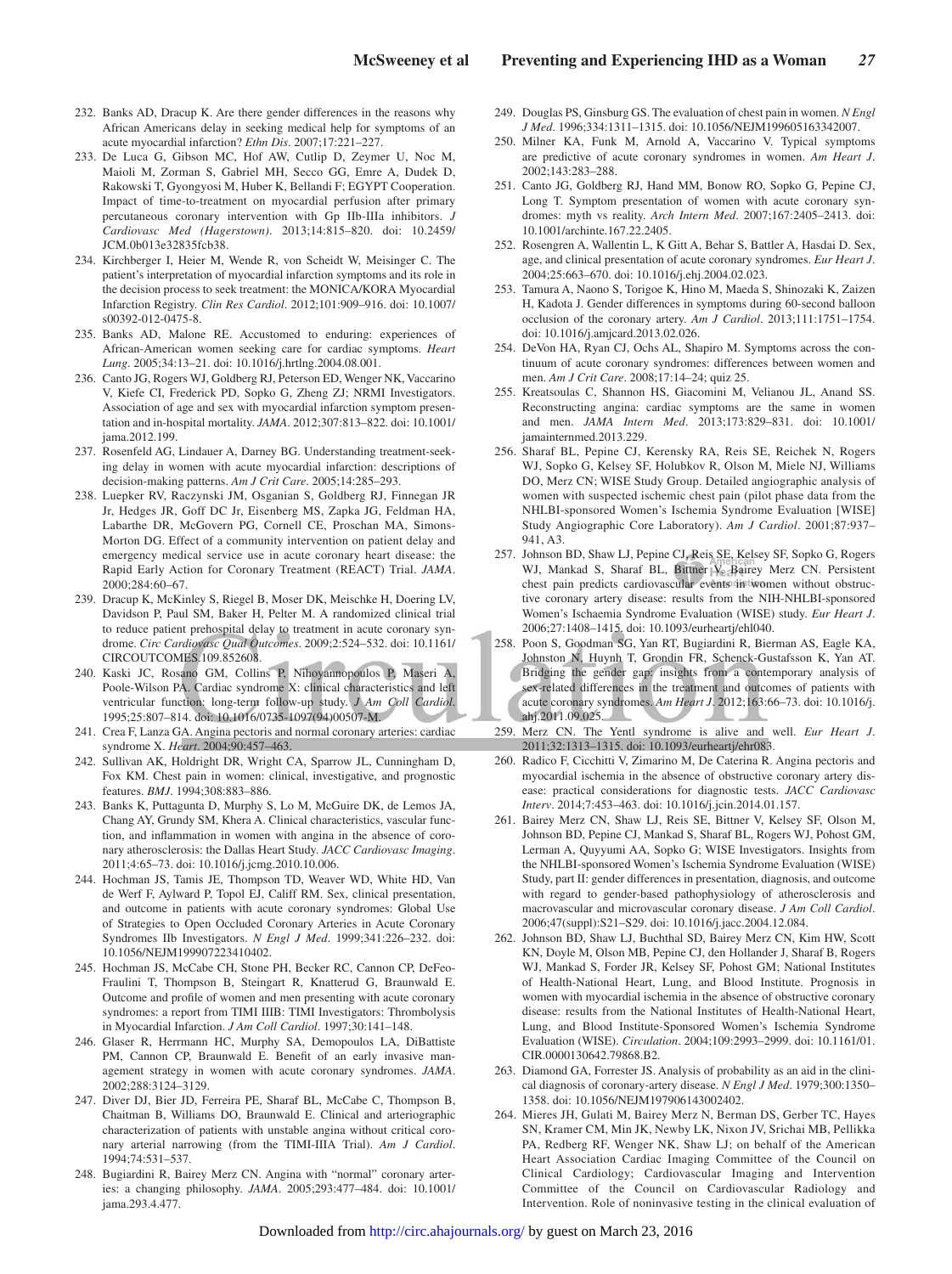women with suspected ischemic heart disease: a consensus statement from the American Heart Association [published correction appears in *Circulation*. 2014;130:e86]. *Circulation*. 2014;130:350–379. doi: 10.1161/CIR.0000000000000061.

- 265. Kwok Y, Kim C, Grady D, Segal M, Redberg R. Meta-analysis of exercise testing to detect coronary artery disease in women. *Am J Cardiol*. 1999;83:660–666.
- 266. Hlatky MA, Pryor DB, Harrell FE Jr, Califf RM, Mark DB, Rosati RA. Factors affecting sensitivity and specificity of exercise electrocardiography: multivariable analysis. *Am J Med*. 1984;77:64–71.
- 267. Guiteras P, Chaitman BR, Waters DD, Bourassa MG, Scholl JM, Ferguson RJ, Wagniart P. Diagnostic accuracy of exercise ECG lead systems in clinical subsets of women. *Circulation*. 1982;65:1465–1474.
- 268. Mora S, Redberg RF, Cui Y, Whiteman MK, Flaws JA, Sharrett AR, Blumenthal RS. Ability of exercise testing to predict cardiovascular and all-cause death in asymptomatic women: a 20-year follow-up of the Lipid Research Clinics Prevalence Study. *JAMA*. 2003;290:1600–1607. doi: 10.1001/jama.290.12.1600.
- 269. Shaw LJ, Olson MB, Kip K, Kelsey SF, Johnson BD, Mark DB, Reis SE, Mankad S, Rogers WJ, Pohost GM, Arant CB, Wessel TR, Chaitman BR, Sopko G, Handberg E, Pepine CJ, Bairey Merz CN. The value of estimated functional capacity in estimating outcome: results from the NHBLI-Sponsored Women's Ischemia Syndrome Evaluation (WISE) Study. *J Am Coll Cardiol*. 2006;47(suppl):S36–S43. doi: 10.1016/j. jacc.2005.03.080.
- 270. Alexander KP, Shaw LJ, Shaw LK, Delong ER, Mark DB, Peterson ED. Value of exercise treadmill testing in women [published correction appears in *J Am Coll Cardiol*. 1999;33:289]. *J Am Coll Cardiol*. 1998;32:1657–1664.
- 271. Marwick TH, Anderson T, Williams MJ, Haluska B, Melin JA, Pashkow F, Thomas JD. Exercise echocardiography is an accurate and cost-efficient technique for detection of coronary artery disease in women. *J Am Coll Cardiol*. 1995;26:335–341.
- 272. Heupler S, Mehta R, Lobo A, Leung D, Marwick TH. Prognostic implications of exercise echocardiography in women with known or suspected coronary artery disease. *J Am Coll Cardiol*. 1997;30:414–420.
- 273. Arruda-Olson AM, Juracan EM, Mahoney DW, McCully RB, Roger VL, Pellikka PA. Prognostic value of exercise echocardiography in 5,798 patients: is there a gender difference? *J Am Coll Cardiol*. 2002;39:625–631.
- 274. Taillefer R, DePuey EG, Udelson JE, Beller GA, Latour Y, Reeves F. Comparative diagnostic accuracy of Tl-201 and Tc-99m sestamibi SPECT imaging (perfusion and ECG-gated SPECT) in detecting coronary artery disease in women. *J Am Coll Cardiol*. 1997;29:69–77.
- 275. Santana-Boado C, Candell-Riera J, Castell-Conesa J, Aguadé-Bruix S, García-Burillo A, Canela T, González JM, Cortadellas J, Ortega D, Soler-Soler J. Diagnostic accuracy of technetium-99m-MIBI myocardial SPECT in women and men. *J Nucl Med*. 1998;39:751–755.
- 276. Amanullah AM, Berman DS, Hachamovitch R, Kiat H, Kang X, Friedman JD. Identification of severe or extensive coronary artery disease in women by adenosine technetium-99m sestamibi SPECT. *Am J Cardiol*. 1997;80:132–137.
- 277. Marwick TH, Shaw LJ, Lauer MS, Kesler K, Hachamovitch R, Heller GV, Travin MI, Borges-Neto S, Berman DS, Miller DD. The noninvasive prediction of cardiac mortality in men and women with known or suspected coronary artery disease: Economics of Noninvasive Diagnosis (END) Study Group. *Am J Med*. 1999;106:172–178.
- 278. Klocke FJ, Baird MG, Lorell BH, Bateman TM, Messer JV, Berman DS, O'Gara PT, Carabello BA, Russell RO Jr, Cerqueira MD, St John Sutton MG, DeMaria AN, Udelson JE, Kennedy JW, Verani MS, Williams KA, Antman EM, Smith SC Jr, Alpert JS, Gregoratos G, Anderson JL, Hiratzka LF, Faxon DP, Hunt SA, Fuster V, Jacobs AK, Gibbons RJ, Russell RO. ACC/AHA/ASNC guidelines for the clinical use of cardiac radionuclide imaging—executive summary: a report of the American College of Cardiology/American Heart Association Task Force on Practice Guidelines (ACC/AHA/ASNC Committee to Revise the 1995 Guidelines for the Clinical Use of Cardiac Radionuclide Imaging). *Circulation*. 2003;108:1404–1418. doi: 10.1161/01. CIR.0000080946.42225.4D.
- 279. Mieres JH, Shaw LJ, Hendel RC, Miller DD, Bonow RO, Berman DS, Heller GV, Mieres JH, Bairey-Merz CN, Berman DS, Bonow RO, Cacciabaudo JM, Heller GV, Hendel RC, Kiess MC, Miller DD, Polk DM, Shaw LJ, Smanio PE, Walsh MN; Writing Group on Perfusion Imaging in Women. American Society of Nuclear Cardiology consensus statement: Task Force on Women and Coronary Artery Disease: the role

of myocardial perfusion imaging in the clinical evaluation of coronary artery disease in women [correction] [published correction appears in *J Nucl Cardiol*. 2003;10:218]. *J Nucl Cardiol*. 2003;10:95–101. doi: 10.1067/mnc.2003.130362.

- 280. Panting JR, Gatehouse PD, Yang GZ, Grothues F, Firmin DN, Collins P, Pennell DJ. Abnormal subendocardial perfusion in cardiac syndrome X detected by cardiovascular magnetic resonance imaging. *N Engl J Med*. 2002;346:1948–1953. doi: 10.1056/NEJMoa012369.
- 281. Nagel E, Lehmkuhl HB, Bocksch W, Klein C, Vogel U, Frantz E, Ellmer A, Dreysse S, Fleck E. Noninvasive diagnosis of ischemia-induced wall motion abnormalities with the use of high-dose dobutamine stress MRI: comparison with dobutamine stress echocardiography. *Circulation*. 1999;99:763–770.
- 282. Buchthal SD, den Hollander JA, Merz CN, Rogers WJ, Pepine CJ, Reichek N, Sharaf BL, Reis S, Kelsey SF, Pohost GM. Abnormal myocardial phosphorus-31 nuclear magnetic resonance spectroscopy in women with chest pain but normal coronary angiograms. *N Engl J Med*. 2000;342:829–835. doi: 10.1056/NEJM200003233421201.
- 283. Jneid H, Fonarow GC, Cannon CP, Hernandez AF, Palacios IF, Maree AO, Wells Q, Bozkurt B, Labresh KA, Liang L, Hong Y, Newby LK, Fletcher G, Peterson E, Wexler L; on behalf of the Get With the Guidelines Steering Committee and Investigators. Sex differences in medical care and early death after acute myocardial infarction. *Circulation*. 2008;118:2803–2810. doi: 10.1161/ CIRCULATIONAHA.108.789800.
- 284. Bangalore S, Fonarow GC, Peterson ED, Hellkamp AS, Hernandez AF, Laskey W, Peacock WF, Cannon CP, Schwamm LH, Bhatt DL; on behalf of the Get With the Guidelines Steering Committee and Investigators. Age and gender differences in quality of care and outcomes for patients with ST-segment elevation myocardial infarction. *Am J Med*. 2012;125:1000–1009. doi: 10.1016/j.amjmed.2011.11.016.
- 285. Naicker K, Liddy C, Singh J, Taljaard M, Hogg W. Quality of cardiovascular disease care in Ontario's primary care practices: a cross sectional study examining differences in guideline adherence by patient sex. *BMC Fam Pract*. 2014;15:123. doi: 10.1186/1471-2296-15-123.
- 286. Dallongevillle J, De Bacquer D, Heidrich J, De Backer G, Prugger C, Kotseva K, Montaye M, Amouyel P; EUROASPIRE Study Group. Gender differences in the implementation of cardiovascular prevention measures after an acute coronary event. *Heart*. 2010;96:1744–1749. doi: 10.1136/hrt.2010.196170.
- 287. Vaccarino V, Rathore SS, Wenger NK, Frederick PD, Abramson JL, Barron HV, Manhapra A, Mallik S, Krumholz HM; National Registry of Myocardial Infarction Investigators. Sex and racial differences in the management of acute myocardial infarction, 1994 through 2002. *N Engl J Med*. 2005;353:671–682. doi: 10.1056/NEJMsa032214.
- 288. Blomkalns AL, Chen AY, Hochman JS, Peterson ED, Trynosky K, Diercks DB, Brogan GX Jr, Boden WE, Roe MT, Ohman EM, Gibler WB, Newby LK; CRUSADE Investigators. Gender disparities in the diagnosis and treatment of non-ST-segment elevation acute coronary syndromes: largescale observations from the CRUSADE (Can Rapid Risk Stratification of Unstable Angina Patients Suppress Adverse Outcomes With Early Implementation of the American College of Cardiology/American Heart Association Guidelines) National Quality Improvement Initiative. *J Am Coll Cardiol*. 2005;45:832–837. doi: 10.1016/j.jacc.2004.11.055.
- 289. Lewis WR, Ellrodt AG, Peterson E, Hernandez AF, LaBresh KA, Cannon CP, Pan W, Fonarow GC. Trends in the use of evidence-based treatments for coronary artery disease among women and the elderly: findings from the Get With The Guidelines Quality-Improvement Program. *Circ Cardiovasc Qual Outcomes*. 2009;2:633–641. doi: 10.1161/ CIRCOUTCOMES.108.824763.
- 290. Thanavaro JL, Moore SM, Anthony M, Narsavage G, Delicath T. Predictors of health promotion behavior in women without prior history of coronary heart disease. *Appl Nurs Res*. 2006;19:149–155. doi: 10.1016/j.apnr.2005.07.006.
- 291. Moore LC, Kimble LP, Minick P. Perceptions of cardiac risk factors and risk-reduction behavior in women with known coronary heart disease. *J Cardiovasc Nurs*. 2010;25:433–443. doi: 10.1097/ JCN.0b013e3181defd58.
- 292. Murphy BM, Worcester MU, Elliott PC, Le Grande MR, Higgins RO, Goble AJ. Change in women's dietary fat intake following an acute cardiac event: extent, predictors and comparison with non-cardiac Australian women and older adults. *Eur J Cardiovasc Nurs*. 2006;5:206–213. doi: 10.1016/j.ejcnurse.2006.01.002.
- 293. Patterson RE, Kristal AR, Coates RJ, Tylavsky FA, Ritenbaugh C, Van Horn L, Caggiula AW, Snetselaar L. Low-fat diet practices of older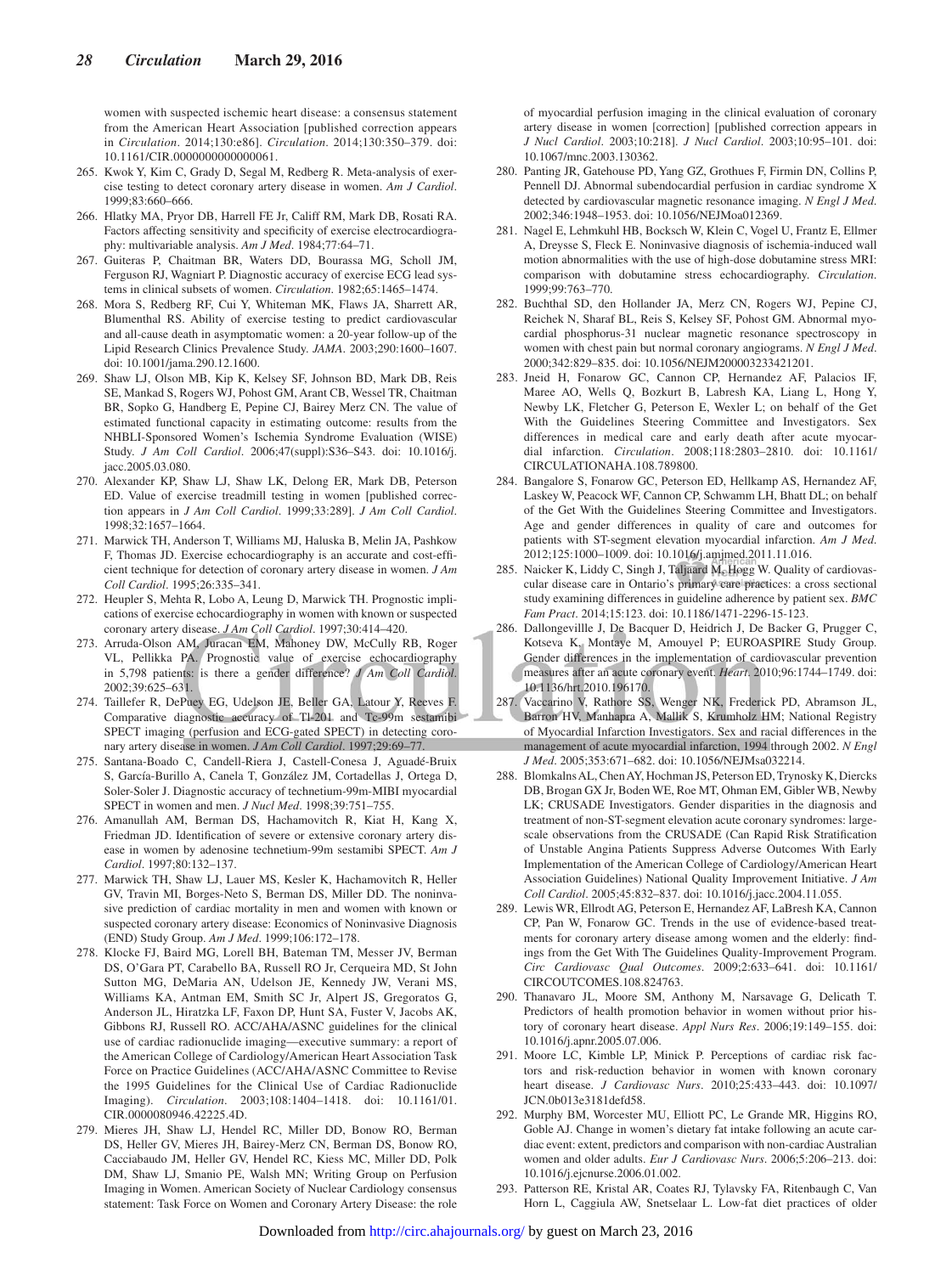women: prevalence and implications for dietary assessment. *J Am Diet Assoc*. 1996;96:670–679.

- 294. Gans KM, Burkholder GJ, Risica PM, Lasater TM. Baseline fat-related dietary behaviors of white, Hispanic, and black participants in a cholesterol screening and education project in New England. *J Am Diet Assoc*. 2003;103:699–706. doi: 10.1053/jada.2003.50135.
- 295. Haskell WL, Lee IM, Pate RR, Powell KE, Blair SN, Franklin BA, Macera CA, Heath GW, Thompson PD, Bauman A; American College of Sports Medicine; American Heart Association. Physical activity and public health: updated recommendation for adults from the American College of Sports Medicine and the American Heart Association. *Circulation*. 2007;116:1081–1093. doi: 10.1161/CIRCULATIONAHA.107.185649.
- 296. Mozumdar A, Liguori G, DuBose K. Occupational physical activity and risk of coronary heart disease among active and non-active workingwomen of North Dakota: a Go Red North Dakota Study. *Anthropol Anz*. 2012;69:201–219.
- 297. Moss L, Crane PB. Exploring polypharmacy in elderly women after myocardial infarction. *J Women Aging*. 2010;22:22–33. doi: 10.1080/08952840903488948.
- 298. Coleman CI, Limone B, Sobieraj DM, Lee S, Roberts MS, Kaur R, Alam T. Dosing frequency and medication adherence in chronic disease. *J Manag Care Pharm*. 2012;18:527–539.
- 299. Moise N, Schwartz J, Bring R, Shimbo D, Kronish IM. Antihypertensive drug class and adherence: an electronic monitoring study. *Am J Hypertens*. 2015;28:717–721. doi: 10.1093/ajh/hpu199.
- 300. Sicras Mainar A, Munoz Orti G, Font Ramos B, Majos Oro N, Navarro Artieda R, Ibanez Nolla J. Relationship of polymedication in controlling blood pressure: compliance, persistence, costs and incidence of new cardiovascular events [in Spanish]. *Med Clin (Barc)*. 2013;141:53–61.
- 301. Harmsen CG, Støvring H, Jarbøl DE, Nexøe J, Gyrd-Hansen D, Nielsen JB, Edwards A, Kristiansen IS. Medication effectiveness may not be the major reason for accepting cardiovascular preventive medication: a population-based survey. *BMC Med Inform Decis Mak*. 2012;12:89. doi: 10.1186/1472-6947-12-89.
- 302. Smedley BD, Stith AY, Nelson ARE. *Unequal Treatment: Confronting Racial and Ethnic Disparities in Health Care*. Washington, DC: The National Academies Press; 2003.
- 303. Kilbourne AM, Switzer G, Hyman K, Crowley-Matoka M, Fine MJ. Advancing health disparities research within the health care system: a conceptual framework. *Am J Public Health*. 2006;96:2113–2121. doi: 10.2105/AJPH.2005.077628.
- 304. Rathore SS, Krumholz HM. Differences, disparities, and biases: clarifying racial variations in health care use. *Ann Intern Med*. 2004;141:635–638.
- 305. Hebert PL, Sisk JE, Howell EA. When does a difference become a disparity? Conceptualizing racial and ethnic disparities in health. *Health Aff (Millwood)*. 2008;27:374–382. doi: 10.1377/hlthaff.27.2.374.
- 306. Balsa AI, McGuire TG. Prejudice, clinical uncertainty and stereotyping as sources of health disparities. *J Health Econ*. 2003;22:89–116.
- 307. Barnhart JM, Monrad ES, Cohen HW. Physicians' perceptions of the effect of nonclinical factors on coronary revascularization. *Heart Dis*. 2003;5:313–319. doi: 10.1097/01.hdx.0000089868.93202.f0.
- 308. Barnhart JM, Wassertheil-Smoller S. The effect of race/ethnicity, sex, and social circumstances on coronary revascularization preferences: a vignette comparison. *Cardiol Rev*. 2006;14:215–222. doi: 10.1097/01. crd.0000214180.24372.d5.
- 309. Burgess DJ, Fu SS, van Ryn M. Why do providers contribute to disparities and what can be done about it? *J Gen Intern Med*. 2004;19:1154– 1159. doi: 10.1111/j.1525-1497.2004.30227.x.
- 310. Denberg TD, Kim FJ, Flanigan RC, Fairclough D, Beaty BL, Steiner JF, Hoffman RM. The influence of patient race and social vulnerability on urologist treatment recommendations in localized prostate carcinoma. *Med Care*. 2006;44:1137–1141. doi: 10.1097/01. mlr.0000233684.27657.36.
- 311. Lutfey KE, Link CL, Marceau LD, Grant RW, Adams A, Arber S, Siegrist J, Bönte M, von dem Knesebeck O, McKinlay JB. Diagnostic certainty as a source of medical practice variation in coronary heart disease: results from a cross-national experiment of clinical decision making. *Med Decis Making*. 2009;29:606–618. doi: 10.1177/0272989X09331811.
- 312. van Ryn M, Burke J. The effect of patient race and socio-economic status on physicians' perceptions of patients. *Soc Sci Med*. 2000;50:813–828.
- 313. Hamberg K. Gender bias in medicine. *Womens Health (Lond Engl)*. 2008;4:237–243. doi: 10.2217/17455057.4.3.237.
- 314. Bernstein B, Kane R. Physicians' attitudes toward female patients. *Med Care*. 1981;19:600–608.
- 315. van Ryn M, Burgess D, Malat J, Griffin J. Physicians' perceptions of patients' social and behavioral characteristics and race disparities in treatment recommendations for men with coronary artery disease. *Am J Public Health*. 2006;96:351–357. doi: 10.2105/AJPH.2004.041806.
- 316. Schulman KA, Berlin JA, Harless W, Kerner JF, Sistrunk S, Gersh BJ, Dubé R, Taleghani CK, Burke JE, Williams S, Eisenberg JM, Escarce JJ. The effect of race and sex on physicians' recommendations for cardiac catheterization [published correction appears in *N Engl J Med*. 1999;340:1130]. *N Engl J Med*. 1999;340:618–626. doi: 10.1056/ NEJM199902253400806.
- 317. Hamberg K, Risberg G, Johansson EE, Westman G. Gender bias in physicians' management of neck pain: a study of the answers in a Swedish national examination. *J Womens Health Gend Based Med*. 2002;11:653– 666. doi: 10.1089/152460902760360595.
- 318. Knutson KM, Mah L, Manly CF, Grafman J. Neural correlates of automatic beliefs about gender and race. *Hum Brain Mapp*. 2007;28:915– 930. doi: 10.1002/hbm.20320.
- 319. Greenwald AG, Banaji MR. Implicit social cognition: attitudes, selfesteem, and stereotypes. *Psychol Rev*. 1995;102:4–27.
- 320. Gupta VK, Turban DB, Bhawe NM. The effect of gender stereotype activation on entrepreneurial intentions. *J Appl Psychol*. 2008;93:1053– 1061. doi: 10.1037/0021-9010.93.5.1053.
- 321. Rudman LA, Greenwald AG, McGhee DE. Implicit self-concept and evaluative implicit gender stereotypes: self and ingroup share desirable traits. *Pers Soc Psychol Bull*. 2001;27:1164–1178. doi: 10.1177/0146167201279009.
- 322. Blair I. Implicit stereotypes and prejudice. In: Gordon B.Moskowitz, ed. *Cognitive Social Psychology: The Princeton Symposium on the Legacy and Future of Social Cognition*. 1st ed. Mahwah, NJ: Lawrence Erlbaum Associates Publishers; 2001.
- 323. Devine PG. Stereotypes and prejudice: their automatic and controlled components. *Pers Soc Psychol*. 1989;56:5–18.
- 324. Dovidio JF, Kawakami K, Johnson C, Johnson B, Howard A. On the nature of prejudice: automatic and controlled processes. *J Exp Soc Psychol*. 1997;33:510–540.
- 325. Blair IV, Havranek EP, Price DW, Hanratty R, Fairclough DL, Farley T, Hirsh HK, Steiner JF. Assessment of biases against Latinos and African Americans among primary care providers and community members. *Am J Public Health*. 2013;103:92–98. doi: 10.2105/ AJPH.2012.300812.
- 326. Waller T, Lampman C, Lupfer-Johnson G. Assessing bias against overweight individuals among nursing and psychology students: an implicit association test. *J Clin Nurs*. 2012;21:3504–3512. doi: 10.1111/j.1365-2702.2012.04226.x.
- 327. Sabin JA, Marini M, Nosek BA. Implicit and explicit anti-fat bias among a large sample of medical doctors by BMI, race/ethnicity and gender. *PLoS One*. 2012;7:e48448. doi: 10.1371/journal.pone.0048448.
- 328. van Ryn M, Saha S. Exploring unconscious bias in disparities research and medical education. *JAMA*. 2011;306:995–996. doi: 10.1001/ jama.2011.1275.
- 329. Yang Z, Huang P, Zhu X. Unconscious race and social class bias in medical students. *JAMA*. 2011;306:2454; author reply 2454–2455. doi: 10.1001/jama.2011.1770.
- 330. Blair IV, Steiner JF, Havranek EP. Unconscious (implicit) bias and health disparities: where do we go from here? *Perm J*. 2011;15:71–78.
- 331. Greenwald AG, McGhee DE, Schwartz JL. Measuring individual differences in implicit cognition: the Implicit Association Test. *J Pers Soc Psychol*. 1998;74:1464–1480.
- 332. Greenwald AG, Nosek BA, Banaji MR. Understanding and using the Implicit Association Test, I: an improved scoring algorithm. *J Pers Soc Psychol*. 2003;85:197–216.
- 333. Nosek BA, Greenwald AG, Banaji MR. Understanding and using the Implicit Association Test, II: method variables and construct validity. *Pers Soc Psychol Bull*. 2005;31:166–180. doi: 10.1177/0146167204271418.
- 334. Lane KA, Banaji MR, Nosek B, Greenwald A. Understanding and using the Implicit Association Test, IV: what we know (so far) about the method. In: Wittenbrink B, Schwarz N, eds. *Implicit Measures of Attitudes*. New York, NY: Guilford Press; 2007:59–102.
- 335. Eagly AH, Steffen VJ. Gender stereotypes stem from the distribution of women and men into social roles. *J Pers Soc Psychol*. 1984;46:735–754.
- 336. Isaac C, Lee B, Carnes M. Interventions that affect gender bias in hiring: a systematic review. *Acad Med*. 2009;84:1440–1446. doi: 10.1097/ ACM.0b013e3181b6ba00.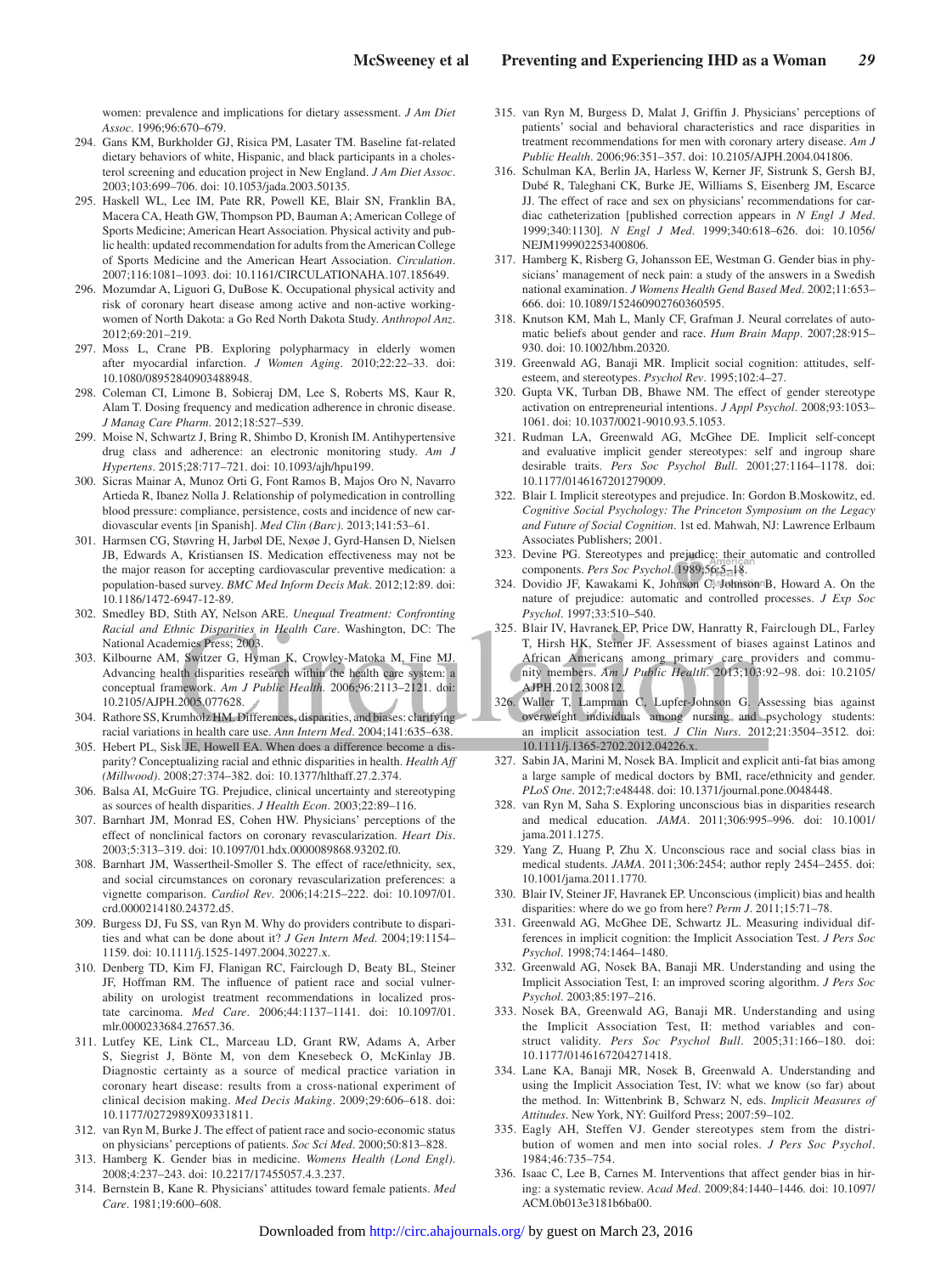- 337. Rudman LA, Glick P. Prescriptive gender stereotypes and backlash toward agentic women. *J Soc Issues*. 2001;57:743–762.
- 338. Gorman EH. Gender stereotypes, same-gender preferences, and organizational variation in the hiring of women: evidence from law firms. *Am Sociol Rev*. 2005;70:702–728.
- 339. Burgess D, Borgida E. Who women are, who women should be: descriptive and prescriptive gender stereotyping in sex discrimination. *Psychology, Public Policy, and Law*. 1999;5:665–692.
- 340. Blair IV, Steiner JF, Hanratty R, Price DW, Fairclough DL, Daugherty SL, Bronsert M, Magid DJ, Havranek EP. An investigation of associations between clinicians' ethnic or racial bias and hypertension treatment, medication adherence and blood pressure control. *J Gen Intern Med*. 2014;29:987–995. doi: 10.1007/s11606-014-2795-z.
- 341. Chae DH, Nuru-Jeter AM, Adler NE. Implicit racial bias as a moderator of the association between racial discrimination and hypertension: a study of Midlife African American men. *Psychosom Med*. 2012;74:961– 964. doi: 10.1097/PSY.0b013e3182733665.
- 342. Green AR, Carney DR, Pallin DJ, Ngo LH, Raymond KL, Iezzoni LI, Banaji MR. Implicit bias among physicians and its prediction of thrombolysis decisions for black and white patients. *J Gen Intern Med*. 2007;22:1231–1238. doi: 10.1007/s11606-007-0258-5.
- 343. Haider AH, Sexton J, Sriram N, Cooper LA, Efron DT, Swoboda S, Villegas CV, Haut ER, Bonds M, Pronovost PJ, Lipsett PA, Freischlag JA, Cornwell EE 3rd. Association of unconscious race and social class bias with vignette-based clinical assessments by medical students. *JAMA*. 2011;306:942–951. doi: 10.1001/jama.2011.1248.
- 344. Sabin JA, Greenwald AG. The influence of implicit bias on treatment recommendations for 4 common pediatric conditions: pain, urinary tract infection, attention deficit hyperactivity disorder, and asthma. *Am J Public Health*. 2012;102:988–995. doi: 10.2105/ AJPH.2011.300621.

KEY WORDS: AHA Scientific Statements ■ myocardial ischemia ■ prevention and control ◼ women

American

# Heart ssociation. Circulation